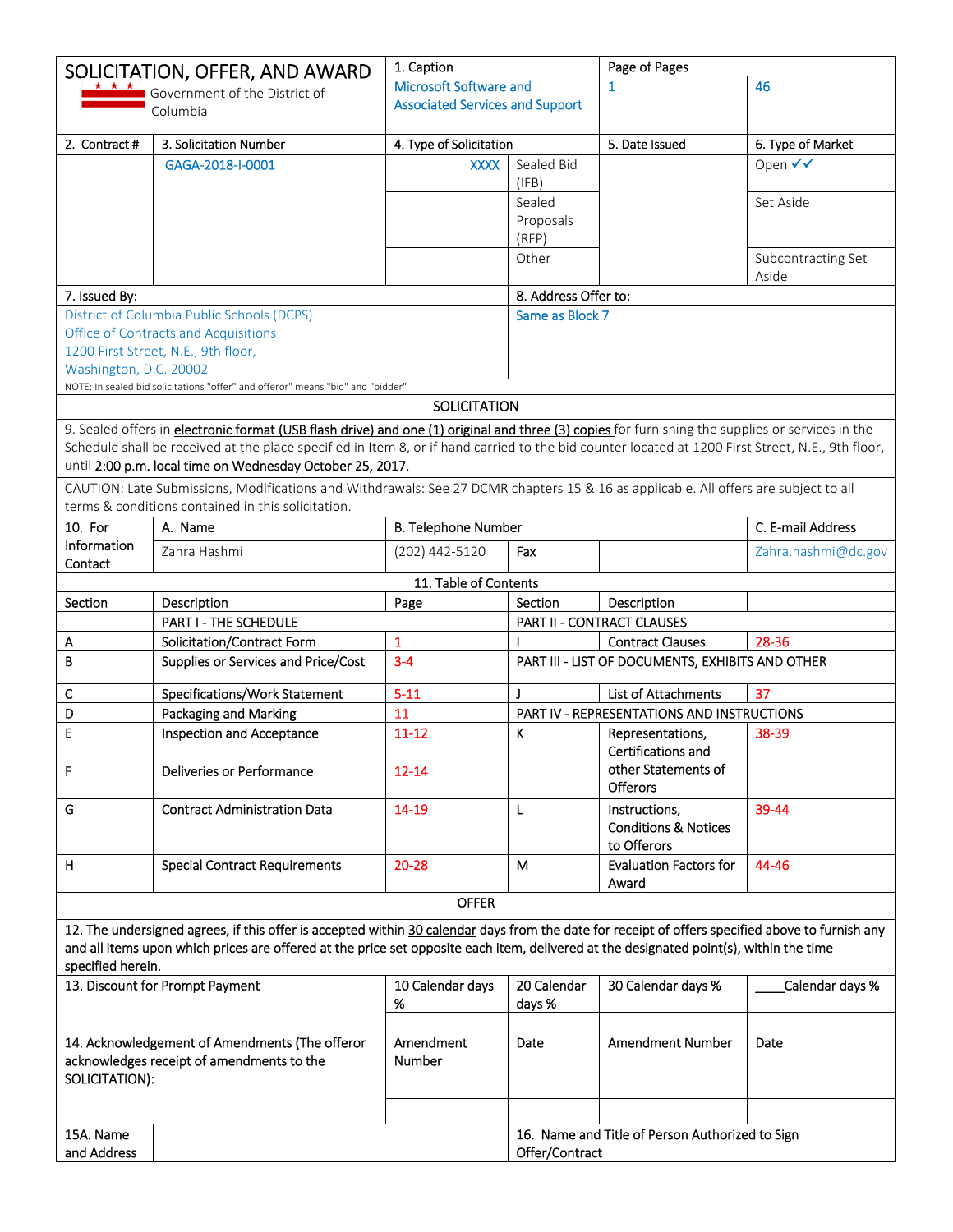| of Offeror                                      |      |                                                                       |               |                                      |                |
|-------------------------------------------------|------|-----------------------------------------------------------------------|---------------|--------------------------------------|----------------|
| 15B. Telephone                                  |      | 15 C. Check if<br>remittance<br>address is<br>different from<br>above | 17. Signature |                                      | 18. Offer Date |
|                                                 | Ext. |                                                                       |               |                                      |                |
| - Refer to Section G                            |      |                                                                       |               |                                      |                |
|                                                 |      | AWARD (TO BE COMPLETED BY GOVERNMENT)                                 |               |                                      |                |
| 19 Accepted as to Items numbered                |      | 20. Amount                                                            |               | 21 Accounting and Appropriation Data |                |
|                                                 |      |                                                                       |               |                                      |                |
| 22. Name of Contracting Officer (Type or Print) |      | 23. Signature of Contracting<br>Officer (District of Columbia)        |               | 24. Award Date                       |                |
|                                                 |      |                                                                       |               |                                      |                |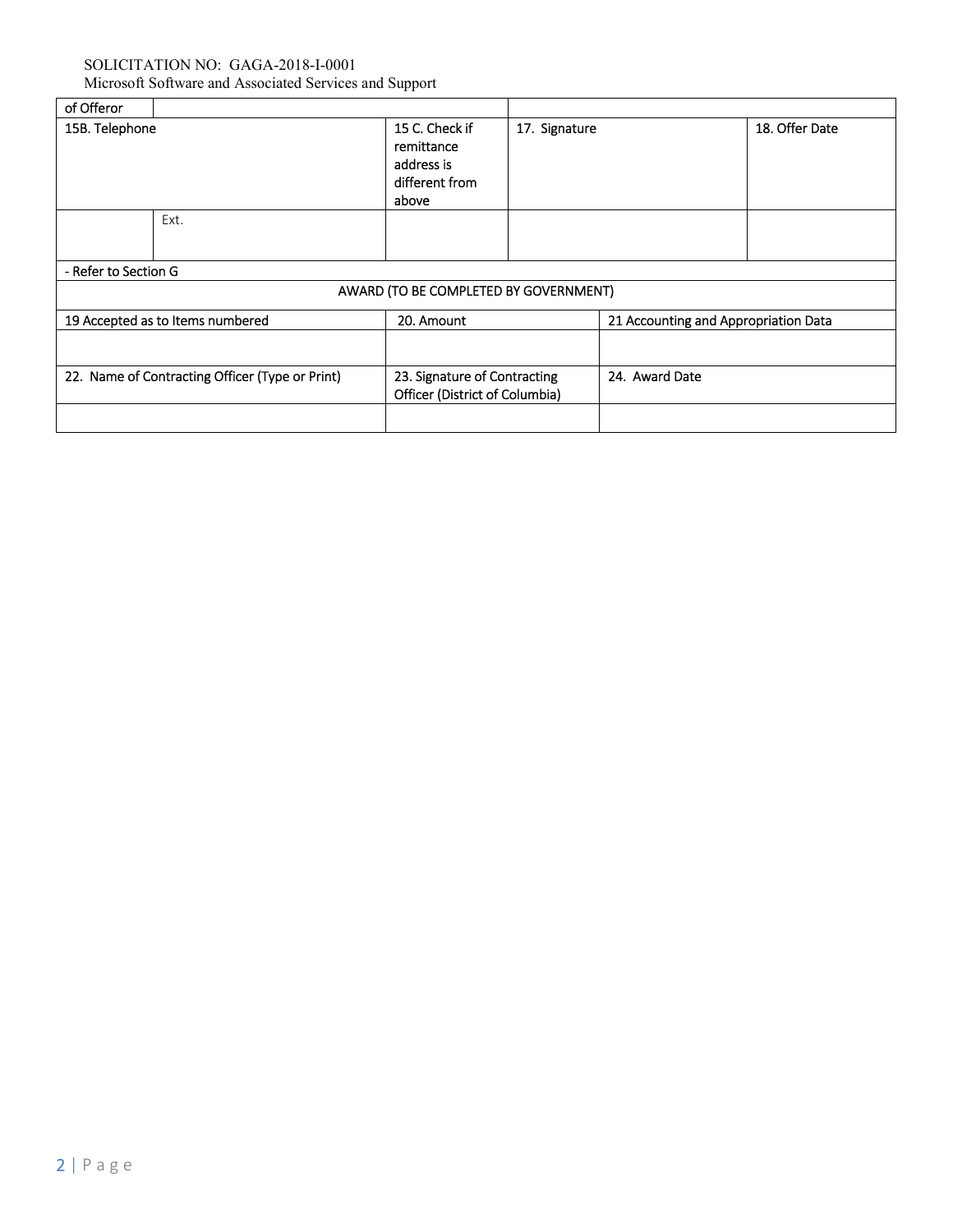## **SECTION B: CONTACT TYPE, SUPPLIES OR SERVICES AND PRICE/COST**

- $B.1$ The District of Columbia Public Schools (DCPS), Office of Contracts and Acquisitions (OCA), on behalf of the office of Information Technology in the Chief Operating Officer (OCOO), District of Columbia Public Libraries (DCPL), And Office of The Superintendent of State Education (OSSE), herein referred to as "The District" is seeking a contractor to provide Microsoft Software, Services and Support. This contract will be an "Enterprise Education and Libraries Agreement (E&L Agreement.)"
- **B.1.2** The District contemplates award of one Firm Fixed Price (FFP) requirements type contract (27 DCMR Chapter 24 (2402) to contractor who determined to be responsive and responsible.
- **B.1.3** The term of the contract is from November 01, 2017.
- **B.1.4** A bidder responding to this solicitation which is required to subcontract shall submit with its bid, any subcontracting plan required by law. Bids responding to this solicitation will be deemed nonresponsive and will be rejected if the bidder fails to submit a subcontracting plan that is required by law. For contracts in excess of \$250,000, at least 35% of the dollar volume of the contract shall be subcontracted in accordance with Section I.7.
- **B.1.5**  A Subcontracting Plan form is available at http://ocp.dc.gov, click on "Required Solicitation Documents".

## $B.2$ **REQUIREMENTS CONTRACT**

The District will purchase its requirements of the articles or services included herein from the Contractor. The estimated quantities stated herein reflect the best estimates available. The estimate shall not be construed as a representation that the estimated quantity will be required or ordered, or that conditions affecting requirements will be stable. The estimated quantities shall not be construed to limit the quantities which may be ordered from the Contractor by the District or to relieve the Contractor of its obligation to fill all such orders.

- a) Delivery or performance shall be made only as authorized in accordance with the Ordering Clause, [insert cross reference to ordering clause]. The District may issue orders requiring delivery to multiple destinations or performance at multiple locations. If the District urgently requires delivery before the earliest date that delivery may be specified under this contract, and if the Contractor shall not accept an order providing for the accelerated delivery, the District may acquire the urgently required goods or services from another source.
- b) There is no limit on the number of orders that may be issued. The District may issue orders requiring delivery to multiple destinations or performance at multiple locations.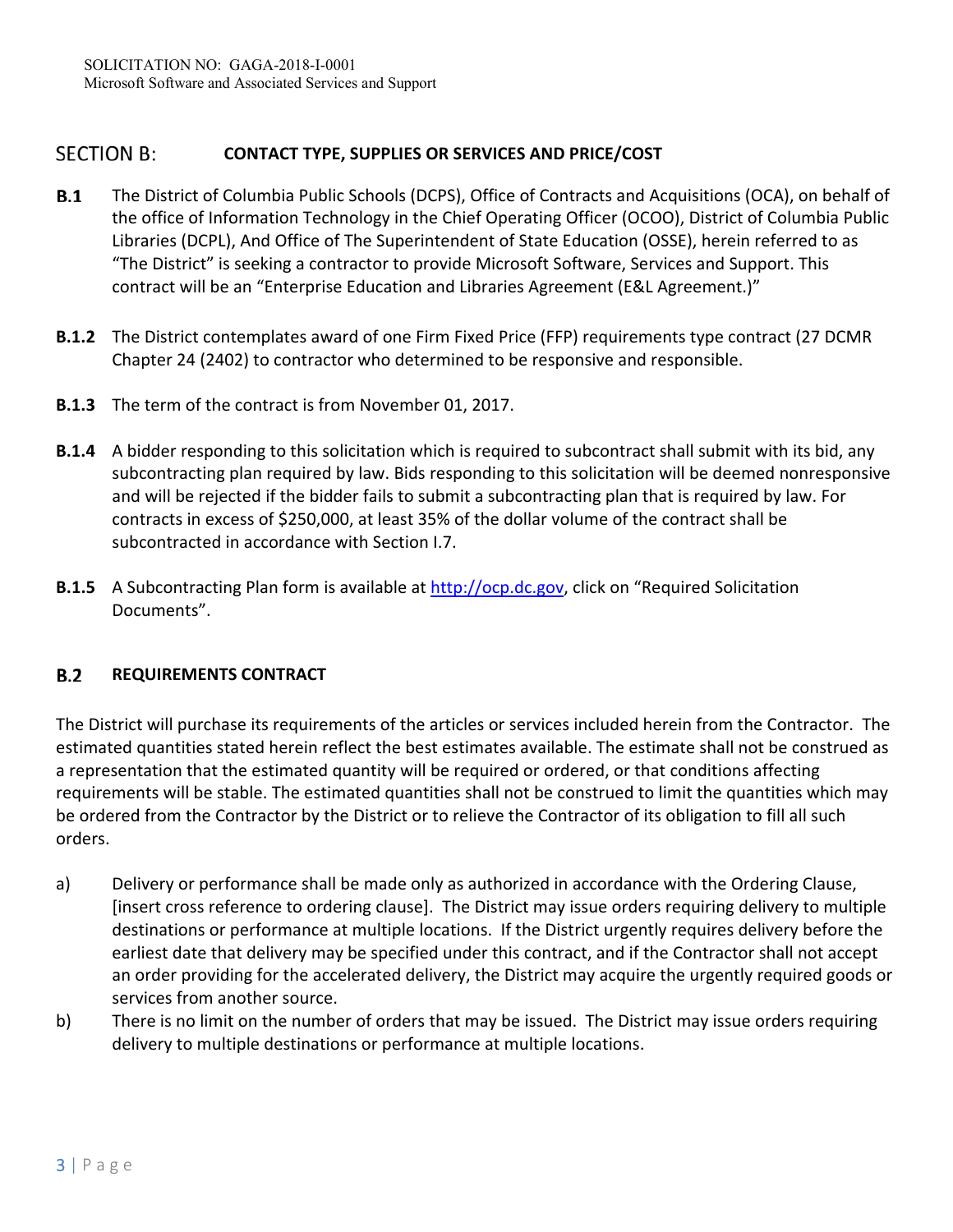- c) Any order issued during the effective period of this contract and not completed within that period shall be completed by the Contractor within the time specified in the order. The contract shall govern the Contractor's and District's rights and obligations with respect to that order to the same extent as if the order were completed during the contract's effective period; provided that the Contractor shall not be required to make any deliveries under this contract after [insert date].
- **B.2.1** Prospective contractor must complete all the line items for the base year and all option years to be considered responsive.
- **B.2.2**  The basic requirements for each Educational Entity are detailed by the quantities listed. The vendor shall submit the cost for the basic required services and for those deliverables listed as optional services.

## $B.3$ **OPTIONAL SERVICES**

- **B.3.1** In addition to the basic requirement contract line items, the vendor shall propose pricing in accordance with the B.4 below. These prices will not be factored into the total initial award, but may be exercised through the Ordering clause as defined in this Solicitation upon execution of a Contract.
- B.3.2 The District contemplates award of one contract with one base year and four one-year option periods exercised solely at the discretion of the District.

## **B.4 PRICE SCHEDULE ‐‐ REQUIREMENTS**

See attached Procurement Price Schedule for Base Period and Option‐Year Periods **(Attachment J.10)**.

## **THIS SPACE INTENTIONALLY LEFT BLANK**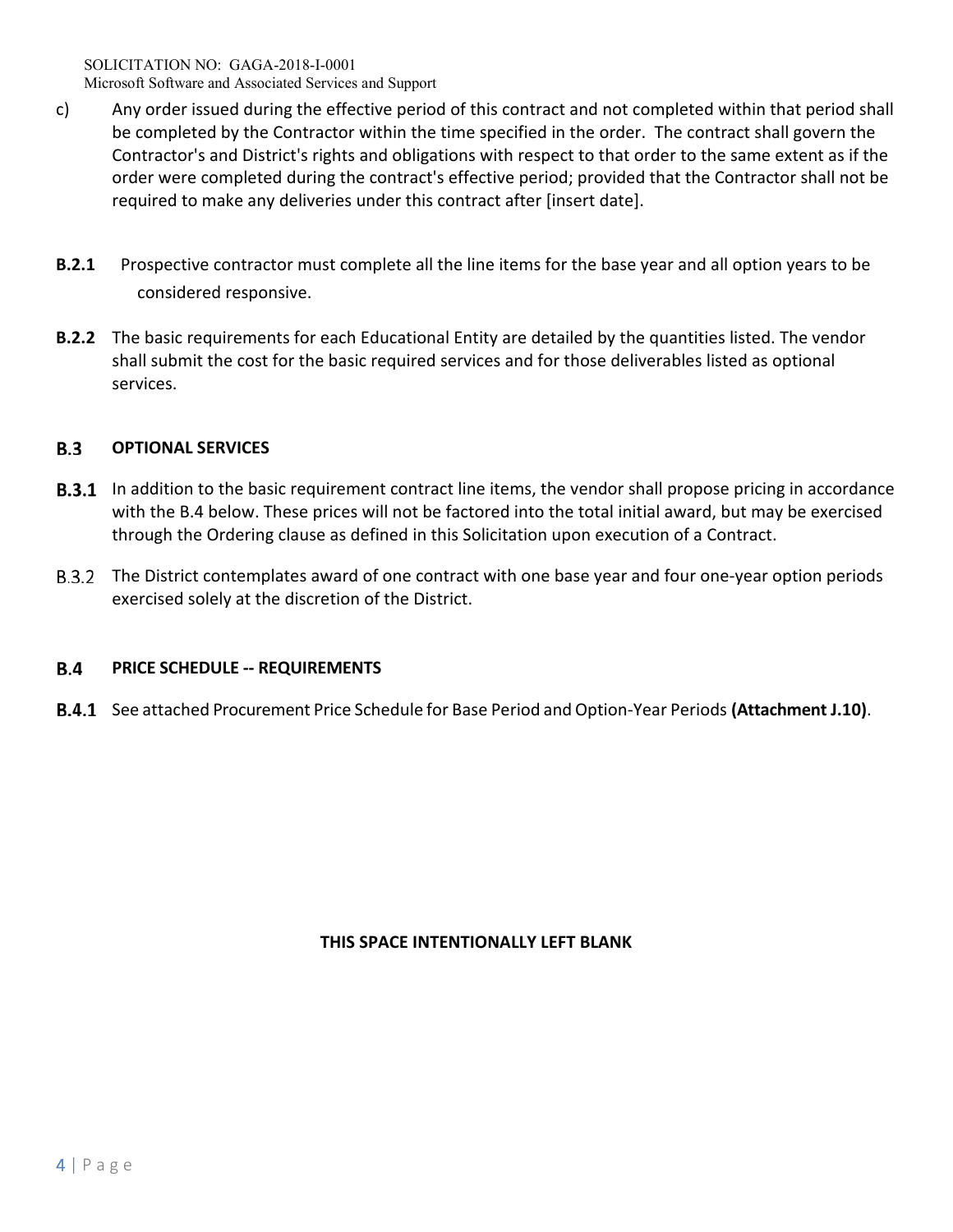## **SECTION C: SPECIFICATIONS/WORK STATEMENT**

# **BACKGROUND/HISTORY**

The District of Columbia Public Schools educates nearly 49,000 students in 115 schools and educational centers. DCPS employs almost 8000 teachers, principals, classroom aides, social workers, counselors, custodians and other support staff classified, to carry out the public education mission in DC. The District also counts amongst its facilities another four administrative locations and mission oriented offices, such as the Central office location, support sites, warehouse and logistics facilities.

Currently, the District of Columbia Public Schools (DCPS) procures Microsoft Education Desktop license services on behalf of the DCPS, the District of Columbia Public Libraries (DCPL), and Office of the Superintendent of State Education (OSSE). The original contract was established by the Office of Contracts and Procurement (OCP) and awarded to Bell Techlogix (a Microsoft license reseller) on behalf of OCTO for education entities in the city 5 years ago. DCPS issued an emergency Purchase Order from November 01, 2016 thru October 31, 2017.

## $C.2$ **SPECIFICATIONS/WORK STATEMENT**

- **C.2.1** The District expects that the contractor will perform this requirement in a manner that enables the District to satisfy its mission of serving its customers. The District expects the contractor's commitment to continuous and reliable services, presenting new ideas, dedicated knowledgeable staff to aid the District on achieving its IT goals. The overall objective of this contract is to assist the District (DCPS, OSSE, DCPL) to carry out their public education mission.
- **C.2.2** The District seeks to acquire certain applications, operating system and web software along with associated services and support as depicted in the attached Procurement Price Schedule. The standard of level of performance shall coincide with those laid out in the Service Level Agreement for Microsoft Online Services, October 1, 2017 (https://www.microsoft.com/en‐us/Licensing/product‐ licensing/products.aspx). The software and support services include, but is not limited to:
	- a. Applications, i.e., Microsoft Word, Excel, PowerPoint, Visio, Project, Forefront Security, etc.
	- b. Operating System, i.e., Microsoft Windows
	- c. Server (Applications, Operating System, Security), i.e., Microsoft SQL Database, Microsoft Windows Server 2008
	- d. Services, i.e., Microsoft "365" or "Azure"
	- e. Supports, i.e., online, telephone, in‐person assist with ensuring that software/services are working properly and/or resolving issues prevent correct operation.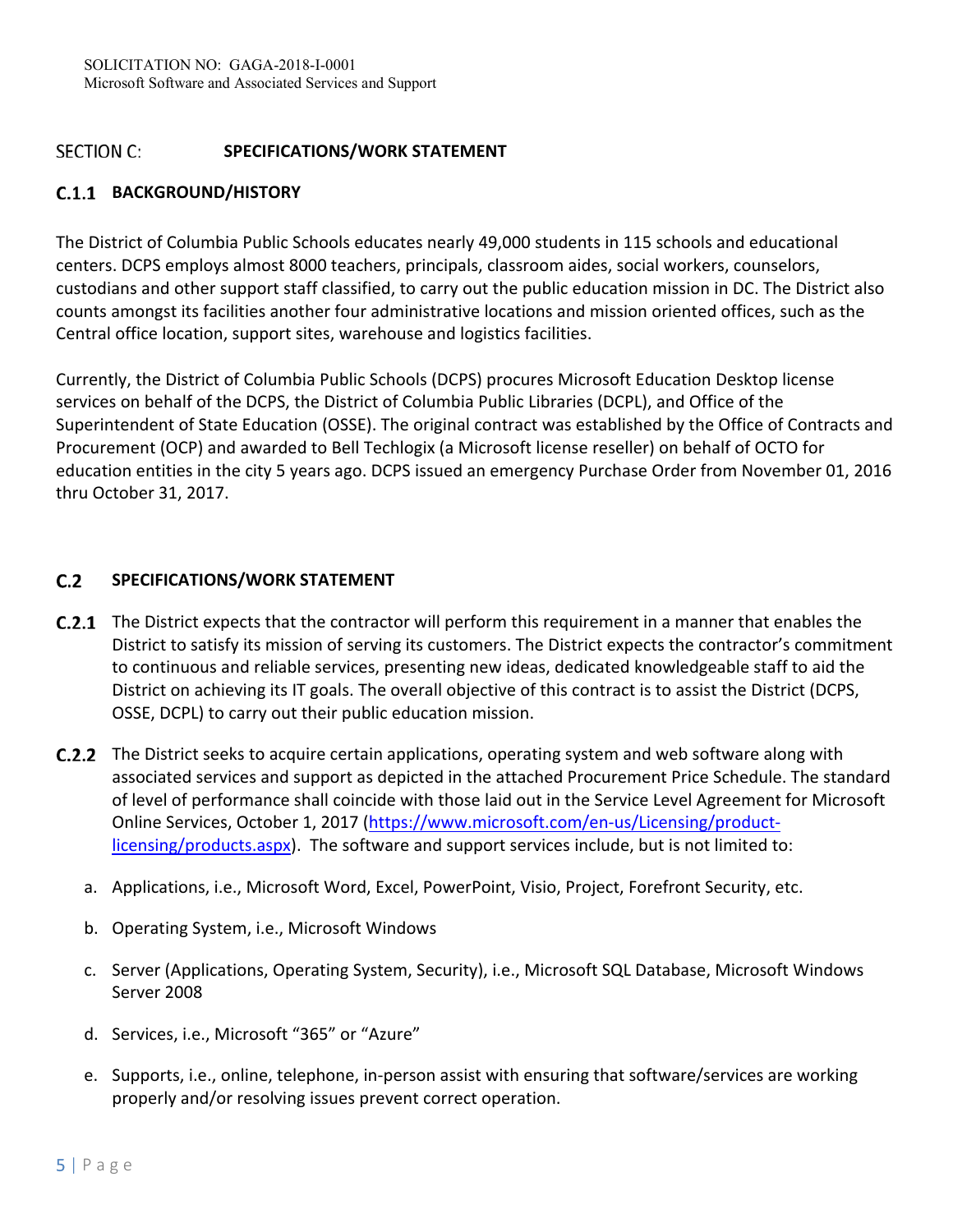- **C.2.3** There may be a fluctuation in number of items, or level of services procured under this contract, which the District reserves the right to increase or decrease the supplies and/or services.
- **C.2.4** The District will require the latest and the most updated products and services to be provided during the contract period of performance.
- **C.2.5** The Contractor shall have the sole responsibility to provide management, staff, equipment and all that is required to perform this contract, and shall compensate its employees, including all applicable taxes, insurance, and workmen's compensation and shall be solely responsible for any losses incurred by DCP, resulting from dishonesty, fraudulent, or negligent acts on the part of its employees or agents.
- **C.2.6** The Contractor and its employees shall comply with all wages and hours of employment requirements of Federal and State Law and the Service Contract Act. The Contract shall provide wage/salary and benefits per the most applicable recent Wage Determination Rates set by the
- U.S. Department of Labor under the Service Contract Act. All employees of the contractor shall be paid in accordance of the Fair Labor Standards Act, as amended and any other applicable statues. Attached as Attachment J.2.
- **C.2.8** Payment for the time spent in training shall be made by the contractor.
- **C.2.9** The prospective bidder must document in writing and submit with their bids, their capability and capacity to meet each and every one of the requirements outlined in Section B, and Section C of this solicitation to be considered responsive.
- **C.2.10** The prospective bidder shall be a certified reseller and present evidence of such in bid response.
- C.2.11 No "Gray Market" software or equipment will be accepted.
- **C.2.12** The prospective bidder shall be authorized by the manufacturer to resell all the items solicited and submit evidence of certification/authorization.
- The prospective contractor shall provide the items listed in the "Procurement Price Schedule," at Attachment J.10.

## $C.3$ **APPLICABLE DOCUMENTS**

The following documents are applicable to this procurement and are hereby incorporated by reference:

| Item No. | Document Type            | Title                          | Date |
|----------|--------------------------|--------------------------------|------|
|          | Non-Disclosure Agreement | Security Pledge for the Use of | 2016 |
|          | (Attachment J.11)        | Confidential Data from DCPS    |      |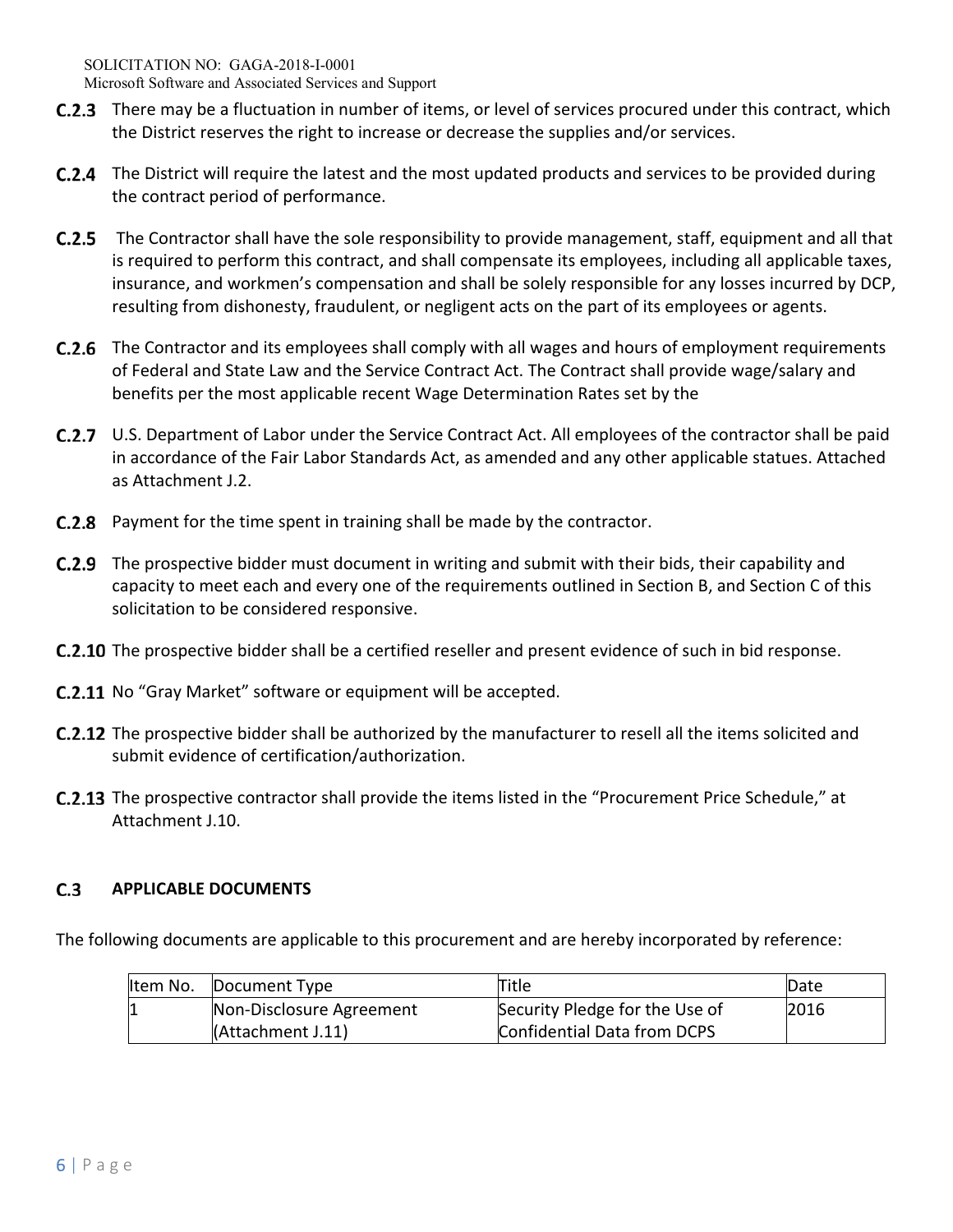## $C.4$ **MICROSOFT PRICING LEVEL**

**C.4.1** The contractor shall provide pricing for the required items as set forth in Attachment J.10, based on the following pricing levels determined by Microsoft. Upon award of the contract, the Contractor shall be required to sign and adhere to these amendments throughout the entirety of the contract.

## **C.4.2** D.C. Public Schools – Level B – ID: 000-niward-E40

This amendment states:

Price level B will apply to the software Products available at that price for the Institution. (Price level B is not available for all Products). For applicable products, two price levels based on the number of eligible PCs in the participating school(s) or school district(s).

- 1. Level A: Less than 2,500 PCs
- 2. Level B: 2,500 plus PCs).

## C.4.3 D.C. Public Library – Level B-10 mon-lower FTE req. – ID: 000-niward-E41

This amendment states:

1. The section of the Enrollment entitled "Overview of the Enrollment for Education Solutions is hereby amended to add the following new sentence:

Institution is permitted to submit a lower FTE count for faculty and staff provided that the FTE for faculty/staff is at least 650. All other minimum requirements are still deemed to be in full force and effect

- 2. Price level B will apply to the software Products available at that price level for the Institution. (Price level B is not available for all Products).
- 3. Notwithstanding anything written to the contrary in the Academic Qualified Education User Definition as it pertains to Libraries and Museums, District of Columbia Library may purchase under the Enrollment for Education Solutions Subscripting program for the initial term.
- 4. This Amendment is valid until the expiration of the current term of the Enrollment. The term of this Amendment will not be extended without Microsoft's prior written approval.

## **C.3.1.3**  D.C. Office of the State Superintendent of Education – Level B‐11 mon‐lower – ID: 000‐niward‐E39

This amendment states: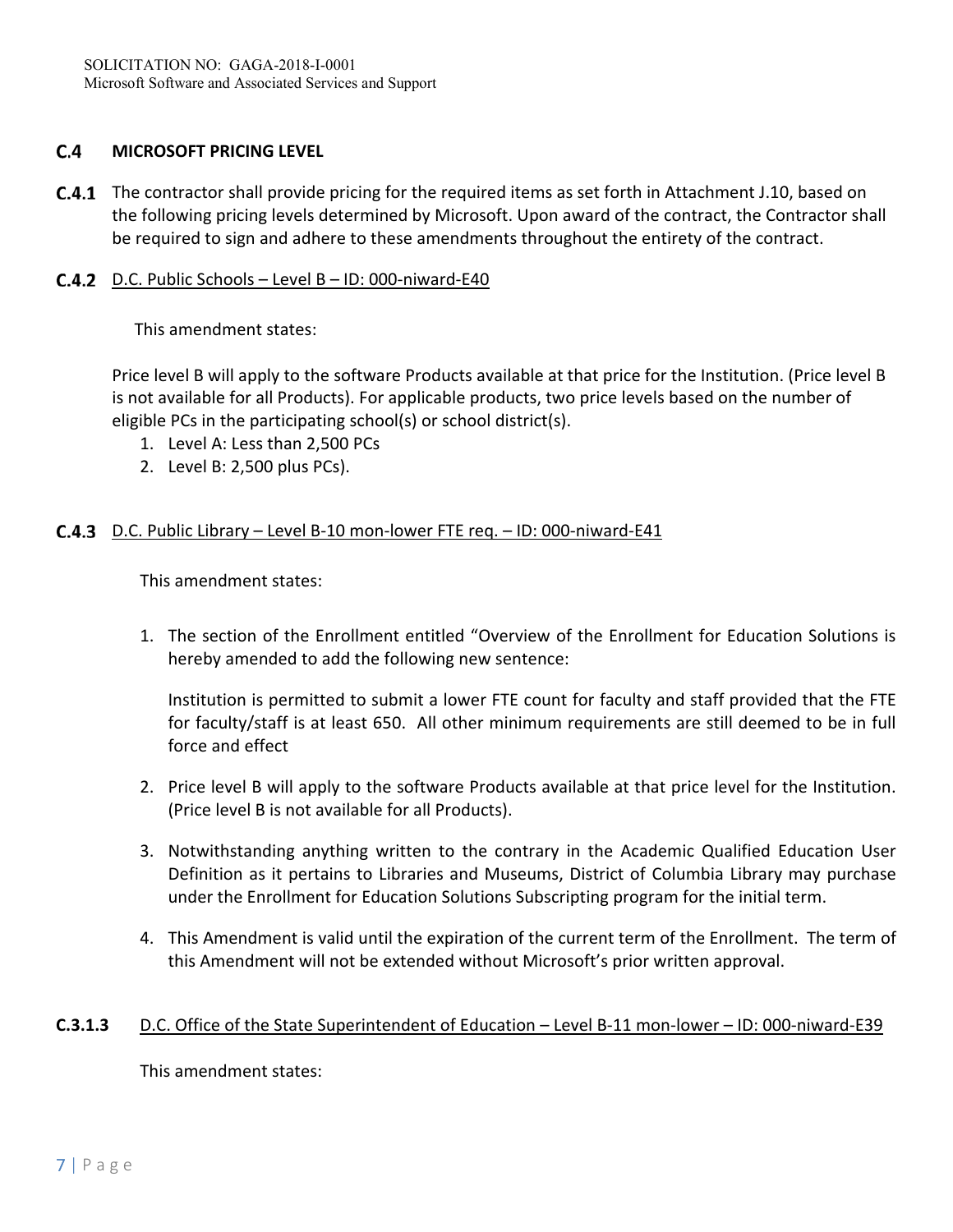Microsoft Software and Associated Services and Support

1. The section of the Enrollment entitled "Overview of the Enrollment for Education Solutions is hereby amended to add the following new sentence:

Institution is permitted to submit a lower FTE count for faculty and staff provided that the FTE for faculty/staff is at least 400. All other minimum requirements are still deemed to be in full force and effect

- 2. Price level B will apply to the software Products available at that price level for the Institution. (Price level B is not available for all Products).
- **C.4.4** Contractor must be advised that if there are questions concerning the above referenced amendments, they should contact Steve Hancock, Licensing Specialist, Education – Mid Atlantic and Southeast, at (205) 298.8159 or shancock@microsoft.com.

## $C.5$ **TECHNICAL REQUIREMENTS**

- The Contractor shall maintain Microsoft Select‐ and Enterprise‐sales representatives dedicated to and knowledgeable in the management and administration of the Select and Enterprise programs.
- **C.5.2** The Contractor shall adhere to any certification required by Microsoft for such representatives. The name, address, telephone & fax numbers and email address of these individuals shall be provided to the Contract Administrator at the time of Contract award. Any change to the designated representative(s) must be provided to the Contract Administrator at least five (5) business days before the effective date of the change.
- **C.5.3** The Contractor shall be responsible for adhering to all terms and conditions of the District's Microsoft Enterprise Agreements.
- The Contractor shall provide all sales, support, management and reporting services required to process and account for requests for and sales of Microsoft Select and Enterprise software products, services, and licenses via the Microsoft Agreements.
- The Contractor shall ensure that all orders submitted to Microsoft contain all Microsoft required data in accordance with the Microsoft Select and Enterprise Agreements.
- The Contractor shall provide an 800 or toll‐free telephone number for use by the District for order tracking/delivery schedule information, contract administration issues, as well as other questions related to the day‐to‐day operation and use of the Contract other than product support. The number must be available Monday through Friday on District business days between the hours of 8 a.m. to 5 p.m. Local Time.
- **C.5.7** The Contractor shall maintain during the life of the Contract a dedicated Internet Web page to provide District access to product and Contract information to include:
	- a. Product Number;
	- b. Product Name;
	- c. Applicable Select and/or Enterprise Level D price lists;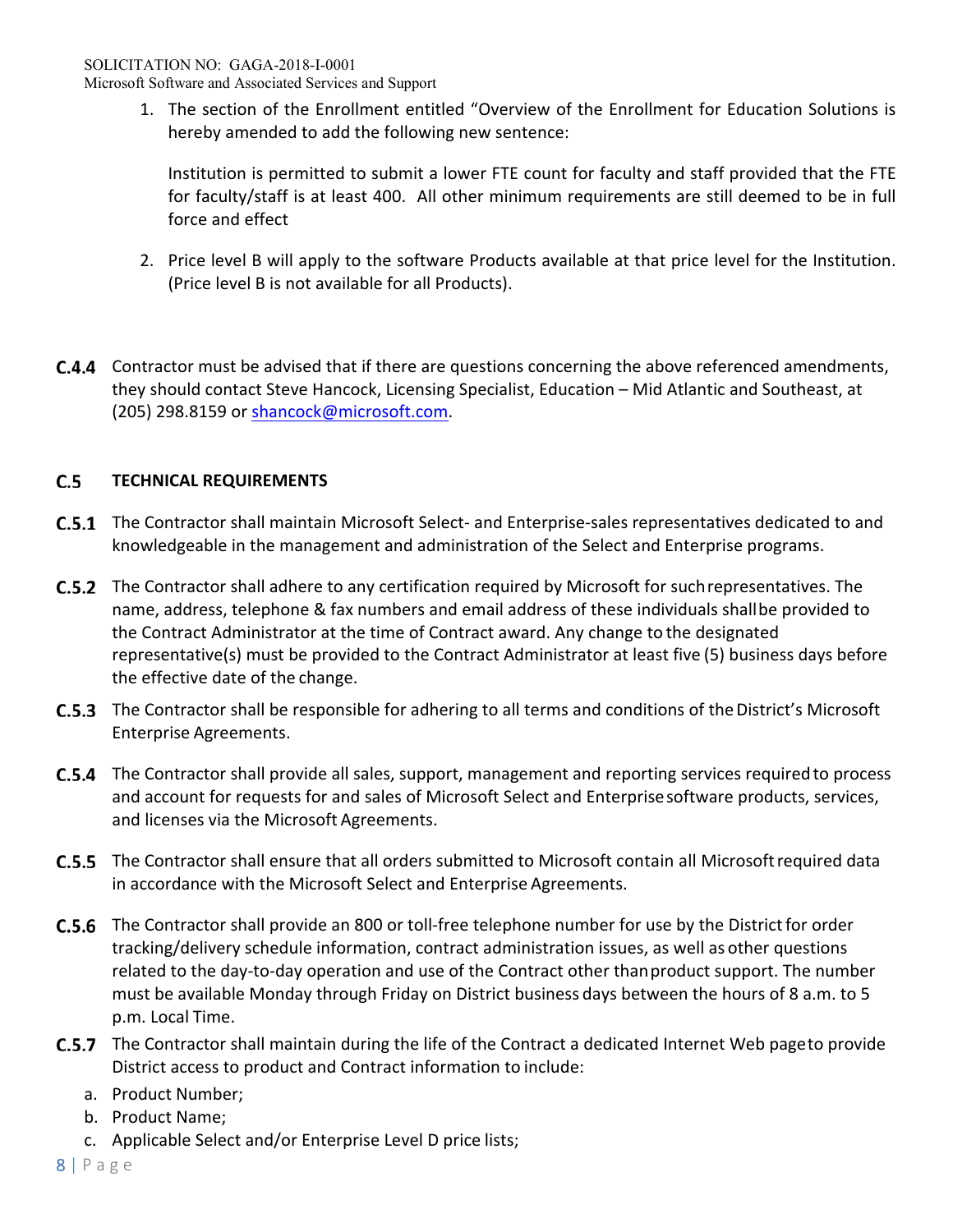SOLICITATION NO: GAGA-2018-I-0001 Microsoft Software and Associated Services and Support

- d. Percentage Discount Off;
- e. Total Discount Price;
- f. Enrollment Forms and Procedures;
- g. Contact Information; and
- h. An "Announcement & Information Page" to include the most recent Contractor announcements and any information requested by the District. This page shall include a formatted information form developed by the Contractor that identifies the specific information needed by the Contractor to respond to a specific request with accurate contract and price information; and a product number or a keyword search engine.
- **C.5.8** The Contractor shall be responsible for processing all enrollment requests within one (1) business day after receipt and providing assistance in the enrollment process.
- The Contractor shall provide a response to requests for information or price quotes within one (1) business day after receipt of the request. All price quotes shall be in writing and include the applicable Microsoft Enterprise current applicable product and/or service price in effect as of the order date, percentage discount off (no less than the approved percentage discount off allowed in the contract), and the total discount price for each product requested.
- **C.5.10** The Contractor shall provide an acknowledgement of each product order to the District within one (1) business day after receipt of the order.
- **C.5.11** The Contractor shall complete each order and provide the requested product and/or service within five (5) business days after receipt of the order. For any product or service that cannot be completed within this timeframe, the Contractor shall notify the District of the reason and expected order fulfillment date.
- **C.5.12** The Contractor shall apply the Contracted fixed percentage discount off to the current Microsoft Enterprise Level B price lists for all sales.
- C.5.13 The Contractor shall provide an electronic "Activity Report" on a quarterly basis to the District Contract Manager in MS Excel format, or another format acceptable to the District, by the 15th of the following month that includes:
	- a. Microsoft Select/Enterprise Master Agreement Number
	- b. Applicable Reporting Period
	- c. District's Name
	- d. District's Enrollment Number
	- e. District's Purchase Order Number
	- f. District's Contact Name, Address, Telephone/Fax Numbers & email address
	- g. Microsoft Product Number
	- h. Microsoft Product Name/Description
	- i. Select and/or Enterprise price from its applicable price list
	- j. Percentage Discount Off
	- k. Total Discount Price
	- l. Quantity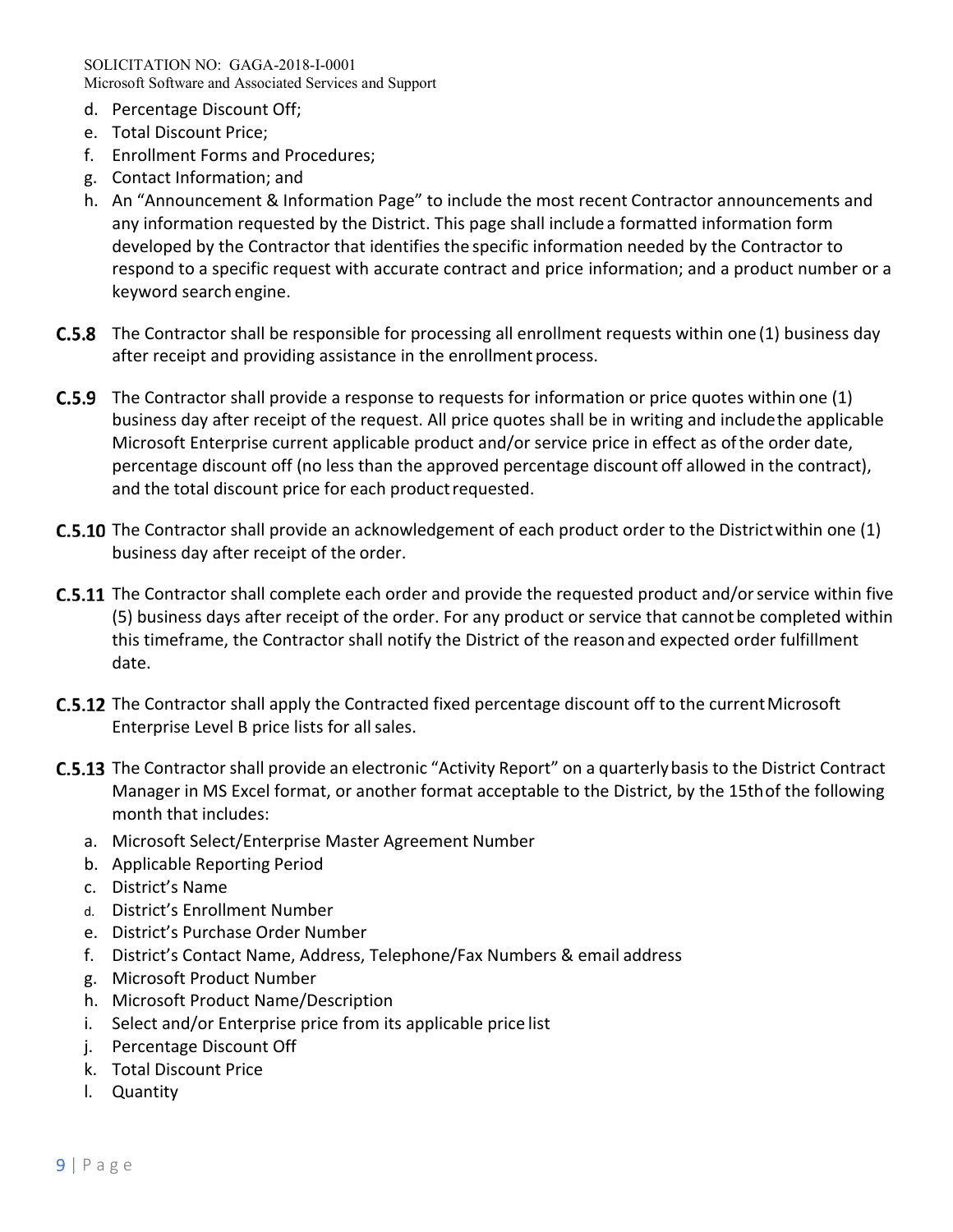- **C.5.14** The Contractor shall provide guidance and information through expeditious customer service that shall include but not be limited to the following:
	- a. Responses to inquiries concerning such topics as the terms of the Agreements, services or products provided, how to complete the enrollment process, etc.;
	- b. Cost benefits and practicable ramifications of the Microsoft Enterprise Agreements, and the difference between the two; and
	- c. The identification of which version for the customer's operation, and the most cost‐effective approach to securing site licenses, media, and documentation.
	- d. The Contractor shall manage District's access of the Microsoft Volume Licensing Agreement on the Microsoft Volume Licensing Service (MVLS) Website. See: https://licensing.microsoft.com

## $C.6$ **SERVICE REQUIREMENTS**

- The Contractor shall provide product/service acknowledgment and the actual product/service to the District.
- C.6.2 The Contractor shall provide warranties as provided by Microsoft for Microsoft's products, services, and on‐site support.
- **C.6.3** The Contractor shall provide additional warranty periods if available and administered as product and/or service through the Microsoft product/service line.
- All reports and information required under the Microsoft Enterprise Agreements shall be submitted to the District in the format specified by Microsoft. It is the responsibility of the Contractor to use the correct Microsoft format.
- The Contractor shall provide an electronic "Reconciliation Report," via email in Microsoft Excel format, or other format acceptable to the District, and any required reconciliation assistance, to the District Contract Manager within ten (10) business days after receipt of the Microsoft License Confirmation List. The Reconciliation Report shall include:
	- a. District's Purchase Order Number
	- b. Corresponding Microsoft License Number
- The Reconciliation Report for the District Contract Manager shall be a single report itemizing the number of additional Microsoft licenses purchased by the District during the reporting period. The report shall be broken down by the District's agency or other cooperating purchase entity, and referencing all changes to the listing for each agency entity. For any month, the District's use does not increase, the Contractor shall provide to Microsoft and the District a single certified report confirming the total number of copies of software in use by the District during the month.
- **C.6.7** For the most recent reporting period, the individual purchases shall be reported by District agency and/or Department, which would include the Purchase Order Number, Quantity, Price, and Product Number and Product Description.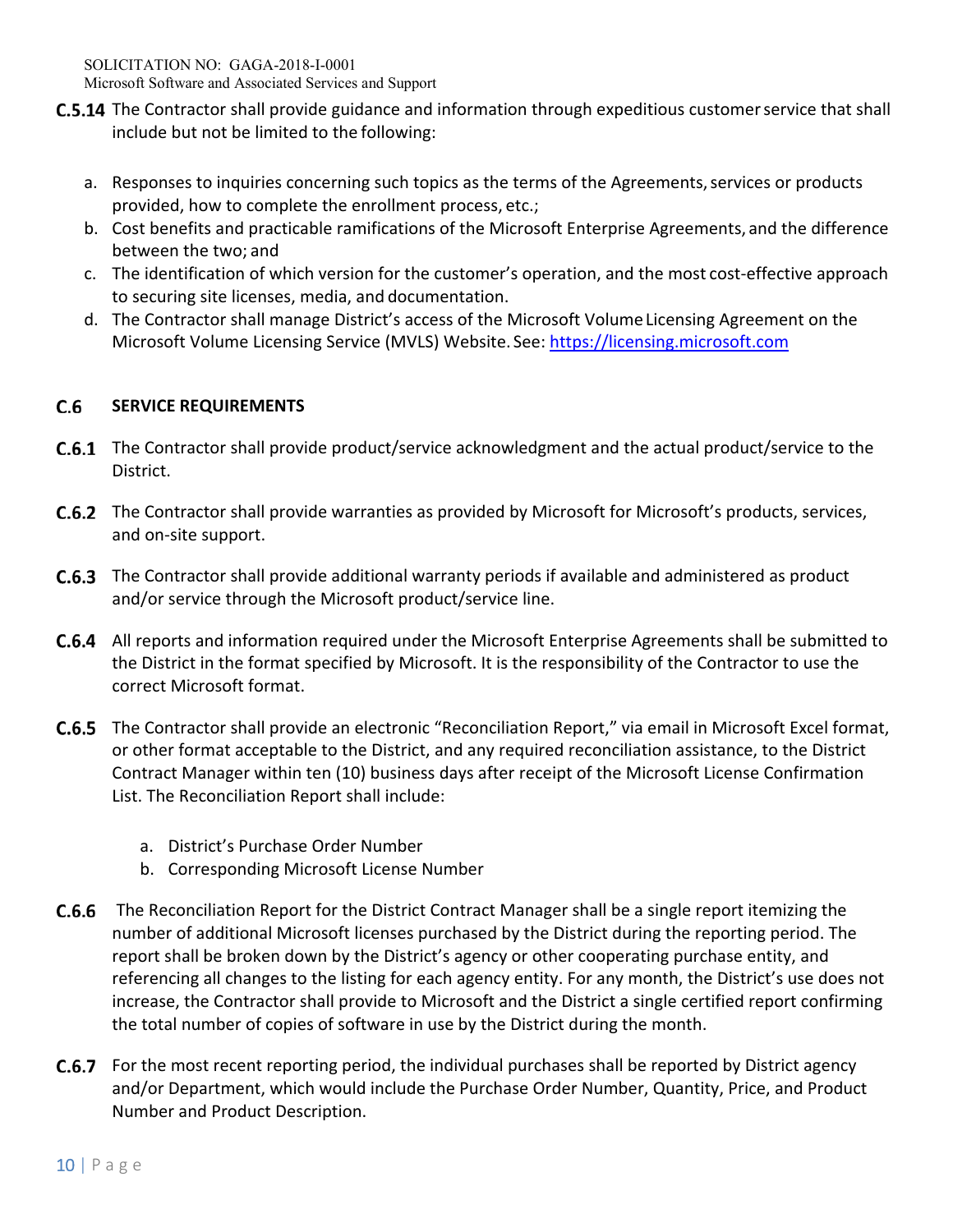- **C.6.8** Invoicing: The Contractor shall provide for invoicing for each product and/or service ordered at the time of delivery to the end District within the following guidelines:
	- a. Invoices shall be in accordance with the attached contract and itemized to separate the cost of the individual Microsoft products/service;
	- b. Invoices submitted without clear, concise, readable, definitive information shall be returned for clarification, and may delay payment;
	- c. Invoices are to be submitted to the originating contact;
	- d. Invoices must include the Contractor's Federal Employer Identification Number (FEIN)
	- e. and the District's Purchase Order Number; and,
	- f. Invoices shall only be issued upon complete delivery of the District's order, or for services, at the completion of satisfactory service requested by District as described in this IFB; therefore, partial invoicing is not permitted.
	- g. Products and services are viewed as accepted by the District upon delivery (by carrier shipments(s), electronic delivery or otherwise) to the District, and upon completion of services, respectively; provided, however, that in the event District returns a software product or denies satisfaction of service in writing to the Contractor, the Contractor shall provide the District with full credit on applicable District's invoice(s) and account(s) no later than sixty (‐60‐) days from the return date of the product(s) or the date of written notification of denial of satisfaction of service by the District as the case may be.

## **SECTION D: PACKAGING AND MARKING**

# NOT APPLICABLE

## **SECTION E: INSPECTION AND ACCEPTANCE**

 $E.1$ The Inspection and Acceptance requirements for the resultant contract shall be governed by clause number six (6), inspection of services, of the government of the District of Columbia's Standard Contract Provisions for use with supplies and services contracts, dated July 2010.

## $E.2$ **SUPERVISION AND INSPECTION**

Inspection and acceptance of the required services will be performed by the appointed Contract Administrator (CA).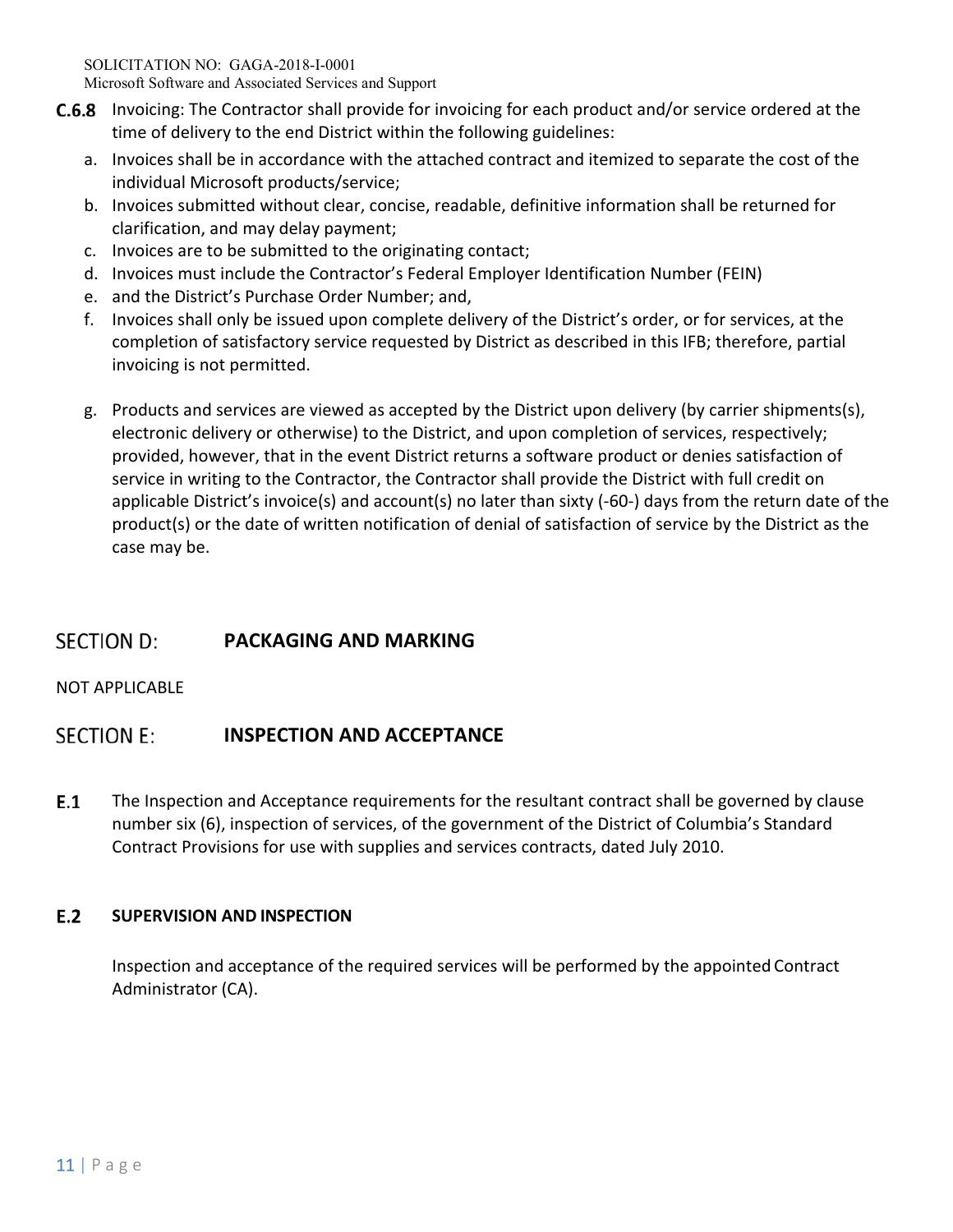### E.3 **INSPECTIONS**

- **E.3.1** The method of inspection will be through direct observation of contractor's performance.
- **E.3.2** The Contractor shall meet in person with the Contract Officer (CO), Task Order Contracting Officer's Representative/Contract Administrator (COR/CA) and/ within five (5) working days after award of the contract to begin procedural duties. Inspections will be made at the three (3), six (6), and nine (9) month marks, or different schedule as deems necessary and required by the District.

## $E.4$ **REJECTION OF WORK**

All rejected work will be handled in accordance with clause 6, "Inspection of Services" of the Government of the District of Columbia's Standard Contract Provisions for use with Supplies and Services Contracts, dated July 2010, Attachment J.1.

## **SECTION F: PERIOD OF PERFORMANCE AND DELIVERABLES**

## $F.1$ **TYPE OF CONTRACT**

The District intends to award a single Firm Fixed Price Requirement contract resulting from this Request for Bid (IFB) to the responsible bidder whose bid conforming to the solicitation will be most advantageous to the District, and offers the lowest price.

## $F.2$ **TERM OF CONTRACT**

The initial term of the contract shall be from November 1, 2017 through October 31, 2018 with an option to renew for four (4) consecutive one‐year option terms exercised at the sole discretion of DCPS.

## $F.3$  **OPTION TO EXTEND THE TERM OF THE CONTRACT**

F.3.1 The District may extend the term of this contract for a period of four (4) one-year option periods or successive fractions thereof, by written notice to the Contractor before the expiration of the contract; provided that the District will give the Contractor preliminary written notice of its intent to extend at least thirty (30) days before the contract expires. The preliminary notice does not commit the District to an extension. The exercise of the options is subject to the availability of funds at the time of the exercise of the options. The Contractor may waive the thirty (30) day preliminary notice requirement by providing a written waiver to the Contracting Officer prior to expiration of the contract.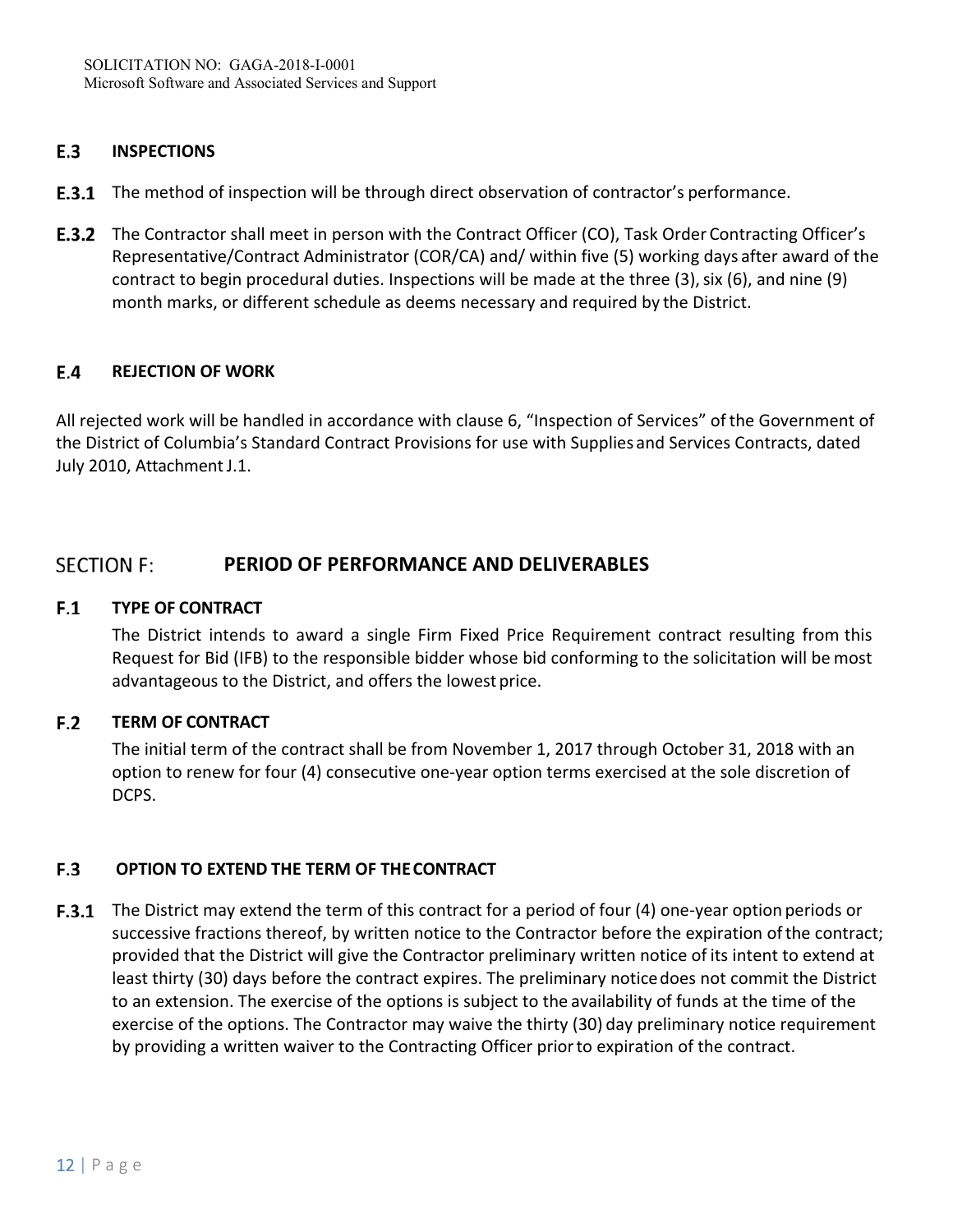- **F.3.2** If the District exercises the options, the extended contract(s) shall include this option Clause.
- **F.3.3** The price for the option period(s) shall be as specified in the Section B (Attachment J.10) of the contract.
- F.3.4 The total duration of this contract, including the exercise of any options under this clause, shall not exceed five years.

### $F.4$ **DELIVERABLES**

- **F.4.1** The Contractor shall submit to the District, as a deliverable, the report described in section H.5 which is required by the 51% District Residents New Hires Requirements and First Source Employment Agreement. If the Contractor does not submit the report as part of the deliverables, the District shall not make final payment to the Contractor pursuant to section G.3.2.
- The Contractor shall perform all services and deliver all items listed in the Requirement Price Schedule, and do all activities required to successfully complete the District's requirements and submit each deliverable to the Contract Administrator (CA) identified in section G.9 in accordance with the following:

| Section | Deliverable              | Quantity | Format/Metho<br>dof Delivery | Due Date                                                                                                        |
|---------|--------------------------|----------|------------------------------|-----------------------------------------------------------------------------------------------------------------|
| C.5.13  | <b>Activity Report</b>   | 1        | Electronic                   | On a quarterly basis by the 15 <sup>th</sup><br>of the following month<br>(C.6.5)                               |
| C.6.5   | Reconciliation<br>Report | 1        | Electronic                   | Within ten (10) business days<br>after receipt of the Microsoft<br><b>License Confirmation List</b><br>(C.5.13) |

## $F.5$ **NOTICE OF DISAPPROVAL**

- **F.5.1** The CA will provide written notice of disapproval of deliverables to the Contractor within fourteen (14) days of submission if it is disapproved.
- **F.5.2** The notice of disapproval shall state the reasons for disapproval as specifically as is reasonably necessary and the nature and extent of the corrections required for meeting the contract requirements.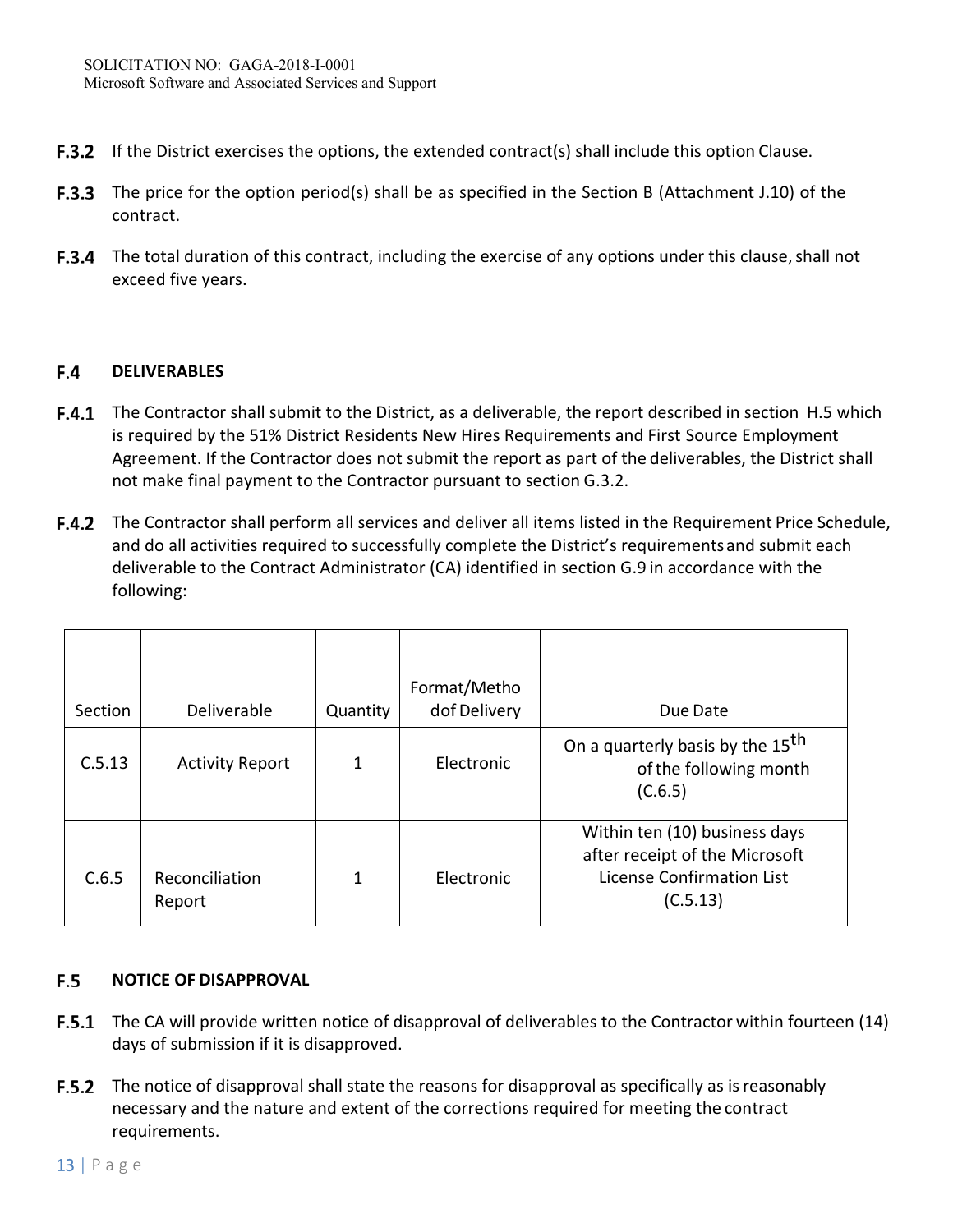### F.6 **RESUBMISSION WITH CORRECTIONS**

Within fourteen (14) business days after receipt of a notice of disapproval, the Contractor shall make the corrections and resubmit the deliverables.

## **F.7 NOTICE OF APPROAL/DISAPPROVAL OF RESUBMISSION**

Within thirty (30) days following resubmission of any disapproved deliverable, the CA will give written notice to the Contractor of the approval, conditional approval or disapproval.

## **F.8 FAILURE TO RESPOND TO RESUBMISSION**

In the event that the CA fails to respond to Contractor's resubmission within the applicable time period, the Contractor shall notify the CA in writing that is intends to delay subsequent work until CA responds in writing to the resubmission.

## **SECTION G: CONTRACT ADMINISTRATION**

## $G.1$ **INVOICE PAYMENT**

- **G.1.1** The District will make payments to the Contractor, upon the submission of proper invoices, at the prices stipulated in this contract, for supplies delivered and accepted or services performed and accepted, less any discounts, allowances or adjustments provided for in this contract.
- **G.1.2** The District will pay the Contractor on or before the 30th day after receiving a proper invoice from the Contractor.
- **G.1.3** The District follows a specific policy for services related to software/hardware (SW/HW) maintenance/licenses and support services. These services must be provided and billed within the District Fiscal Year (October 01 to September 30). Invoices shall only cover one fiscal year and the District cannot be held liable for any such services not billed and paid within the same fiscal year (October 01 to September 30). The District issues separate payment for each fiscal year for accounting and budgetary reasons.
- **G.1.4** By responding to this bid and accepting the contract (winning the bid) for the SW/HW maintenance/licenses and support services, you shall/agree that a proper invoice constitutes a service period that covers ONLY October 01 to September 30.

### $G.2$ **INVOICE SUBMITTAL**

**G.2.1** The Contractor shall submit proper invoices monthly or as otherwise specified in Section G.4. Invoices shall be prepared in duplicate and submitted to the agency Chief Financial Officer with concurrent copies to the Contract Administrator (CA) specified in Section G.9. The address of the CFO is: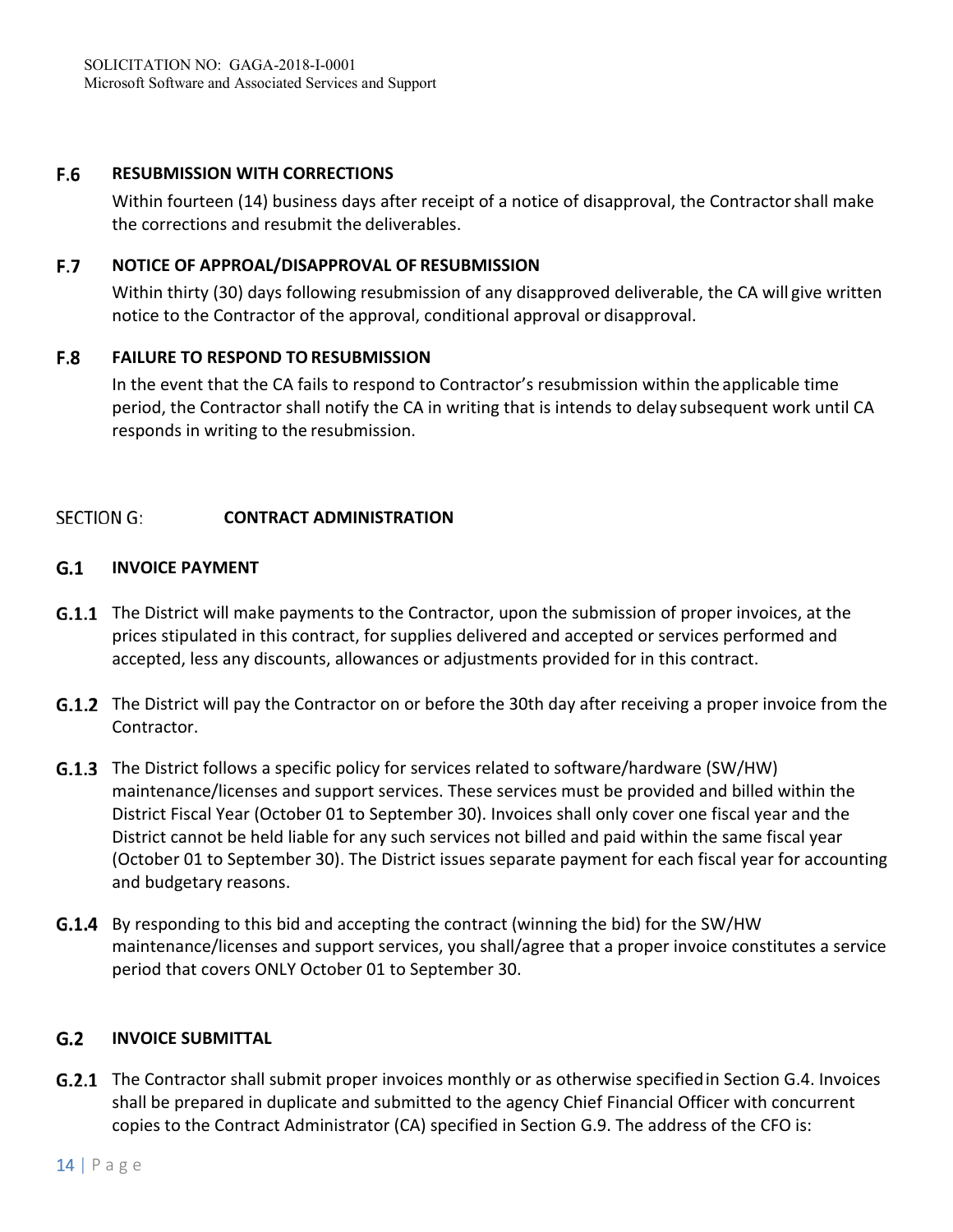District of Columbia Public Schools Division of Finance, Accounts Payable 1200 First Street NE, 9th floor Washington, D.C. 20002 (202)442‐5255

- **G.2.1.1** The Contractor shall submit its invoices electronically to the DCPS Accounts Payable Office at, dcps.invoices@dc.gov, and the Contract Administrator identified in Section G.9.
- **G.2.2** To constitute a proper invoice, the Contractor shall submit the following information on the invoice:
- **G.2.2.1** Contractor's name, federal tax ID and invoice date (Contractors shall date invoices as of the date of mailing or transmittal);
- **G.2.2.2** Contract number and invoice number;
- **G.2.2.3** Description, price, quantity and the date(s) that the supplies or services were delivered or performed;
- **G.2.2.4** Other supporting documentation or information, as required by the Contracting Officer;
- **G.2.2.5** Name, title, telephone number and complete mailing address of the responsible official to whom payment is to be sent;
- **G.2.2.6** Name, title, phone number of person preparing the invoice;
- **G.2.2.7** Name, title, phone number and mailing address of person (if different from the person identified in G.2.2.6 above) to be notified in the event of a defective invoice; and
- **G.2.2.8** Authorized signature.

### $G.3$ **FIRST SOURCE AGREEMENT REQUEST FOR FINAL PAYMENT**

- **G.3.1**  For contracts subject to the 51% District Residents New Hires Requirements and First Source Employment Agreement requirements, final request for payment must be accompanied by the report or a waiver of compliance discussed in section H.5.5.
- **G.3.2**  The District will not make final payment to the Contractor until the agency CFO has received the Contracting Officer's final determination or approval of waiver of the Contractor's compliance with 51% District Residents New Hires Requirements and First Source Employment Agreement requirements.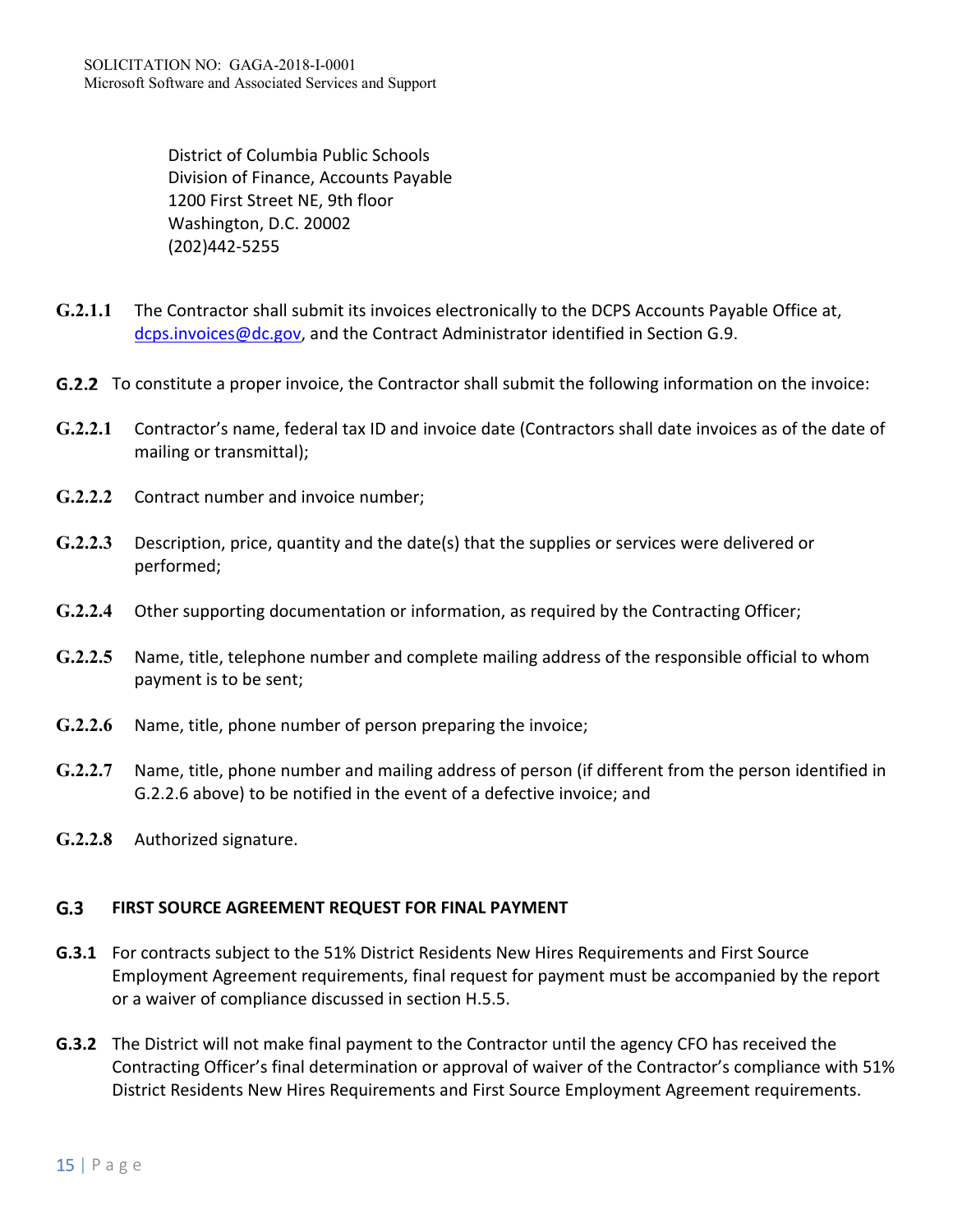#### $G.4$ **PAYMENT**

Payments will be based upon Section B, (Price Schedule) and Section F (Deliverables), and after inspection and acceptance of goods and services.

## **ELECTRONIC PAYMENTS**

- **G.4.1.1** The District reserves the right to make payments to the Contractor by wire or NACHA transfer and will provide the Contractor at least thirty (30) days' notice prior to the effective date of any such change.
- **G.4.1.2** Where payments are made by electronic funds transfer, the District will not assume responsibility for any error or delay in transfer or indirect or consequential damages arising from the use of the electronic funds transfer process. Any changes or expenses imposed by the bank for transfers or related actions shall be borne by the Contractor.

### $G.5$ **ASSIGNMENT OF CONTRACT PAYMENTS**

- **G.5.1** In accordance with 27 DCMR 3250, the Contractor may assign funds due or to become due as a result of the performance of this contract to a bank, trust company, or other financing institution.
- G.5.2 Any assignment shall cover all unpaid amounts payable under this contract, and shall not be made to more than one party.
- **G.5.3** Notwithstanding an assignment of contract payments, the Contractor, not the assignee, is required to prepare invoices. Where such an assignment has been made, the original copy of the invoice must refer to the assignment and must show that payment of the invoice is to be made directly to the assignee as follows:

Pursuant to the instrument of assignment dated and make payment of this invoice to (name and address of assignee).

### $G.6$ **THE QUICK PAYMENT CLAUSE**

**G.6.1** Interest Penalties to Contractors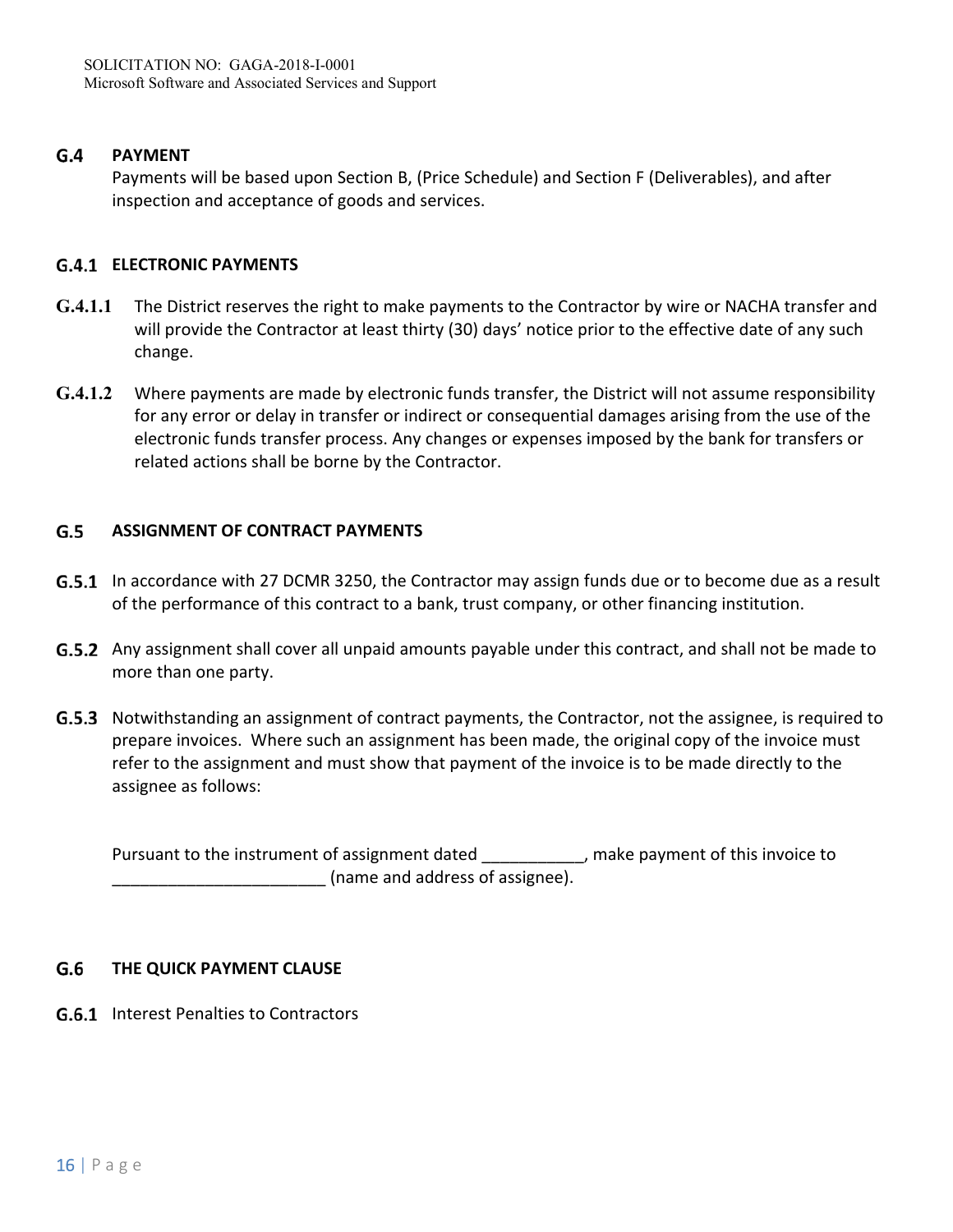- **G.6.1.1** The District will pay interest penalties on amounts due to the Contractor under the Quick Payment Act, D.C. Official Code §2‐221.01 et seq., for the period beginning on the day after the required payment date and ending on the date on which payment of the amount is made. Interest shall be calculated at the rate of 1% per month. No interest penalty shall be paid if payment for the completed delivery of the item of property or service is made on or before:
	- a) the 3rd day after the required payment date for meat or a meat product;
	- b) the 5th day after the required payment date for an agricultural commodity; or
	- c) the 15th day after the required payment date for any other item.
- **G.6.1.2** Any amount of an interest penalty which remains unpaid at the end of any 30‐day period shall be added to the principal amount of the debt and thereafter interest penalties shall accrue on the added amount.

# **Payments to Subcontractors**

- **G.6.2.1** The Contractor must take one of the following actions within 7 days of receipt of any amount paid to the Contractor by the District for work performed by any subcontractor under a contract:
	- a) Pay the subcontractor for the proportionate share of the total payment received from the District that is attributable to the subcontractor for work performed under the contract; or
	- b) Notify the District and the subcontractor, in writing, of the Contractor's intention to withhold all or part of the subcontractor's payment and state the reason for the nonpayment.
- **G.6.2.2** The Contractor must pay any lower‐tier subcontractor or supplier interest penalties on amounts due to the subcontractor or supplier beginning on the day after the payment is due and ending on the date on which the payment is made. Interest shall be calculated at the rate of 1% per month. No interest penalty shall be paid on the following if payment for the completed delivery of the item of property or service is made on or before:
	- a) the 3rd day after the required payment date for meat or a meat product;
	- b) the 5th day after the required payment date for an agricultural commodity; or
	- c) the 15th day after the required payment date for any other item.
- **G.6.2.3** Any amount of an interest penalty which remains unpaid by the Contractor at the end of any 30‐day period shall be added to the principal amount of the debt to the subcontractor and thereafter interest penalties shall accrue on the added amount.
- **G.6.2.4** A dispute between the Contractor and subcontractor relating to the amounts or entitlement of a subcontractor to a payment or a late payment interest penalty under the Quick Payment Act does not constitute a dispute to which the District of Columbia is a party. The District of Columbia may not be interpleaded in any judicial or administrative proceeding involving such a dispute.

# **Subcontract requirements**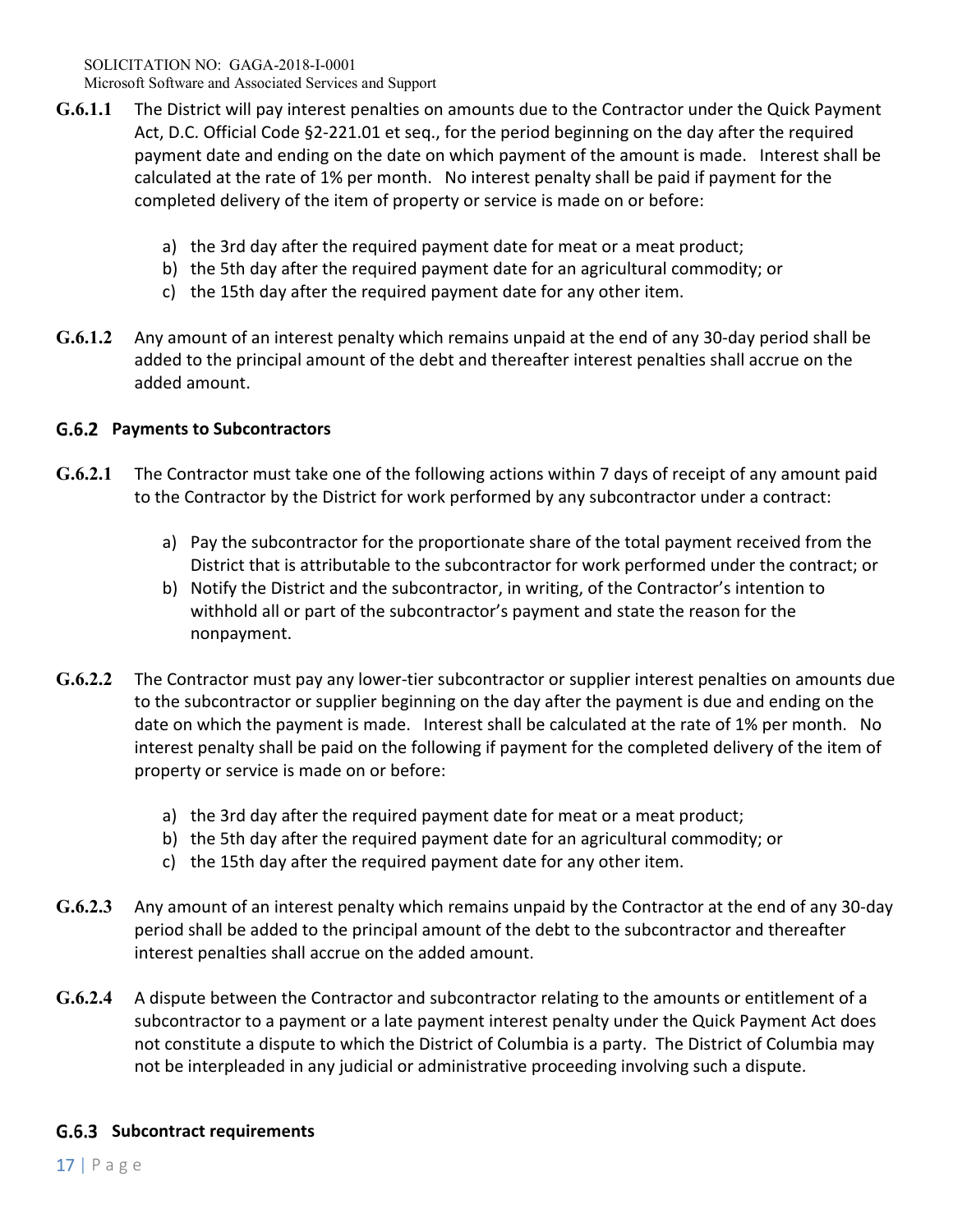**G.6.3.1** The Contractor shall include in each subcontract under this contract a provision requiring the subcontractor to include in its contract with any lower-tier subcontractor or supplier the payment and interest clauses required under paragraphs (1) and (2) of D.C. Official Code §2‐ 221.02(d).

## $G.7$ **CONTRACTING OFFICER (CO)**

Contracts will be entered into and signed on behalf of the District only by contracting officers. The name, address and telephone number of the Contracting Officer is:

Candace Butler Interim Chief Procurement Officer/Director District of Columbia Public Schools 1200 First Street NE, 9th Floor Washington, DC 20002 Telephone: 202‐442‐5112 Candace.Butler@dc.gov

## $G.8$ **AUTHORIZED CHANGES BY THE CONTRACTING OFFICER**

- **G.8.1** The Contracting Officer is the only person authorized to approve changes in any of the requirements of this contract.
- **G.8.2** The Contractor shall not comply with any order, directive or request that changes or modifies the requirements of this contract, unless issued in writing and signed by the Contracting Officer.
- **G.8.3** In the event the Contractor effects any change at the instruction or request of any person other than the Contracting Officer, the change will be considered to have been made without authority and no adjustment will be made in the contract price to cover any cost increase incurred as a result thereof.

## G.9 **CONTRACTS ADMINISTRATOR (CA)**

- **G.9.1** The CA is responsible for general administration of the contract and advising the CO as to the Contractor's compliance or noncompliance with the contract. The CA has the responsibility of ensuring the work conforms to the requirements of the contract and such other responsibilities and authorities as may be specified in the contract. These include:
- **G.9.1.1** Keeping the CO fully informed of any technical or contractual difficulties encountered during the performance period and advising the CO of any potential problem areas under the contract;
- **G.9.1.2** Coordinating site entry for Contractor personnel, if applicable;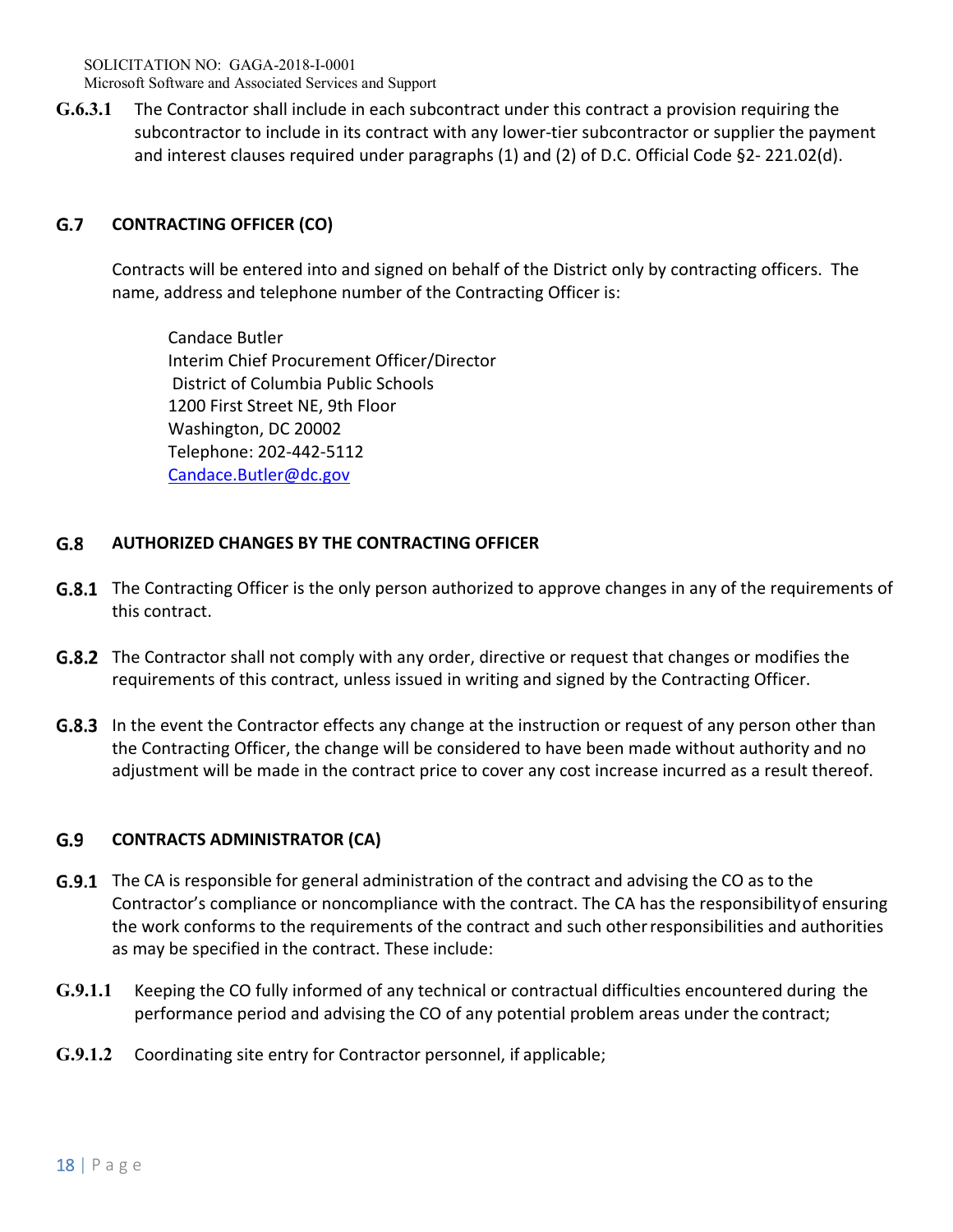- **G.9.1.3** Reviewing invoices for completed work and recommending approval by the CO if the Contractor's prices and costs are consistent with the contractual amounts and progress is satisfactory and commensurate with the rate of expenditure;
- **G.9.1.4** Reviewing and approving invoices for deliverables to ensure receipt of goods and services. This includes the timely processing of invoices and vouchers in accordance with the District's payment provisions; and
- **G.9.1.5** Maintaining a file that includes all contract correspondence, modifications, records of inspections (site, data, equipment) and invoice or vouchers.
- **G.9.2** The CA for this contract is:

Kelly B. Hart Manager of IT Contracts and Vendor Relations Address: 1200 First Street NE, 9th Floor Washington, DC 20002 Telephone: 202‐671‐6403 E‐mail address: kelly.hart2@dc.gov

- **G.9.3** It is understood and agreed that the CA shall NOT have the authority to:
	- 1. Award, agree to, or sign any contract, delivery order or task order. Only the CO shall make contractual agreements, commitments or modifications;
	- 2. Grant deviations from or waive any of the terms and conditions of the contract;
	- 3. Increase the dollar limit of the contract or authorize work beyond the dollar limit of the contract,
	- 4. Authorize the expenditure of funds by the Contractor;
	- 5. Change the period of performance; or
	- 6. Authorize the use of District property, except as specified under the contract.
- G.9.4 The Contractor shall be fully responsible for any changes not authorized in advance, in writing, by the CO; may be denied compensation or other relief for any additional work performed that is not so authorized; and may also be required, at no additional cost to the District, to take all corrective action necessitated because of the unauthorized changes.

# **ORDERING CLAUSE**

- G.10.1 Any supplies and services to be furnished under this contract must be ordered by issuance of delivery orders or task orders by the CO. Such orders may be issued during the term of this contract.
- G.10.2 All delivery orders or task orders are subject to the terms and conditions of this contract. In the event of a conflict between a delivery order or task order and this contract, the contract shall control.
- G.10.3 If mailed, a delivery order or task order is considered "issued" when the District deposits the order in the mail. Orders may be issued by facsimile or by electronic commerce methods.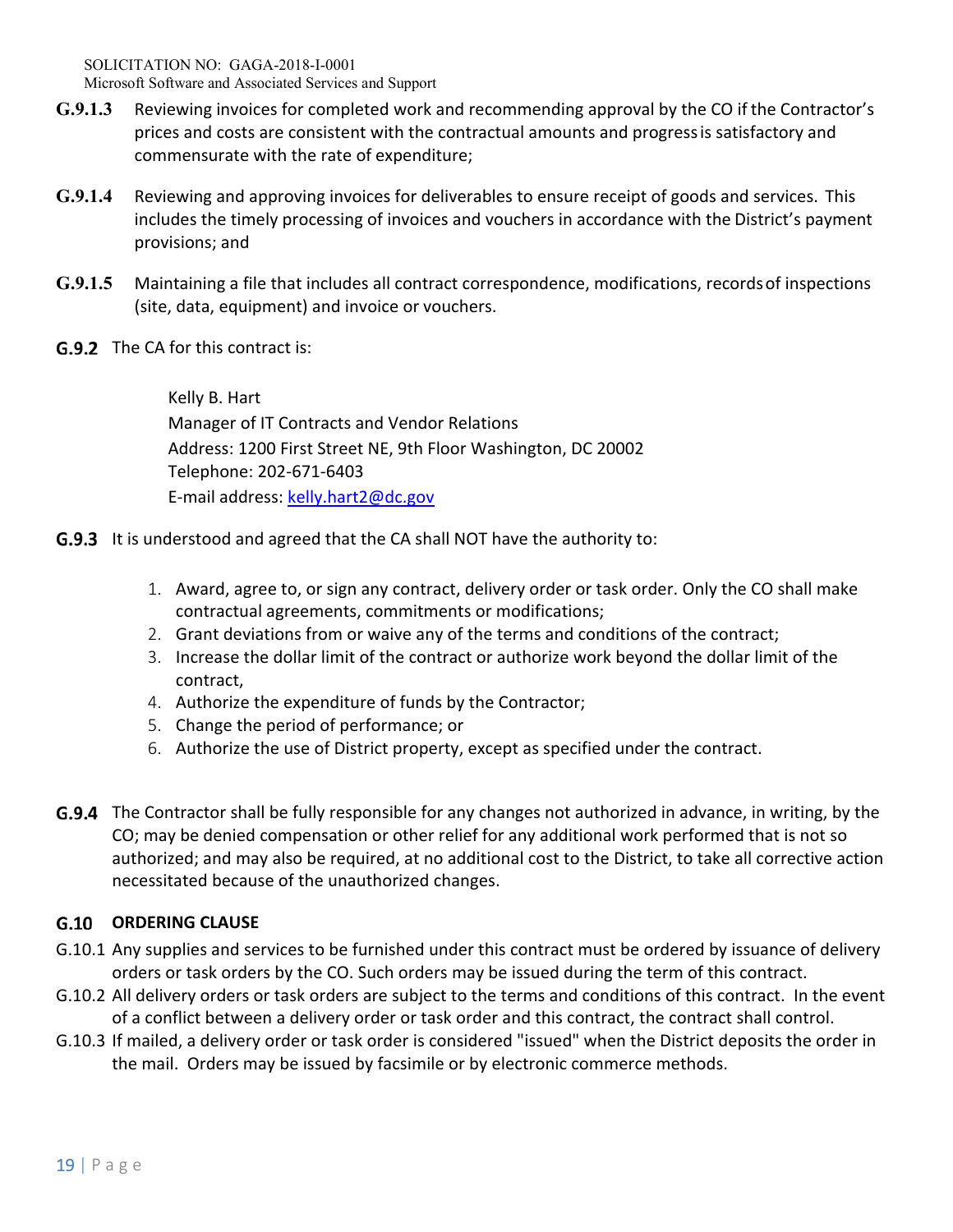## **SECTION H: SPECIAL CONTRACT REQUIREMENTS**

## $H.1$ **HIRING OF DISTRICT RESIDENTS AS APPRENTICES AND TRAINEES**

- H.1.1 For all new employment resulting from this contract or subcontracts hereto, as defined in Mayor's Order 83‐265 and implementing instructions, the Contractor shall use its best efforts to comply with the following basic goal and objectives for utilization of bona fide residents of the District of Columbia in each project's labor force:
- H.1.2 At least fifty-one (51) percent of apprentices and trainees employed shall be residents of the District of Columbia registered in programs approved by the District of Columbia Apprenticeship Council.
- **H.1.3** The Contractor shall negotiate an Employment Agreement with the Department of Employment Services ("DOES") for jobs created as a result of this contract. The DOES shall be the Contractor's first source of referral for qualified apprentices and trainees in the implementation of employment goals contained in this clause.

## $H.2$ **DEPARTMENT OF LABOR WAGE DETERMINATIONS**

The Contractor shall be bound by the Wage Determination 2015‐4282, Revision 7, dated 07/25/2017, issued by the U.S. Department of Labor in accordance with the Service Contract Act (41 U.S.C. 351 et seq.) and incorporated herein in Section C.2.6 of this solicitation. The Contractor shall be bound by the wage rates for the term of the contract. If an option is exercised, the Contractor shall be bound by the applicable wage rate at the time of the option. If the option is exercised and the Contracting Officer obtains a revised wage determination, the revised wage determination is applicable for the option periods and the Contractor may be entitled to an equitable adjustment.

### $H.3$ **PREGNANT WORKERS FAIRNESS**

- **H.3.1** The Contractor shall comply with the Protecting Pregnant Workers Fairness Act of 2016, D.C. Official Code § 32‐1231.01 *et seq*. (PPWF Act).
- H.3.2 The Contractor shall not:

**(a)** Refuse to make reasonable accommodations to the known limitations related to pregnancy, childbirth, related medical conditions, or breastfeeding for an employee, unless the Contractor can demonstrate that the accommodation would impose an undue hardship;

**(b)** Take an adverse action against an employee who requests or uses a reasonable accommodation regarding the employee's conditions or privileges of employment, including failing to reinstate the employee when the need for reasonable accommodations ceases to the employee's original job or to an equivalent position with equivalent:

# (1) Pay;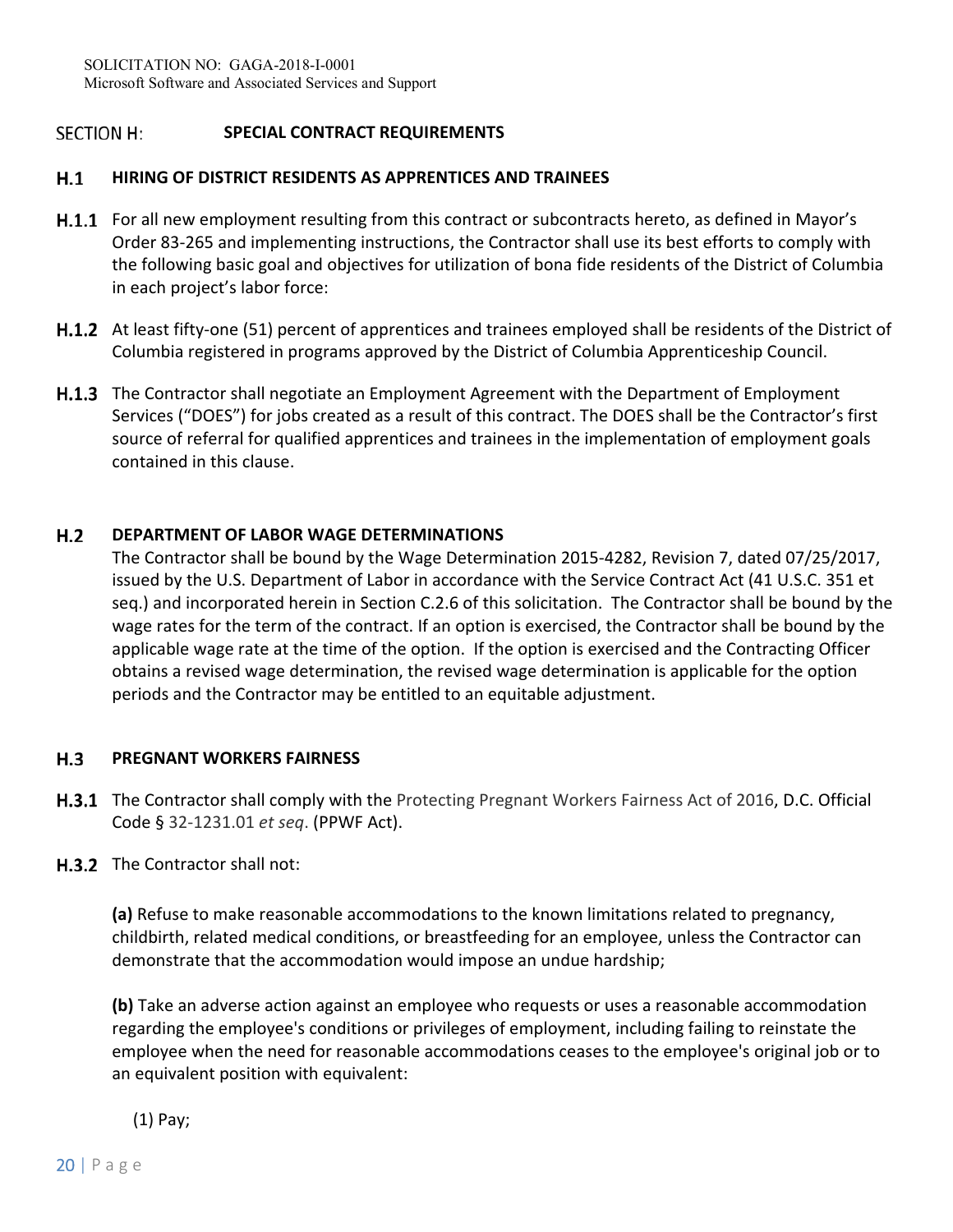- (2) Accumulated seniority and retirement;
- (3) Benefits; and
- (4) Other applicable service credits;

**(c)** Deny employment opportunities to an employee, or a job applicant, if the denial is based on the need of the employer to make reasonable accommodations to the known limitations related to pregnancy, childbirth, related medical conditions, or breastfeeding;

**(d)** Require an employee affected by pregnancy, childbirth, related medical conditions, or breastfeeding to accept an accommodation that the employee chooses not to accept if the employee does not have a known limitation related to pregnancy, childbirth, related medical conditions, or breastfeeding or the accommodation is not necessary for the employee to perform her duties;

**(e)** Require an employee to take leave if a reasonable accommodation can be provided; or

**(f)** Take adverse action against an employee who has been absent from work as a result of a pregnancy‐related condition, including a pre‐birth complication.

- **H.3.3** The Contractor shall post and maintain in a conspicuous place a notice of rights in both English and Spanish and provide written notice of an employee's right to a needed reasonable accommodation related to pregnancy, childbirth, related medical conditions, or breastfeeding pursuant to this chapter to:
	- **(a)** New employees at the commencement of employment;
	- **(b)** Existing employees; and

**(c)** An employee who notifies the employer of her pregnancy, or other condition covered by this chapter, within 10 days of the notification.

- **H.3.4** The Contractor shall provide an accurate written translation of the notice of rights to any non‐English or non‐Spanish speaking employee.
- **H.3.5** Violations of the PPWF Act shall be subject to civil penalties as described in the Act.

## **H.4 UNEMPLOYED ANTI‐DISCRIMINATION**

- H.4.1 The Contractor shall comply with the Unemployed Anti-Discrimination Act of 2012, D.C. Official Code § 32‐1361 *et seq*.
- H.4.2 The Contractor shall not: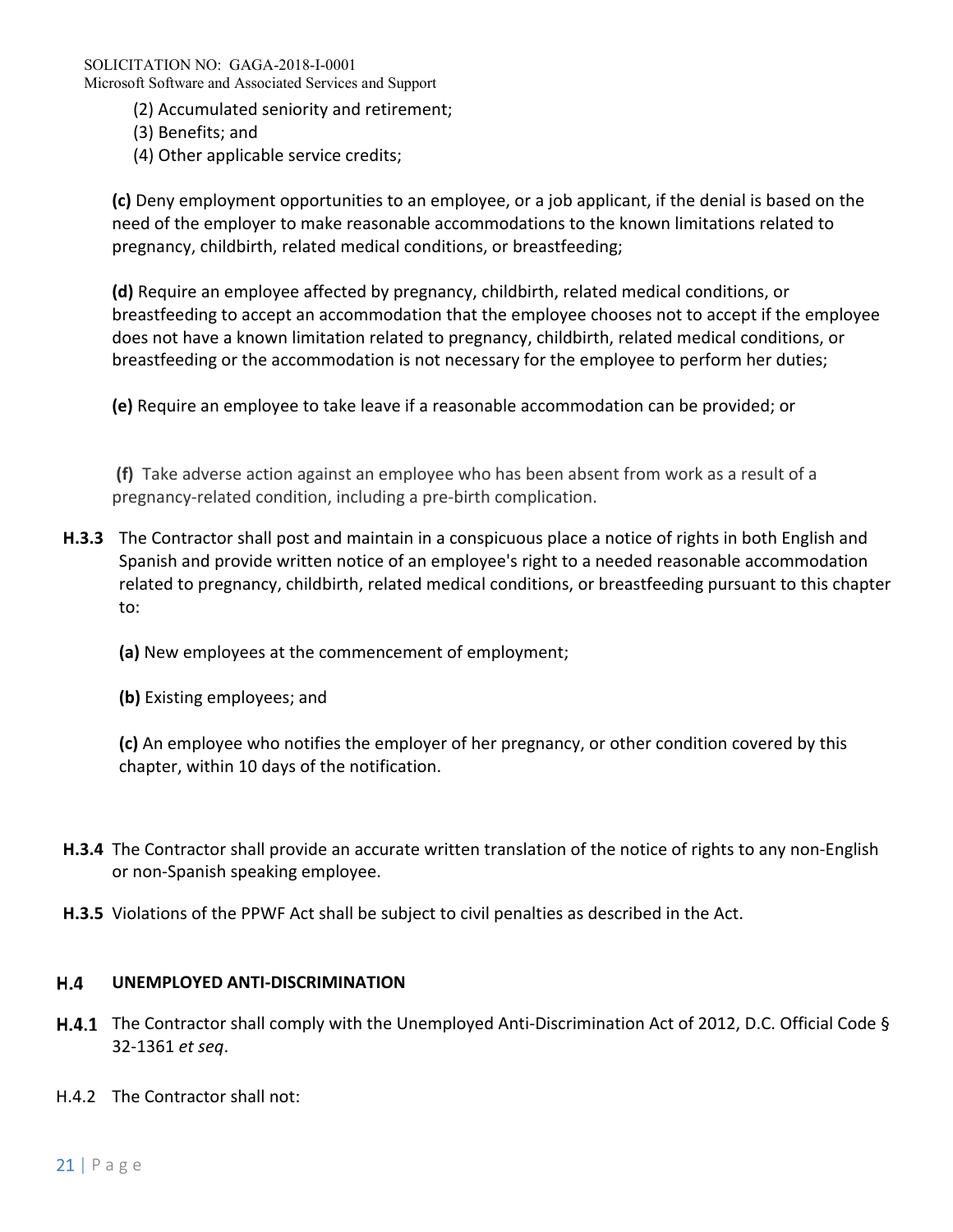SOLICITATION NO: GAGA-2018-I-0001

Microsoft Software and Associated Services and Support

- **(a)** Fail or refuse to consider for employment, or fail or refuse to hire, an individual as an employee because of the individual's status as unemployed; or
- **(b)** Publish, in print, on the Internet, or in any other medium, an advertisement or announcement for any vacancy in a job for employment that includes:

**(1)** Any provision stating or indicating that an individual's status as unemployed disqualifies the individual for the job; or

**(2)** Any provision stating or indicating that an employment agency will not consider or hire an individual for employment based on that individual's status as unemployed.

**H.4.3** Violations of the Unemployed Anti‐Discrimination Act shall be subject to civil penalties as described in the Act.

# **H.5 51% DISTRICT RESIDENTS NEW HIRES REQUIREMENTS AND FIRST SOURCE EMPLOYMENT AGREEMENT**

- H.5.1 For contracts for services in the amount of \$300,000 or more, the Contractor shall comply with the First Source Employment Agreement Act of 1984, as amended, D.C. Official Code § 2‐219.01 et seq. (First Source Act).
- H.5.2 The Contractor shall enter into and maintain during the term of the contract, a First Source Employment Agreement (Employment Agreement) with the District of Columbia Department of Employment Service's (DOES), in which the Contractor shall agree that:
	- (a) The first source for finding employees to fill all jobs created in order to perform the contract shall be the First Source Register; and
	- (b) The first source for finding employees to fill any vacancy occurring in all jobs covered by the Employment Agreement shall be the First Source Register.
- H.5.3 The Contractor shall not begin performance of the contract until its Employment Agreement has been accepted by DOES. Once approved, the Employment Agreement shall not be amended except with the approval of DOES.
- H.5.4 The Contractor agrees that at least 51% of the new employees hired to perform the contract shall be District residents.
- H.5.5 The Contractor's hiring and reporting requirements under the First Source Act and any rules promulgated thereunder shall continue for the term of the contract.
- H.5.6 The CO may impose penalties, including monetary fines of 5% of the total amount of the direct and indirect labor costs of the contract, for a willful breach of the Employment Agreement, failure to submit the required hiring compliance reports, or deliberate submission of falsified data.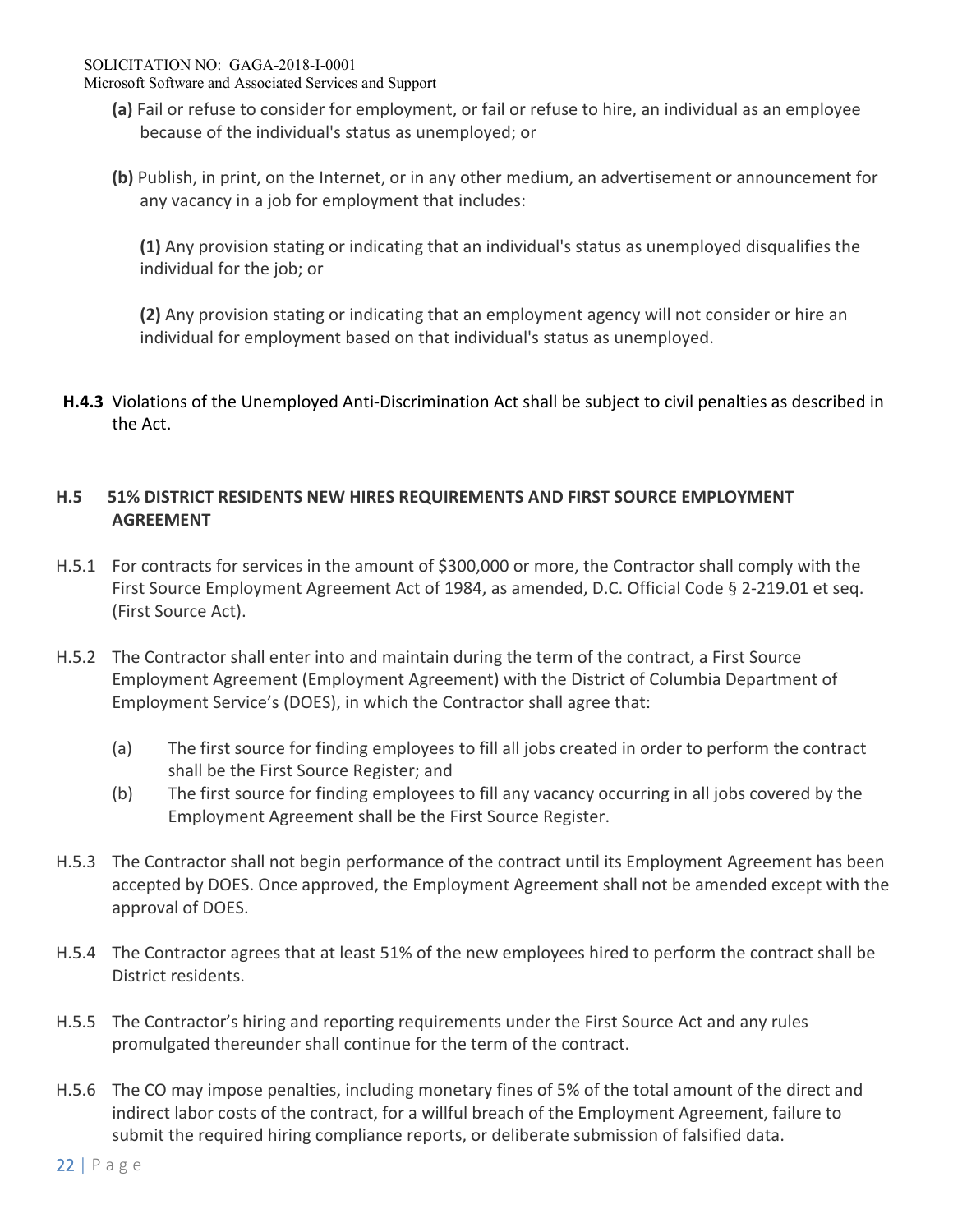- H.5.7 If the Contractor does not receive a good faith waiver, the CO may also impose an additional penalty equal to 1/8 of 1% of the total amount of the direct and indirect labor costs of the contract for each percentage by which the Contractor fails to meet its hiring requirements.
- H.5.8 Any contractor which violates, more than once within a 10‐year timeframe, the hiring or reporting requirements of the First Source Act shall be referred for debarment for not more than five (5) years.
- H.5.9 The contractor may appeal any decision of the CO pursuant to this clause to the D.C. Contract Appeals Board as provided in clause 14 of the SCP, Disputes.
- H.5.10 The provisions of the First Source Act do not apply to nonprofit organizations which employ 50 employees or less.
- H.6 RESERVED
- H.7 RESERVED
- H.8 RESERVED

## **H.9 SUBCONTRACTING REQUIREMENTS**

- H.9.1 Mandatory Subcontracting Requirements
- H.9.1.1 For all contracts in excess of \$250,000, at least 35% of the dollar volume of the contract shall be subcontracted to qualified small business enterprises (SBEs).
- H.9.1.2 If there are insufficient SBEs to completely fulfill the requirement of paragraph H.9.1.1, then the subcontracting may be satisfied by subcontracting 35% of the dollar volume to any qualified certified business enterprises (CBEs); provided, however, that all reasonable efforts shall be made to ensure that SBEs are significant participants in the overall subcontracting work.
- H.9.1.3 A prime contractor that is certified by DSLBD as a small, local, or disadvantaged business enterprise shall not be required to comply with the provisions of sections H.9.1.1 and H.9.1.2.
- H.9.1.4 Except as provided in H.9.1.5 and H.9.1.7, a prime contractor that is a CBE and has been granted a bid preference pursuant to D.C. Official Code § 2-218.43, or is selected through a set-aside program, shall perform at least 35% of the contracting effort with its own organization and resources and, if it subcontracts, 35% of the subcontracting effort shall be with CBEs. A CBE prime contractor that performs less than 35% of the contracting effort shall be subject to enforcement actions under D.C. Official Code § 2‐218.63.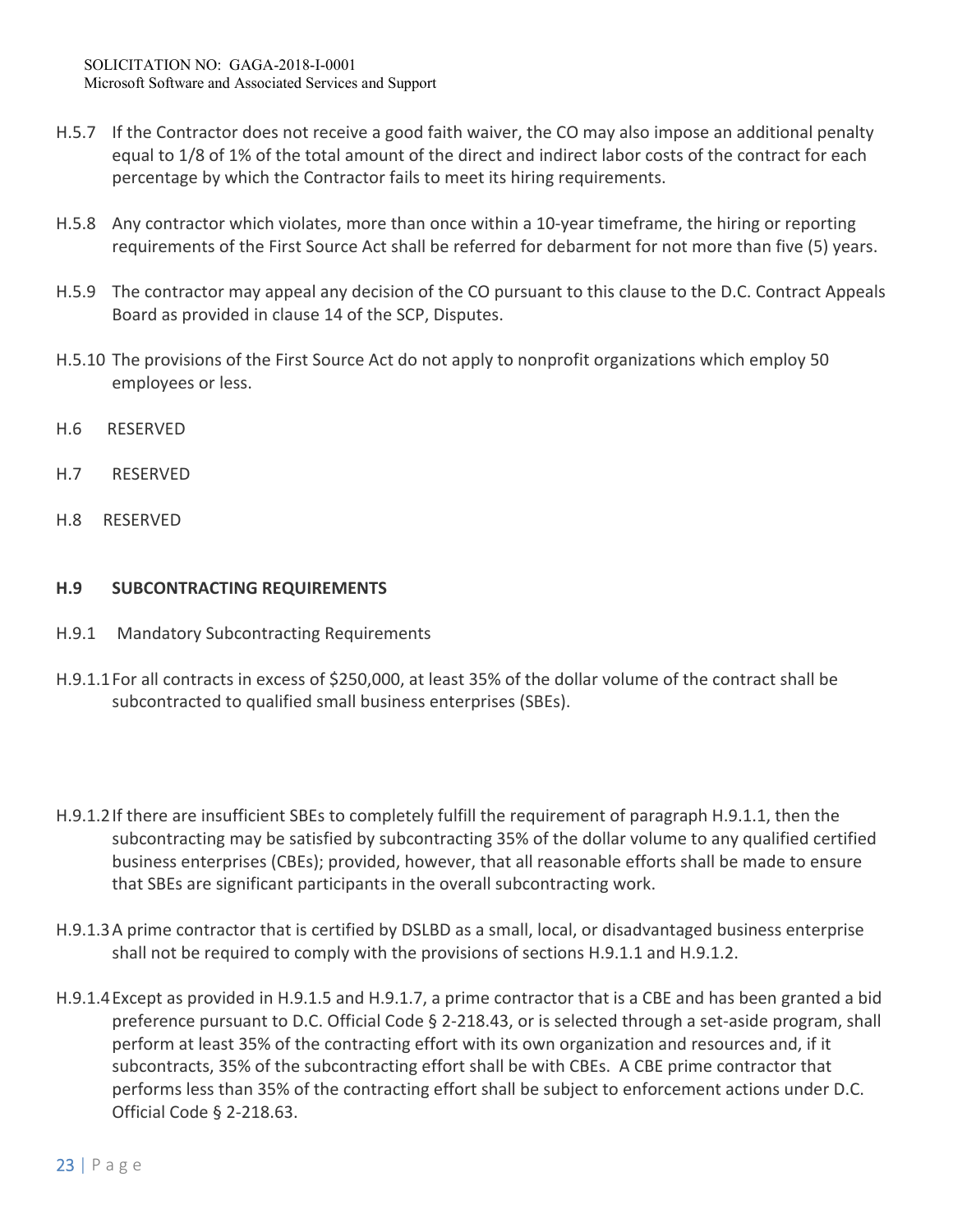SOLICITATION NO: GAGA-2018-I-0001 Microsoft Software and Associated Services and Support

- H.9.1.5 A prime contractor that is a certified joint venture and has been granted a bid preference pursuant to D.C. Official Code § 2-218.43, or is selected through a set-aside program, shall perform at least 50% of the contracting effort with its own organization and resources and, if it subcontracts, 35% of the subcontracting effort shall be with CBEs. A certified joint venture prime contractor that performs less than 50% of the contracting effort shall be subject to enforcement actions under D.C. Official Code § 2‐ 218.63.
- H.9.1.6 Each CBE utilized to meet these subcontracting requirements shall perform at least 35% of its contracting effort with its own organization and resources.
- H.9.1.7 A prime contractor that is a CBE and has been granted a bid preference pursuant to D.C. Official Code § 2‐218.43, or is selected through a set‐aside program, shall perform at least 50% of the on‐site work with its own organization and resources if the contract is \$1 million or less.

## **H.9.2 Subcontracting Plan**

If the prime contractor is required to subcontract under this contract, it shall submit a subcontracting plan as part of the bid and it may only be amended after award with the prior written approval of the CO and Director of DSLBD. Any reduction in the dollar volume of the subcontracted portion resulting from an amendment of the plan after award shall inure to the benefit of the District.

Each subcontracting plan shall include the following:

- (1) The name and address of each subcontractor;
- (2) A current certification number of the small or certified business enterprise;
- (3) The scope of work to be performed by each subcontractor; and
- (4) The price that the prime contractor will pay each subcontractor.

## H.9.3 Copies of Subcontracts

 Within twenty‐one (21) days of the date of award, the Contractor shall provide fully executed copies of all subcontracts identified in the subcontracting plan to the CO, CA, District of Columbia Auditor and the Director of DSLBD.

## **H.10 PUBLICITY**

The Contractor shall at all times obtain the prior written approval from the CO before the Contractor, any of its officers, agents, employees or subcontractors, either during or after expiration or termination of the contract, make any statement, or issue any material, for publication through any medium of communication, bearing on the work performed or data collected under this contract.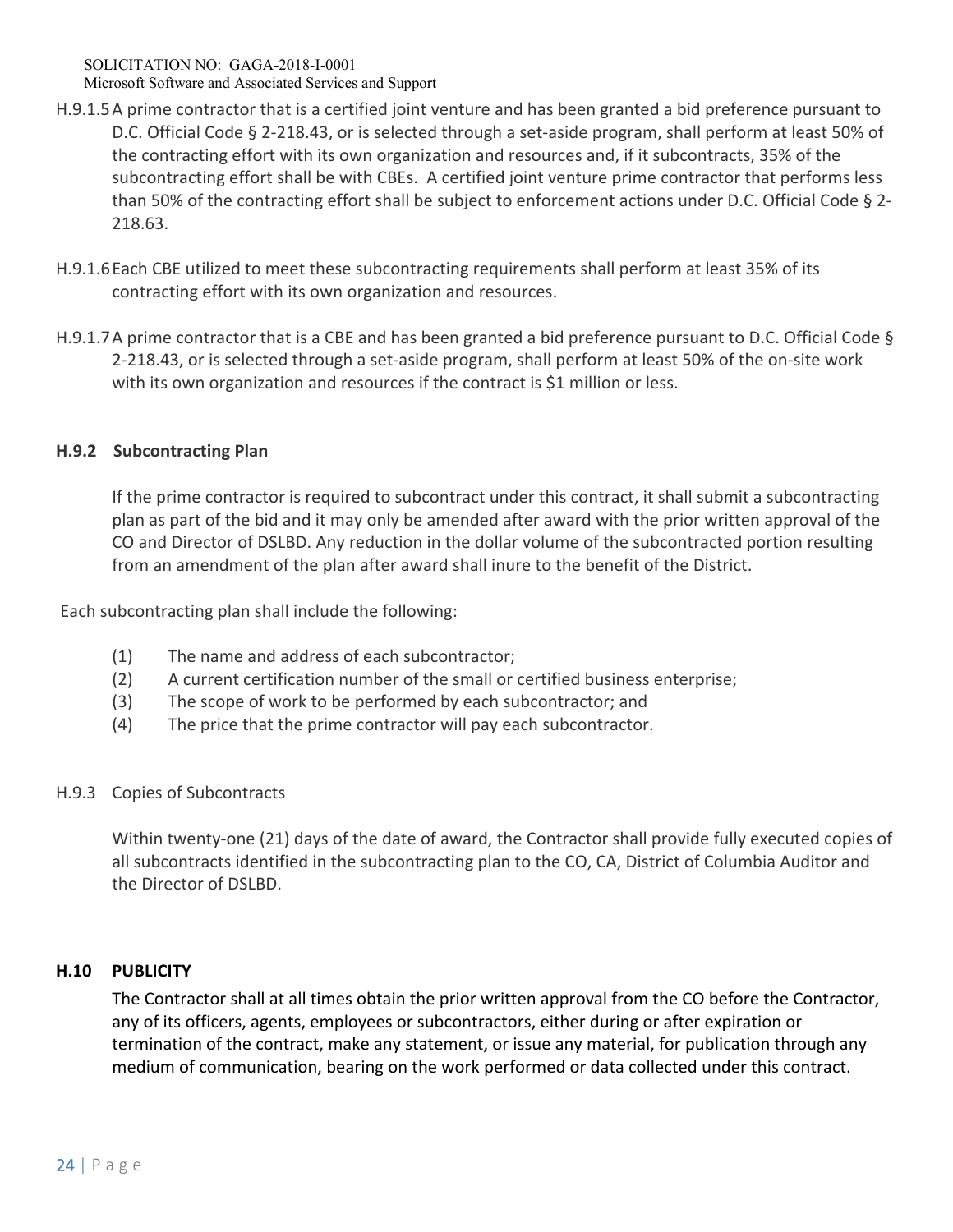## **H.11 FREEDOM OF INFORMATION ACT**

The District of Columbia Freedom of Information Act, at D.C. Official Code §2‐532 (a‐3), requires the District to make available for inspection and copying any record produced or collected pursuant to a District contract with a private contractor to perform a public function, to the same extent as if the record were maintained by the agency on whose behalf the contract is made. If the Contractor receives a request for such information, the Contractor shall immediately send the request to the CA who will provide the request to the FOIA Officer for the agency with programmatic responsibility in accordance with the D.C. Freedom of Information Act. If the agency with programmatic responsibility receives a request for a record maintained by the Contractor pursuant to the contract, the CA will forward a copy to the Contractor. In either event, the Contractor is required by law to provide all responsive records to the CA within the timeframe designated by the CA. The FOIA Officer for the agency with programmatic responsibility will determine the releasability of the records. The District will reimburse the Contractor for the costs of searching and copying the records in accordance with D.C. Official Code §2‐532 and Chapter 4 of Title 1 of the D.C. Municipal Regulations.

## **H.12 FAIR CRIMINAL RECORD SCREENING**

- H.12.1 The Contractor shall comply with the provisions of the Fair Criminal Record Screening Amendment Act of 2014, effective December 17, 2014 (D.C. Law 20‐152) (the "Act" as used in this section). This section applies to any employment, including employment on a temporary or contractual basis, where the physical location of the employment is in whole or substantial part within the District of Columbia.
- H.12.2 Prior to making a conditional offer of employment, the Contractor shall not require an applicant for employment, or a person who has requested consideration for employment by the Contractor, to reveal or disclose an arrest or criminal accusation that is not then pending or did not result in a criminal conviction.
- H.12.3 After making a conditional offer of employment, the Contractor may require an applicant to disclose or reveal a criminal conviction.
- H.12.4 The Contractor may only withdraw a conditional offer of employment, or take adverse action against an applicant, for a legitimate business reason as described in the Act.
- H.12.5 This section and the provisions of the Act shall not apply:

(a) Where a federal or District law or regulation requires the consideration of an applicant's criminal history for the purposes of employment;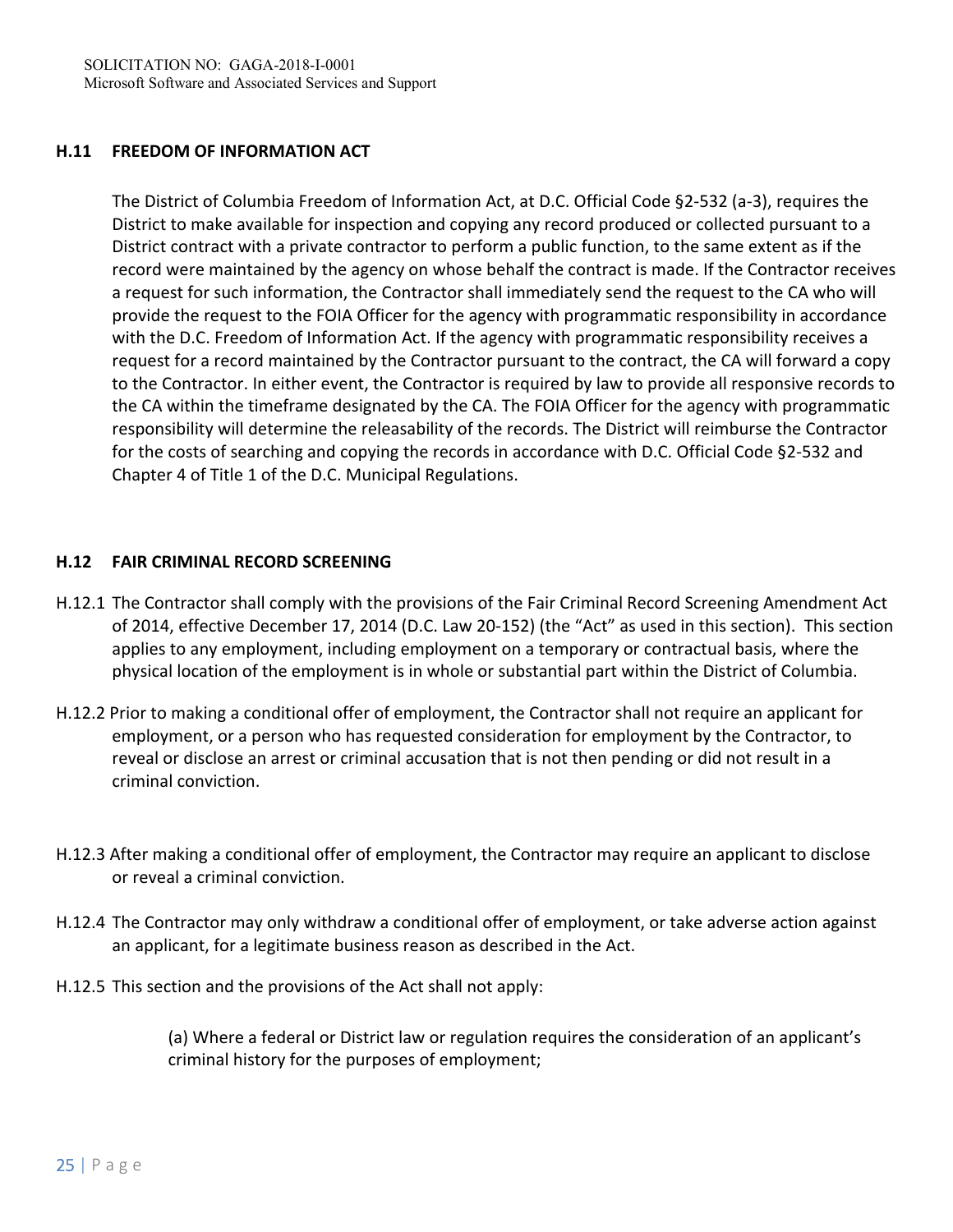(b) To a position designated by the employer as part of a federal or District government program or obligation that is designed to encourage the employment of those with criminal histories;

(c) To any facility or employer that provides programs, services, or direct care to, children, youth, or vulnerable adults; or

- (d) To employers that employ less than 11 employees.
- H.12.6 A person claiming to be aggrieved by a violation of the Act may file an administrative complaint with the District of Columbia Office of Human Rights, and the Commission on Human Rights may impose monetary penalties against the Contractor.

# **H.13 AMERICANS WITH DISABILITIES ACT OF 1990 (ADA)**

During the performance of the contract, the Contractor and any of its subcontractors shall comply with the ADA. The ADA makes it unlawful to discriminate in employment against a qualified individual with a disability. See 42 U.S.C. §12101 et seq.

# **H.14 SECTION 504 OF THE REHABILITATION ACT OF 1973, AS AMENDED**

During the performance of the contract, the Contractor and any of its subcontractors shall comply with Section 504 of the Rehabilitation Act of l973, as amended. This Act prohibits discrimination against disabled people in federally funded program and activities. See 29 U.S.C. §794 et seq.

# **H.15 WAY TO WORK AMENDMENT ACT OF 2006**

- H.15.1 Except as described in Section H.15.8 below, Contractor shall comply with Title I of the Way to Work Amendment Act of 2006, effective June 9, 2006 (D.C. Law 16‐118, D.C. Official Code § 2‐220.01 *et seq*.) ("Living Wage Act of 2006"), for contracts for services in the amount of one‐hundred thousand dollars (\$100,000) or more in a twelve (12) month period.
- H.15.2 The Contractor shall pay its employees and subcontractors who perform services under the Contract no less than the current living wage published on the OCP website at www.ocp.dc.gov.
- H.15.3 The Contractor shall include in any subcontract for fifteen thousand dollars (\$15,000) or more a provision requiring the subcontractor to pay its employees who perform services under the contract no less than the current living wage rate.
- H.15.4 The Department of Employment Services may adjust the living wage annually and the OCP will publish the current living wage rate on its website at www.ocp.dc.gov.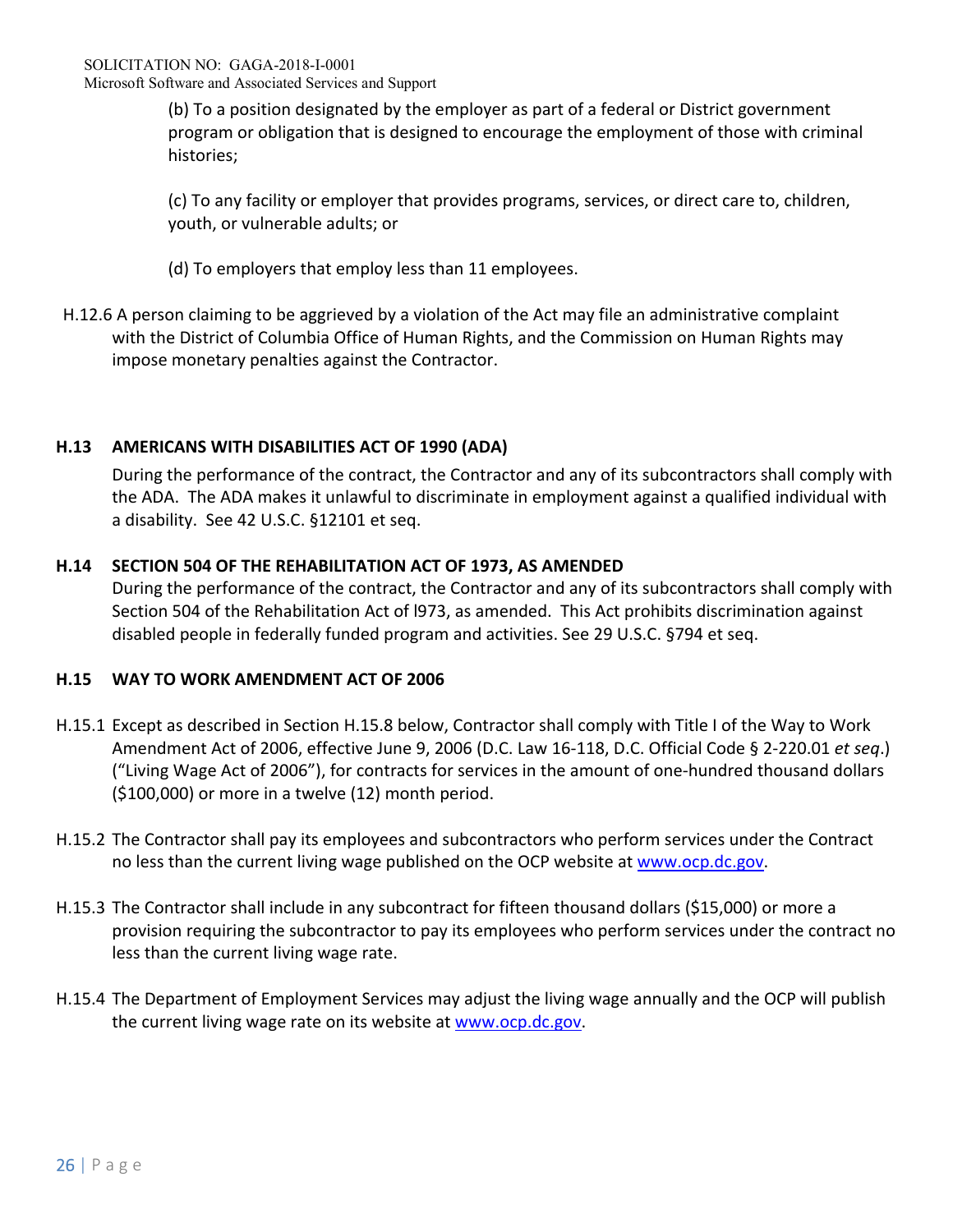SOLICITATION NO: GAGA-2018-I-0001 Microsoft Software and Associated Services and Support

- H.15.5 The Contractor shall provide a copy of the Fact Sheet Living Wage Act Fact Sheet to each employee and subcontractor who performs services under the contract. Contractor shall also post the Living Wage Act Notice in a conspicuous place in its place of business. Contractor shall include in any subcontract for fifteen thousand dollars (\$15,000) or more a provision requiring the subcontractor to post the Notice in a conspicuous place in its place of business.
- H.15.6 The Contractor shall maintain its payroll records under the contract in the regular course of business for a period of at least three (3) years from the payroll date, and shall include this requirement in its subcontracts for fifteen thousand dollars (\$15,000) or more under the Contract.
- 15.1.7 The payment of wages required under the Living Wage Act of 2006 shall be consistent with and subject to the provisions of D.C. Official Code § 32‐1301 *et seq*.
- 15.1.8 The requirements of the Living Wage Act of 2006 do not apply to:
	- (1) Contracts or other agreements that are subject to higher wage level determinations required by federal law;
	- (2) Existing and future collective bargaining agreements, provided, that the future collective bargaining agreement results in the employee being paid no less than the established living wage;
	- (3) Contracts for electricity, telephone, water, sewer or other services provided by a regulated utility;
	- (4) Contracts for services needed immediately to prevent or respond to a disaster or eminent threat to public health or safety declared by the Mayor;
	- (5) Contracts or other agreements that provide trainees with additional services including, but not limited to, case management and job readiness services; provided that the trainees do not replace employees subject to the Living Wage Act of 2006;
	- (6) An employee under twenty‐two (22) years of age employed during a school vacation period, or enrolled as a full‐time student, as defined by the respective institution, who is in high school or at an accredited institution of higher education and who works less than twenty‐five (25) hours per week; provided that he or she does not replace employees subject to the Living Wage Act of 2006;
	- (7) Tenants or retail establishments that occupy property constructed or improved by receipt of government assistance from the District of Columbia; provided, that the tenant or retail establishment did not receive direct government assistance from the District;
	- (8) Employees of nonprofit organizations that employ not more than fifty (50) individuals and qualify for taxation exemption pursuant to Section 501(c)(3) of the Internal Revenue Code of 1954, approved August 16, 1954 (68A Stat. 163; 26 U.S.C. § 501(c)(3));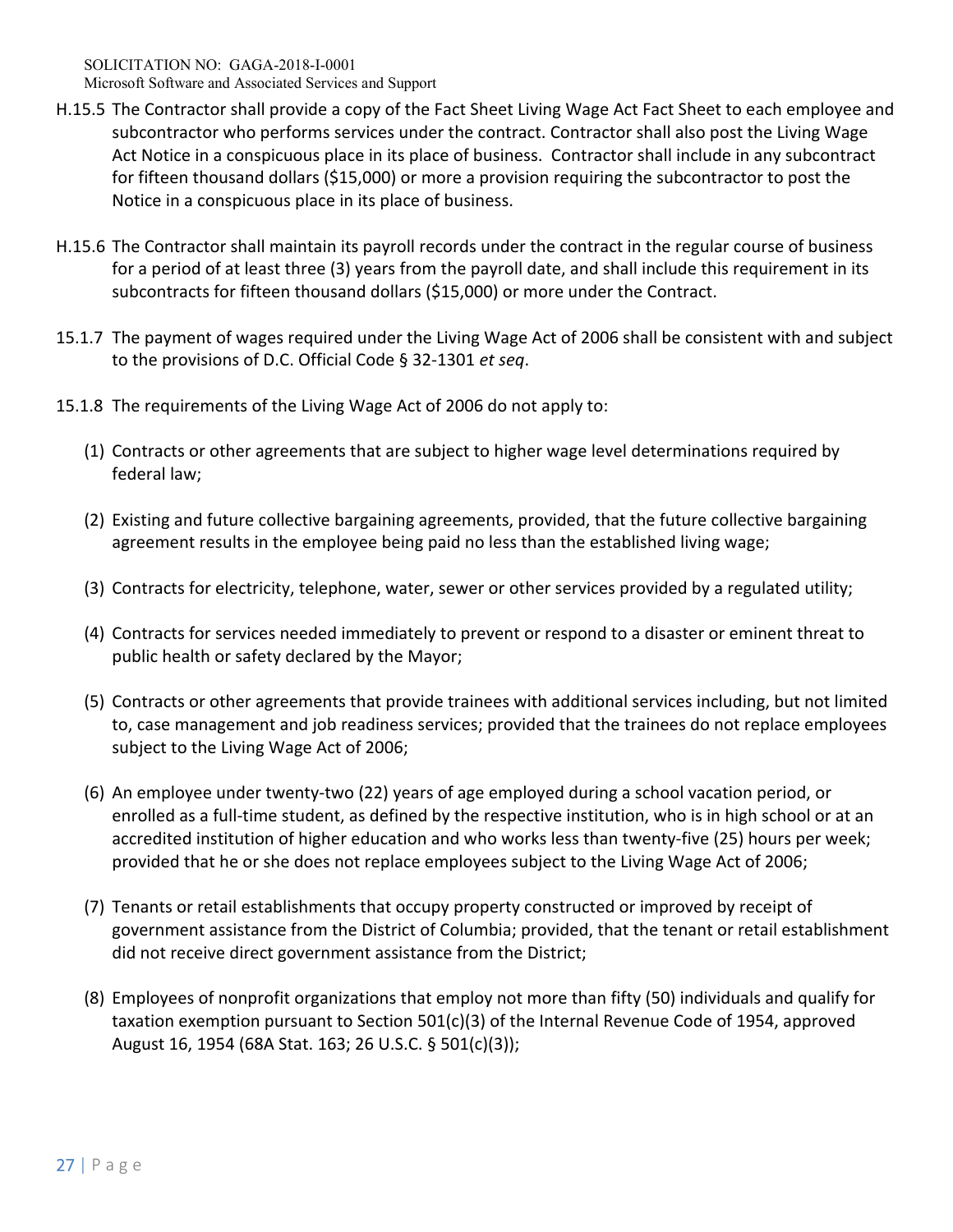- (9) Medicaid provider agreements for direct care services to Medicaid recipients, provided, that the direct care service is not provided through a home care agency, a community residence facility, or a group home for mentally retarded persons as those terms are defined in Section 2 of the Health‐Care and Community Residence Facility, Hospice, and Home Care Licensure Act of 1983, effective February 24, 1984 (D.C. Law 5‐48; D.C. Official Code § 44‐501); and
- (10) Contracts or other agreements between MCOs and the Health Care Safety Net Administration or MAA to provide health services.
- H.15.9 The Mayor may exempt a Contractor from the requirements of the Living Wage Act of 2006, subject to the approval of Council, in accordance with the provisions of Section 109 of the Living Wage Act of 2006.

# **H.16 DISTRICT RESPONSIBILITIES**

N/A

# **H.17 CONTRACTOR RESPONSIBILITIES**

The Contractor's responsibilities are outlined in this contract. There are no additional responsibilities required beyond the ones outline in this contract.

## **SECTION I: CONTRACT CLAUSES**

## $1.1$ **APPLICABILITY OF STANDARD CONTRACT PROVISIONS**

The Standard Contract Provisions for use with District of Columbia Government Supplies and Services Contracts dated July 2010 ("SCP") are incorporated as part of the contract resulting from this solicitation. To obtain a copy of the SCP go to www.ocp.dc.gov, click on OCP Policies under the heading "Information", then click on "Standard Contract Provisions – Supplies and Services Contracts".

## $1.2$ **CONTRACTS THAT CROSS FISCAL YEARS**

Continuation of this contract beyond the current fiscal year is contingent upon future fiscal appropriations.

## $1.3$ **CONFIDENTIALITY OF INFORMATION**

The Contractor shall keep all information relating to any employee or customer of the District in absolute confidence and shall not use the information in connection with any other matters; nor shall it disclose any such information to any other person, firm or corporation, in accordance with the District and federal laws governing the confidentiality of records.

## $1.4$ **TIME**

Time, if stated in a number of days, will include Saturdays, Sundays, and holidays, unless otherwise stated herein.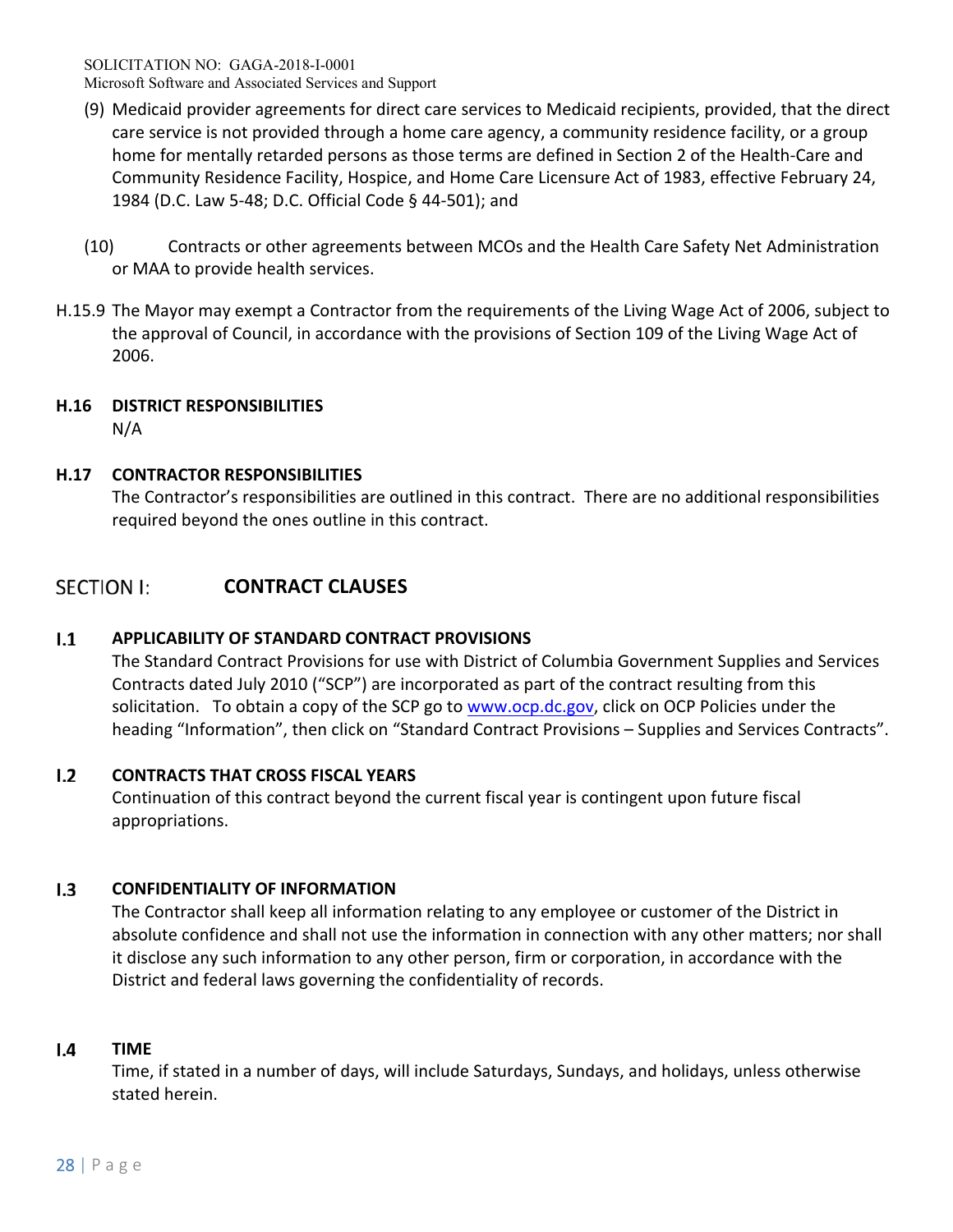## $1.5$ **RIGHTS IN DATA**

# **A. Definitions**

- 1. "Products" ‐ A deliverable under any contract that may include commodities, services and/or technology furnished by or through Contractor, including existing and custom Products, such as, but not limited to: a) recorded information, regardless of form or the media on which it may be recorded; b) document research; c) experimental, developmental, or engineering work; d) licensed software; e) components of the hardware environment; f) printed materials (including but not limited to training manuals, system and user documentation, reports, drawings); g) third party software; h) modifications, customizations, custom programs, program listings, programming tools, data, modules, components; and i) any intellectual property embodied therein, whether in tangible or intangible form, including but not limited to utilities, interfaces, templates, subroutines, algorithms, formulas, source code, and object code.
- 2. "Existing Products" Tangible Products and intangible licensed Products that exist prior to the commencement of work under the contract. Existing Products must be identified on the Product prior to commencement of work or else will be presumed to be Custom Products.
- 3. "Custom Products" Products, preliminary, final or otherwise, which are created or developed by Contractor, its subcontractors, partners, employees, resellers or agents for the District under the contract.
- 4. "District" The District of Columbia and its agencies.

# **B. Title to Project Deliverables**

The Contractor acknowledges that it is commissioned by the District to perform services detailed in the contract. The District shall have ownership and rights for the duration set forth in the contract to use, copy, modify, distribute, or adapt Products as follows:

1. Existing Products: Title to all Existing Licensed Product(s), whether or not embedded in, delivered or operating in conjunction with hardware or Custom Products, shall: (1) remain with Contractor or third party proprietary owner, who retains all rights, title and interest (including patent, trademark or copyrights). Effective upon payment, the District is granted an irrevocable, non‐exclusive, worldwide, paid‐up license to use, execute, reproduce, display, perform, adapt (unless Contractor advises the District as part of Contractor's proposal that adaptation will violate existing agreements or statutes and Contractor demonstrates such to the District's satisfaction) and distribute Existing Product to District users up to the license capacity stated in the contract with all license rights necessary to fully effect the general business purpose(s) of the project or work plan or contract; and (2) be licensed in the name of the District. The District agrees to reproduce the copyright notice and any other legend of ownership on any copies authorized under this paragraph.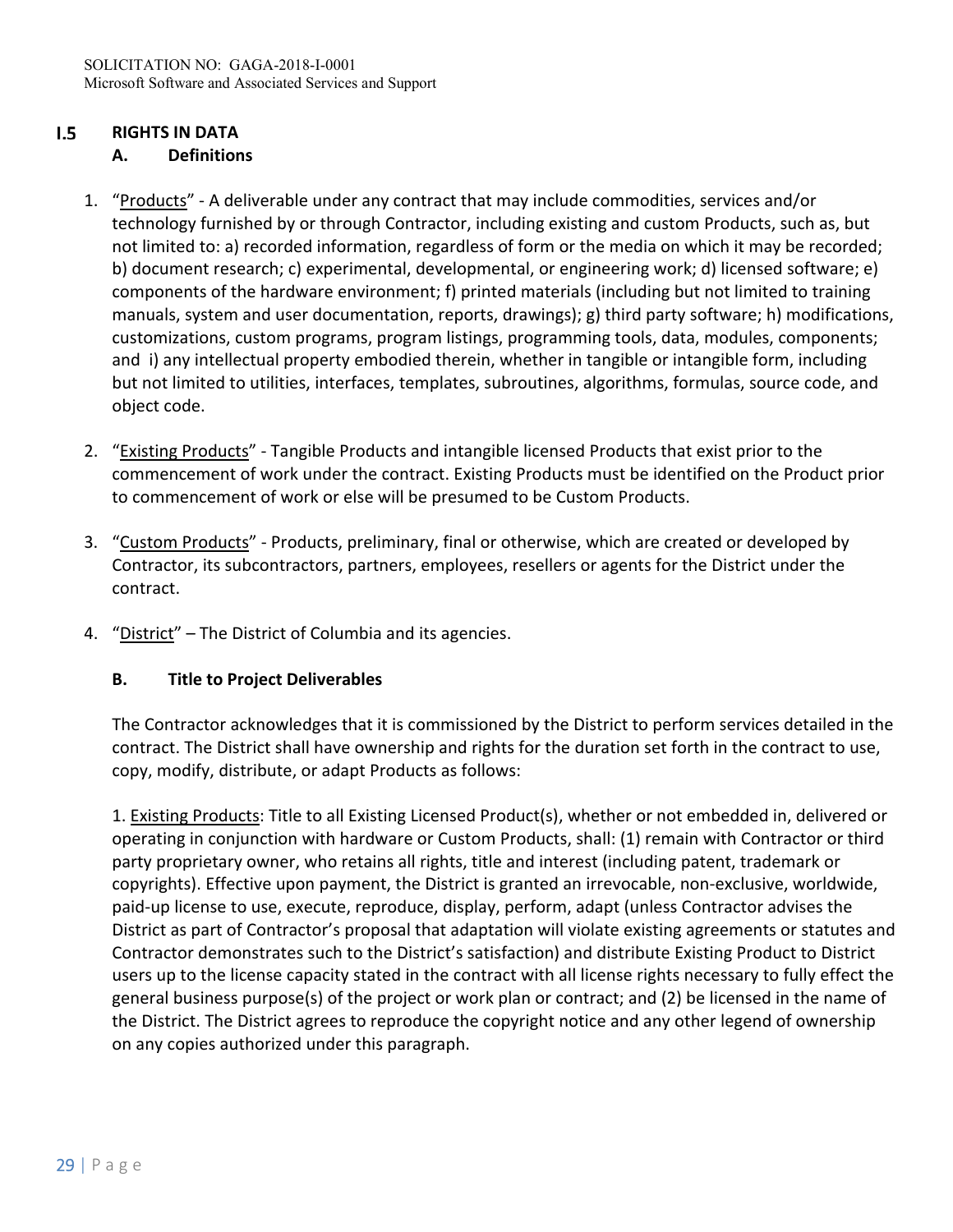2. Custom Products: Effective upon Product creation, Contractor hereby conveys, assigns, and transfers to the District the sole and exclusive rights, title and interest in Custom Product(s), whether preliminary, final or otherwise, including all patent, trademark and copyrights. Contractor hereby agrees to take all necessary and appropriate steps to ensure that the Custom Products are protected against unauthorized copying, reproduction and marketing by or through Contractor.

# **C. Transfers or Assignments of Existing or Custom Products by the District**

The District may transfer or assign Existing or Custom Products and the licenses thereunder to another District agency. Nothing herein shall preclude the Contractor from otherwise using the related or underlying general knowledge, skills, ideas, concepts, techniques and experience developed under a project or work plan in the course of Contractor's business.

# **D. Subcontractor Rights**

Whenever any data, including computer software, are to be obtained from a subcontractor under the contract, the Contractor shall use this clause, **Rights in Data**, in the subcontract, without alteration, and no other clause shall be used to enlarge or diminish the District's or the Contractor's rights in that subcontractor data or computer software which is required for the District.

# **E. Source Code Escrow**

- 1. For all computer software furnished to the District with the rights specified in section B.2, the Contractor shall furnish to the District, a copy of the source code with such rights of the scope as specified in section B.2 of this clause. For all computer software furnished to the District with the restricted rights specified in section B.1 of this clause, the District, if the Contractor either directly or through a successor or affiliate shall cease to provide the maintenance or warranty services provided the District under the contract or any paid-up maintenance agreement, or if the Contractor should be declared insolvent by a court of competent jurisdiction, shall have the right to obtain, for its own and sole use only, a single copy of the current version of the source code supplied under the contract, and a single copy of the documentation associated therewith, upon payment to the person in control of the source code the reasonable cost of making each copy.
- 2. If the Contractor or Product manufacturer/developer of software furnished to the District with the rights specified in section B.1 of this clause offers the source code or source code escrow to any other commercial customers, the Contractor shall either: (1) provide the District with the source code for the Product; (2) place the source code in a third party escrow arrangement with a designated escrow agent who shall be named and identified to the District, and who shall be directed to release the deposited source code in accordance with a standard escrow arrangement acceptable to the District; or (3) will certify to the District that the Product manufacturer/ developer has named the District as a named beneficiary of an established escrow arrangement with its designated escrow agent who shall be named and identified to the District, and who shall be directed to release the deposited source code in accordance with the terms of escrow.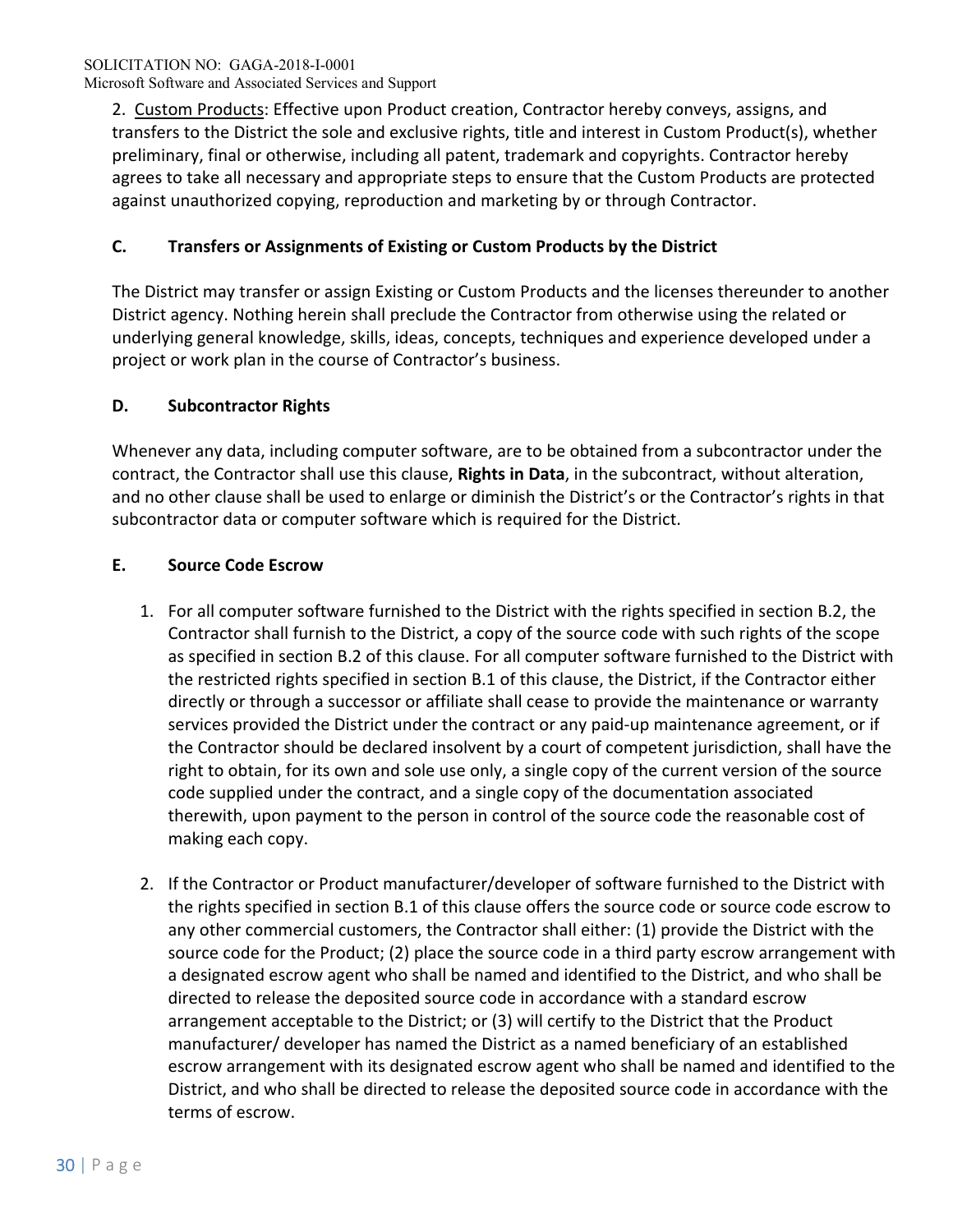Microsoft Software and Associated Services and Support

3. The Contractor shall update the source code, as well as any corrections or enhancements to the source code, for each new release of the Product in the same manner as provided above, and certify such updating of escrow to the District in writing.

# **F. Indemnification and Limitation of Liability**

The Contractor shall indemnify and save and hold harmless the District, its officers, agents and employees acting within the scope of their official duties against any liability, including costs and expenses, (i) for violation of proprietary rights, copyrights, or rights of privacy, arising out of the publication, translation, reproduction, delivery, performance, use or disposition of any data furnished under this contract, or (ii) based upon any data furnished under this contract, or based upon libelous or other unlawful matter contained in such data.

## $1.6$ **OTHER CONTRACTORS**

The Contractor shall not commit or permit any act that will interfere with the performance of work by another District contractor or by any District employee.

## $1.7$ **SUBCONTRACTS**

The Contractor hereunder shall not subcontract any of the Contractor's work or services to any subcontractor without the prior written consent of the Contracting Officer. Any work or service so subcontracted shall be performed pursuant to a subcontract agreement, which the District will have the right to review and approve prior to its execution by the Contractor. Any such subcontract shall specify that the Contractor and the subcontractor shall be subject to every provision of this contract. Notwithstanding any such subcontract approved by the District, the Contractor shall remain liable to the District for all Contractor's work and services required hereunder.

## $1.8$ **INSURANCE**

A. GENERAL REQUIREMENTS. The Contractor shall procure and maintain, during the entire period of performance under this contract, the types of insurance specified below. The Contractor shall have its insurance broker or insurance company submit a Certificate of Insurance to the CO giving evidence of the required coverage prior to commencing performance under this contract. In no event shall any work be performed until the required Certificates of Insurance signed by an authorized representative of the insurer(s) have been provided to, and accepted by, the CO.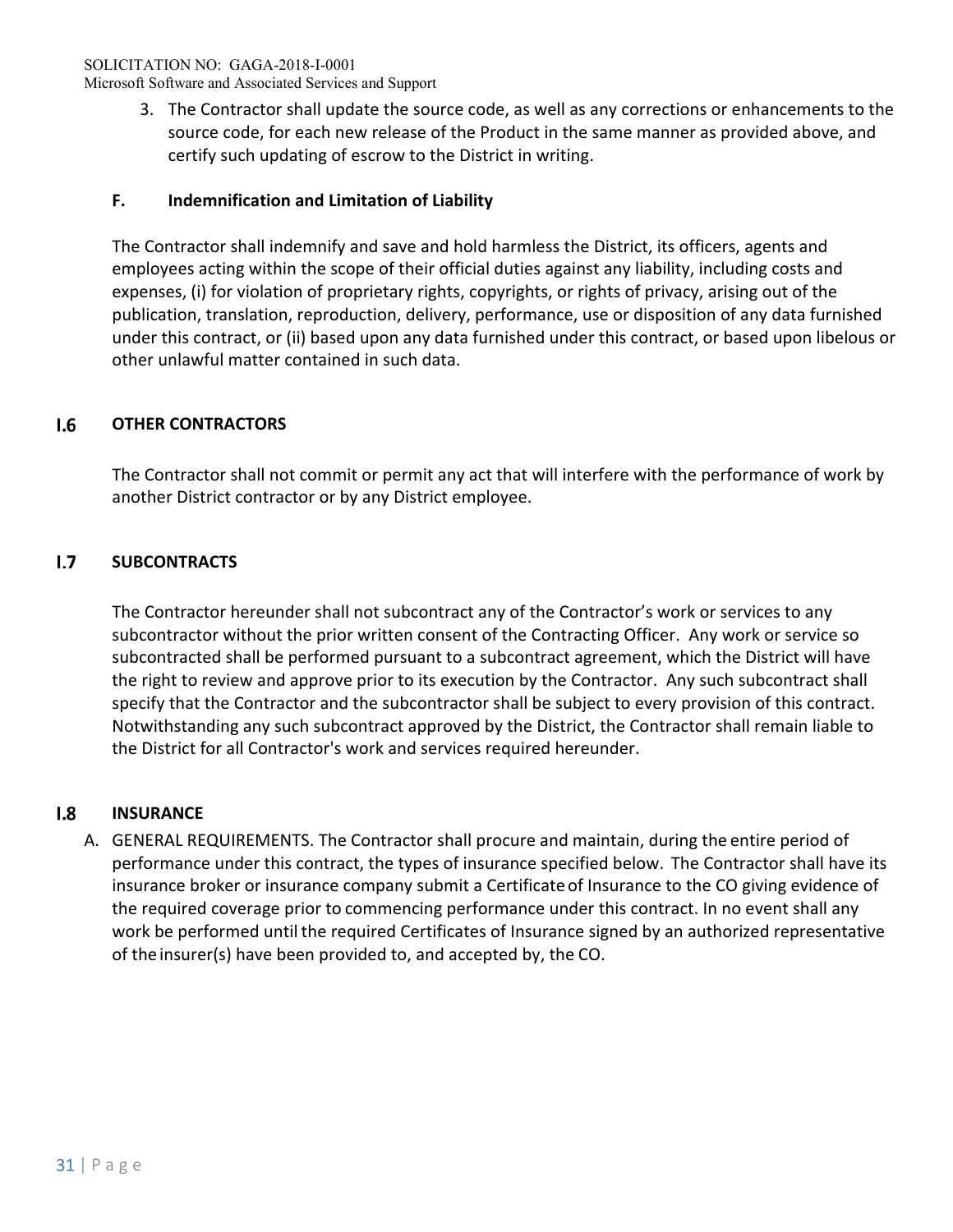All insurance shall be written with financially responsible companies authorized to do business in the District of Columbia or in the jurisdiction where the work is to be performed and have an A.M. Best Company rating of A‐VIII or higher. The Contractor shall require all of its subcontractors to carry the same insurance required herein. The Contractor shall ensure that all policies provide that the CO shall be given thirty (30) days prior written notice in the event the stated limit in the declarations page of the policy is reduced via endorsement or the policy is canceled prior to the expiration date shown on the certificate. The Contractor shall provide the CO with ten (10) days prior written notice in the event of non‐payment of premium.

1. Commercial General Liability Insurance. The Contractor shall provide evidence satisfactory to the CO with respect to the services performed that it carries \$1,000,000 per occurrence limits; \$2,000,000 aggregate; Bodily Injury and Property Damage including, but not limited to: premises‐operations; broad form property damage; Products and Completed Operations; Personal and Advertising Injury; contractual liability and independent contractors. The policy coverage shall include the District of Columbia as an additional insured, shall be primary and

non‐contributory with any other insurance maintained by the District of Columbia, and shall contain a waiver of subrogation. The Contractor shall maintain Completed Operations coverage for five (5) years following final acceptance of the work performed under this contract.

- 2. Automobile Liability Insurance. The Contractor shall provide automobile liability insurance to cover all owned, hired or non‐owned motor vehicles used in conjunction with the performance of this contract. The policy shall provide a \$1,000,000 per occurrence combined single limit for bodily injury and property damage.
- 3. Workers' Compensation Insurance. The Contractor shall provide Workers' Compensation insurance in accordance with the statutory mandates of the District of Columbia or the jurisdiction in which the contract is performed.
- 4. Employer's Liability Insurance. The Contractor shall provide employer's liability insurance as follows: \$500,000.00 per accident for injury; \$500,000 per employee for disease; and \$500,000.00 for policy disease limit.
- 5. Umbrella or Excess Liability Insurance. The Contractor shall provide umbrella or excess liability (which is excess over employer's liability, general liability, and automobile liability) insurance as follows: \$5,000,000.00 per occurrence, including the District of Columbia as additional insured.
- 6. The Contractor shall maintain this insurance for five (5) years following the District's final acceptance of the work performed under this contract.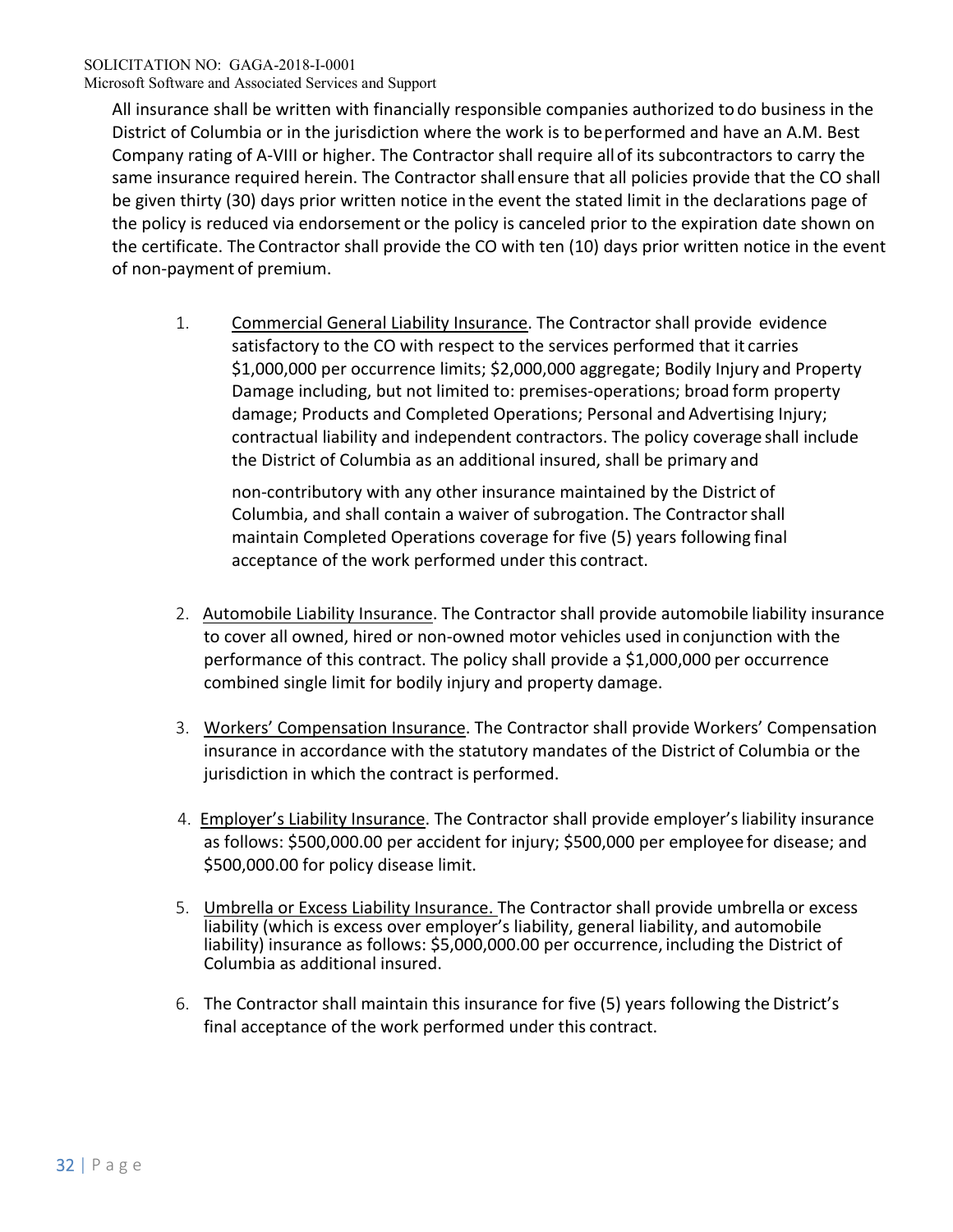Microsoft Software and Associated Services and Support

- 7. Employment Practices Liability. The Contractor shall provide evidence satisfactory to the Contracting Officer with respect to the operations performed to cover the defense of employment related claims that the District of Columbia would be named as a codefendant in claims arising from: Discrimination, Sexual Harassment, Wrongful Termination, or Workplace Torts. Policy shall include the Client Company Endorsement for Temporary Help Firms and the Independent Contractors Endorsement. The policy shall provide limits of \$1,000,000 for each wrongful act and \$1,000,000 annual aggregate for each wrongful act. The Contractor shall maintain this insurance for five (5) years following the District's final acceptance of the work performed under this contract.
- B. DURATION. The Contractor shall carry all required insurance until all contract work is accepted by the District, and shall carry the required General Liability; any required Professional Liability; and any required Employment Practices Liability insurance for five (5) years following final acceptance of the work performed under this contract.
- C. LIABILITY. These are the required minimum insurance requirements established by the District of Columbia. HOWEVER, THE REQUIRED MINIMUM INSURANCE REQUIREMENTS PROVIDED ABOVE WILL NOT IN ANY WAY LIMIT THE CONTRACTOR'S LIABILITY UNDER THIS CONTRACT.
- D. CONTRACTOR'S PROPERTY. Contractor and subcontractors are solely responsible for any loss or damage to their personal property, including but not limited to tools and equipment, scaffolding and temporary structures, rented machinery, or owned and leased equipment. A waiver of subrogation shall apply in favor of the District of Columbia.
- E. MEASURE OF PAYMENT. The District shall not make any separate measure or payment for the cost of insurance and bonds. The Contractor shall include all of the costs of insurance and bonds in the contract price.
- F. NOTIFICATION. The Contractor shall immediately provide the CO with written notice in the event that its insurance coverage has or will be substantially changed, canceled or not renewed, and provide an updated certificate of insurance to the CO.
- G. CERTIFICATES OF INSURANCE. The Contractor shall submit certificates of insurance giving evidence of the required coverage as specified in this section prior to commencing work. Evidence of insurance shall be submitted to:

Candace Butler

District of Columbia Public Schools

Office of Contracts and Acquisition 1200 First Street, NE, 9<sup>th</sup> Floor Washington DC 20002

 Telephone No.: (202) 442‐5112 Facsimile No.: (202) 442‐5634/5093

E-mail address: candace.butler@dc.gov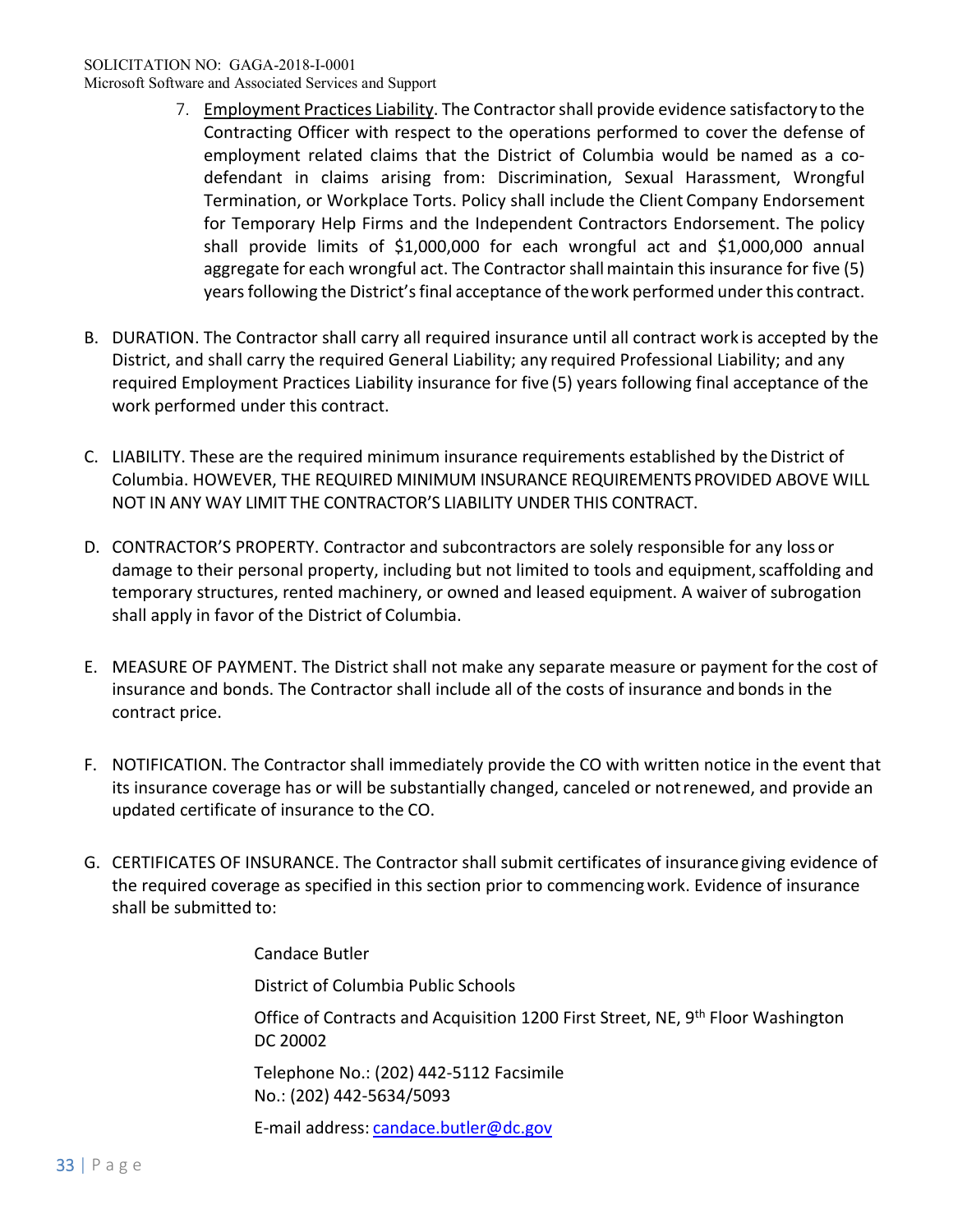B. DISCLOSURE OF INFORMATION. The Contractor agrees that the District may disclose the name and contact information of its insurers to any third party which presents a claim against the District for any damages or claims resulting from or arising out of work performed by the Contractor, its agents, employees, servants or subcontractors in the performance of this contract.

## $1.9$ **EQUAL EMPLOYMENT OPPORTUNITY**

In accordance with the District of Columbia Administrative Issuance System, Mayor's Order 85‐85 dated June 10, 1985, the forms for completion of the Equal Employment Opportunity Information Report are incorporated herein in Section J. An award cannot be made to any bidder who has not satisfied the equal employment requirements.

## $1.10$ **ORDER OF PRECEDENCE**

A conflict in language shall be resolved by giving precedence to the document in the highest order of priority that contains language addressing the issue in question. The following documents are incorporated into the contract by reference and made a part of the contract in the following order of precedence:

- (1) An applicable Court Order, if any
- (2) Contract document
- (3) Standard Contract Provisions
- (4) Contract attachments other than the Standard Contract Provisions
- (5) Solicitation, as amended
- (6) Proposal/Bid

## $1.11$ **CONTRACTS IN EXCESS OF ONE MILLION DOLLARS**

Any contract in excess of \$l,000,000 shall not be binding or give rise to any claim or demand against the District until approved by the Council of the District of Columbia and signed by the Contracting Officer (CO).

## $1.12$ **GOVERNING LAW**

This contract, and any disputes arising out of or related to this contract, shall be governed by, and construed in accordance with, the laws of the District of Columbia.

## $1.13$ **DISPUTES**

All disputes arising under or relating to the contract shall be resolved as provided herein.

(a) **Claims by the Contractor against the District**: Claim, as used in paragraph (a) of this clause, means a written assertion by the Contractor seeking, as a matter of right, the payment of money in a sum certain, the adjustment or interpretation of contract terms, or other relief arising under or relating to the contract. A claim arising under a contract, unlike a claim relating to that contract, is a claim that can be resolved under a contract clause that provides for the relief sought by the claimant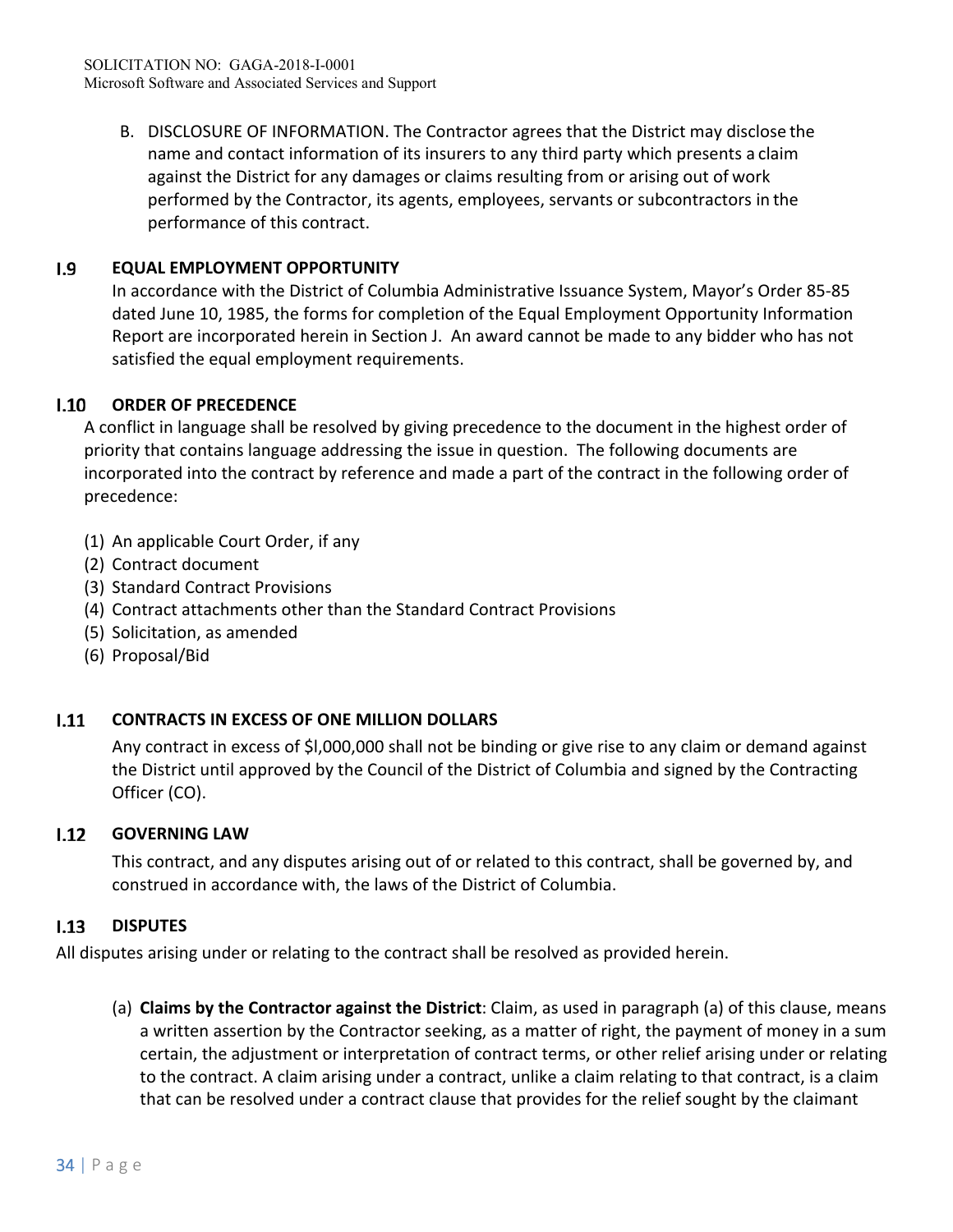Microsoft Software and Associated Services and Support

- (1) All claims by a Contractor against the District arising under or relating to a contract shall be in writing and shall be submitted to the CO for a decision. The Contractor's claim shall contain at least the following:
	- (i) A description of the claim and the amount in dispute;
	- (ii) Data or other information in support of the claim;
	- (iii) A brief description of the Contractor's efforts to resolve the dispute prior to filing the claim; and
- (2) The Contractor's request for relief or other action by the CO.
- (3) The CO may meet with the Contractor in a further attempt to resolve the claim by agreement.
- (4) The CO shall issue a decision on any claim within 120 calendar days after receipt of the claim. Whenever possible, the CO shall take into account factors such as the size and complexity of the claim and the adequacy of the information in support of the claim provided by the Contractor.
- (5) The CO's written decision shall do the following:
	- (i) Provide a description of the claim or dispute;
	- (ii) Refer to the pertinent contract terms;
	- (iii) State the factual areas of agreement and disagreement;
	- (iv) State the reasons for the decision, including any specific findings of fact, although specific findings of fact are not required and, if made, shall not be binding in any subsequent proceeding;
	- (v) If all or any part of the claim is determined to be valid, determine the amount of monetary settlement, the contract adjustment to be made, or other relief to be granted;
	- (vi) Indicate that the written document is the CO's final decision; and
	- (vii) Inform the Contractor of the right to seek further redress by appealing the decision to the Contract Appeals Board.
- (6) Failure by the CO to issue a decision on a contract claim within 120 days of receipt of the claim will be deemed to be a denial of the claim, and will authorize the commencement of an appeal to the Contract Appeals Board as provided by D.C. Official Code § 2‐360.04.
- (7) If a contractor is unable to support any part of its claim and it is determined that the inability is attributable to a material misrepresentation of fact or fraud on the part of the Contractor, the Contractor shall be liable to the District for an amount equal to the unsupported part of the claim in addition to all costs to the District attributable to the cost of reviewing that part of the Contractor's claim. Liability under this paragraph (a)(6) shall be determined within six (6) years of the commission of the misrepresentation of fact or fraud.
- (8) Pending final decision of an appeal, action, or final settlement, the Contractor shall proceed diligently with performance of the contract in accordance with the decision of the CO.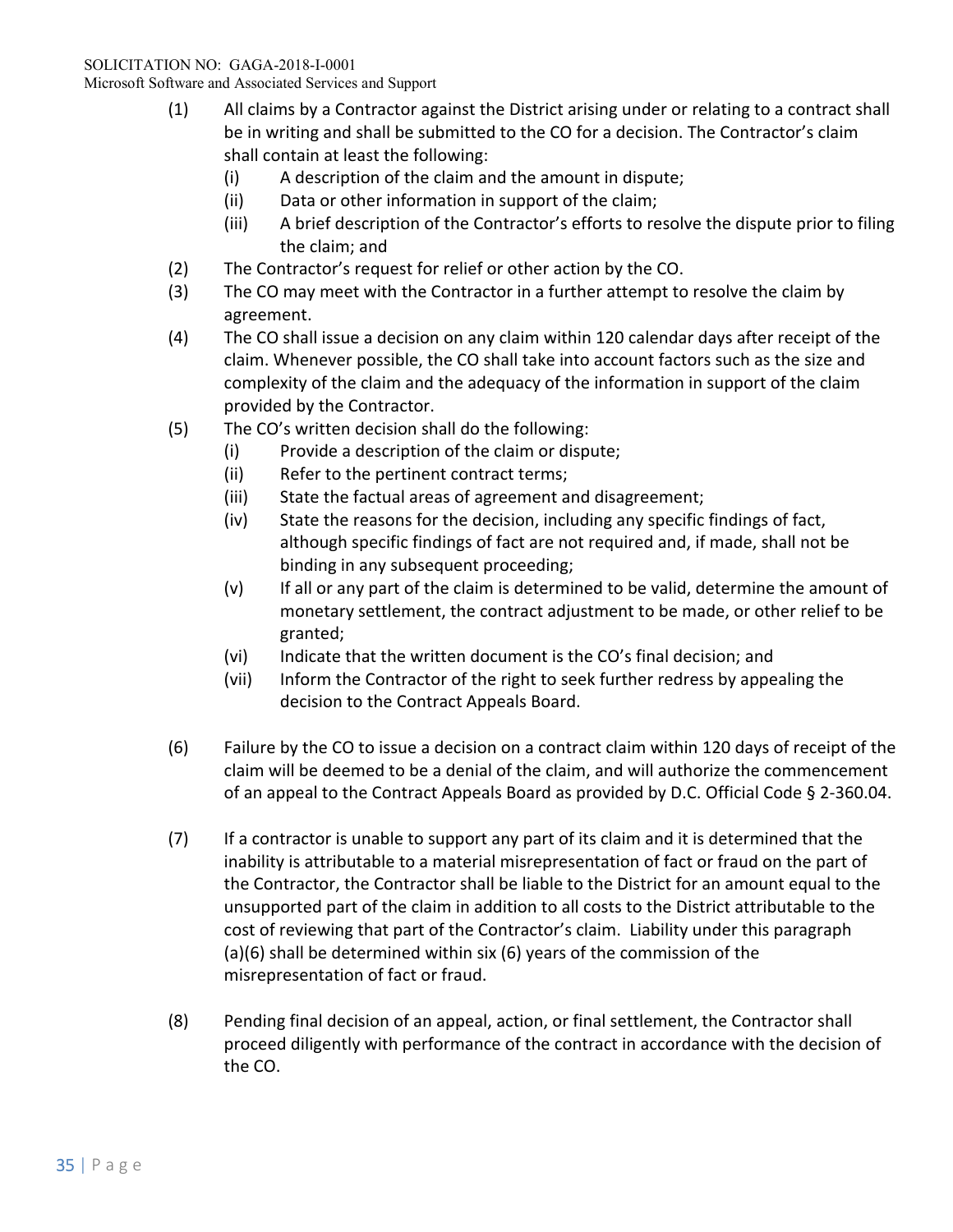- **(9) Claims by the District against the Contractor:** Claim as used in paragraph (b) of this clause, means a written demand or written assertion by the District seeking, as a matter of right, the payment of money in a sum certain, the adjustment of contract terms, or other relief arising under or relating to the contract. A claim arising under a contract, unlike a claim relating to that contract, is a claim that can be resolved under a contract clause that provides for the relief sought by the claimant.
- (10) The CO shall decide all claims by the District against a contractor arising under or relating to a contract.
- (11) The CO shall send written notice of the claim to the contractor. The CO's written decision shall do the following:
	- (i) Provide a description of the claim or dispute;
	- (ii) Refer to the pertinent contract terms;
	- (iii) State the factual areas of agreement and disagreement;
	- (iv) State the reasons for the decision, including any specific findings of fact, although specific findings of fact are not required and, if made, shall not be binding in any subsequent proceeding;
	- (v) If all or any part of the claim is determined to be valid, determine the amount of monetary settlement, the contract adjustment to be made, or other relief to be granted;
	- (vi) Indicate that the written document is the CO's final decision; and
	- (vii) Inform the Contractor of the right to seek further redress by appealing the decision to the Contract Appeals Board.
- (12) The CO shall support the decision by reasons and shall inform the Contractor of its rights as provided herein.
- (13) Before or after issuing the decision, the CO may meet with the Contractor to attempt to resolve the claim by agreement.
- (14) The authority contained in this paragraph (b) shall not apply to a claim or dispute for penalties or forfeitures prescribed by statute or regulation which another District agency is specifically authorized to administer, settle or determine.
- (15) This paragraph shall not authorize the CO to settle, compromise, pay, or otherwise adjust any claim involving fraud.
- (16) Decisions of the CO shall be final and not subject to review unless the Contractor timely commences an administrative appeal for review of the decision, by filing a complaint with the Contract Appeals Board, as authorized by D.C. Official Code § 2-360.04.
- (17) Pending final decision of an appeal, action, or final settlement, the Contractor shall proceed diligently with performance of the contract in accordance with the decision of the CO.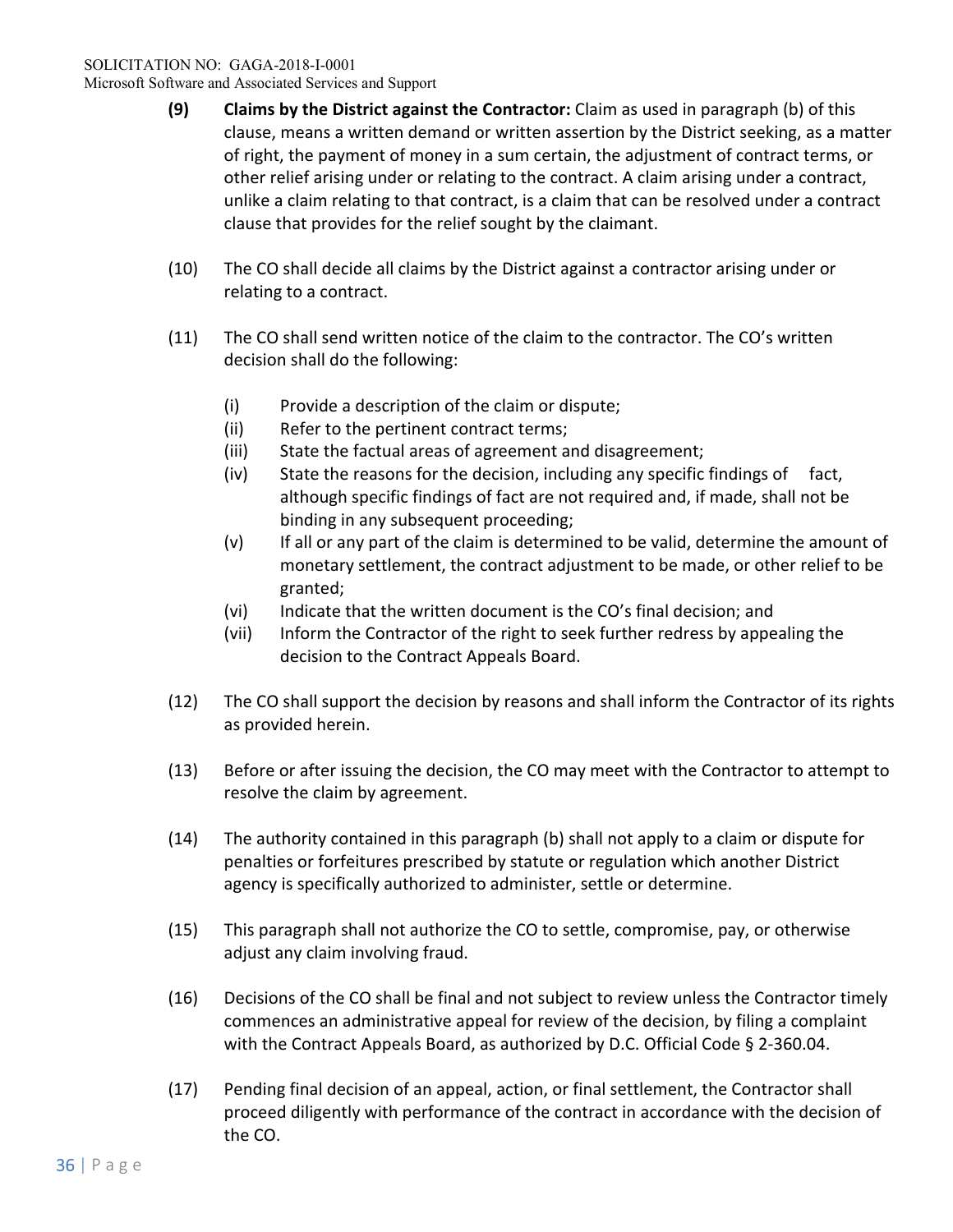## **SECTION J: LIST OF ATTACHMENTS**

The following list of attachments is incorporated into the solicitation by reference.

| Attachment<br><b>Number</b> | Document                                                                                                                                                                                               | To Be<br>Submitted<br>with Bid |
|-----------------------------|--------------------------------------------------------------------------------------------------------------------------------------------------------------------------------------------------------|--------------------------------|
| J.1                         | Government of the District of Columbia Standard Contract Provisions for Use<br>with the Supplies and Services Contracts (July 2010)<br>available at www.ocp.dc.gov click on "Solicitation Attachments" | <b>No</b>                      |
| J.2                         | U.S. Department of Labor Wage Determination N0.: 2015-4282, Revision<br>No.: 7, Date of Revision: 07/25/2017                                                                                           | No                             |
| J.3                         | Office of Local Business Development Equal Employment Opportunity Information<br>Report and Mayor's Order 85-85<br>available at www.ocp.dc.gov click on "Solicitation Attachments"                     | Yes                            |
| J.4                         | Department of Employment Services First Source Employment Agreement<br>available at www.ocp.dc.gov click on "Solicitation Attachments"                                                                 | Yes                            |
| J.5                         | Way to Work Amendment Act of 2006 - Living Wage Notice                                                                                                                                                 | No                             |
| J.6                         | Way to Work Amendment Act of 2006 - Living Wage Fact Sheet                                                                                                                                             | No                             |
| J.7                         | <b>Tax Certification Affidavit</b><br>Available at www.ocp.dc.gov.                                                                                                                                     | Yes                            |
| J.8                         | <b>Bidder/Offeror Certifications</b><br>available at www.ocp.dc.gov click on "Solicitation Attachments"                                                                                                | Yes                            |
| J.9                         | Subcontracting Plan Form<br>Available at www.ocp.dc.gov.                                                                                                                                               | Yes                            |
| J.10                        | B.4.1 Procurement Price Schedule for Base Period and Option-Year Periods.                                                                                                                              | Yes                            |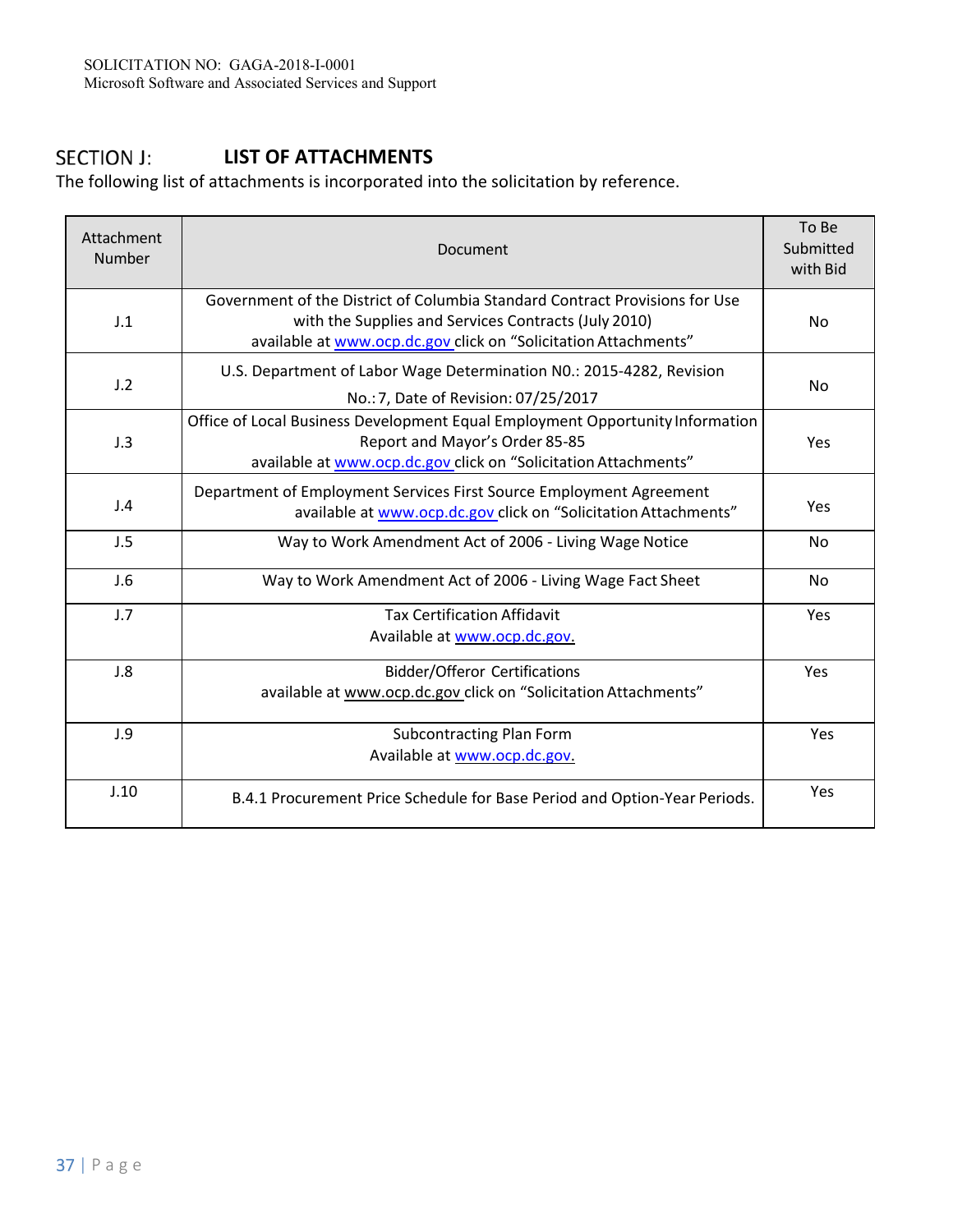### **SECTION K: REPRESENTATIONS, CERTIFICATIONS AND OTHER STATEMENTS OF BIDDERS**

### K.1 **CERTIFICATION REGARDING A DRUG‐FREE WORKPLACE (JULY 1990)**

- **K.1.1** Definitions. As used in this provision:
- **K.1.2** Controlled substance: means a controlled substance in schedules I through V of Section 202 of the Controlled Substances Act (21 U.S.C. § 812) and as further defined in regulation at 21 CFR 1308.11 ‐ 1308.15.
- K.1.3 Conviction: means a finding of guilt (including a plea of nolo contendere) or imposition of sentence, or both, by any judicial body charged with the responsibility to determine violations of the federal or state criminal drug statutes.
- K.1.4 Criminal drug statute: means a Federal or non-Federal criminal statute involving the manufacture, distribution, dispensing, possession or use of any controlled substance.
- **K.1.5** Drug-free workplace: means the site(s) for the performance of work done by the Contractor in connection with a specific contract at which employees of the Contractor are prohibited from engaging in the unlawful manufacture, distribution, dispensing, possession, or use of a controlled substance.
- K.1.6 Employee: means an employee of a contractor directly engaged in the performance of work under a District contract. "Directly engaged" is defined to include all direct cost employees and any other contractor employee who has other than a minimal impact or involvement in contract performance.
- **K.1.7** Individual: means a bidder/contractor that has no more than one employee including the bidder/contractor.
- K.2 The contractor, if other than an individual, shall within 30 days after award (unless a longer period is agreed to in writing for contracts of 30 days or more performance duration), or as soon as possible for contracts of less than 30 days performance duration:
- (1) Publish a statement notifying its employees that the unlawful manufacture, distribution, dispensing, possession, or use of a controlled substance is prohibited in the Contractor's workplace and specifying the actions that will be taken against employees for violations of such prohibition;
- (2) Establish an ongoing drug‐free awareness program to inform such employees about:
	- a. The dangers of drug abuse in the workplace;
	- b. The Contractor's policy of maintaining a drug-free workplace;
	- c. Any available drug counseling, rehabilitation, and employee assistance programs; and
	- d. The penalties that may be imposed upon employees for drug abuse violations occurring in the workplace.
- (3) Provide all employees engaged in performance of the contract with a copy of the statement required by section K.2.(1) of this clause;
- (4) Notify such employees in writing in the statement required by section K.2.(1) of this clause that, as a condition of continued employment on this contract, the employee will: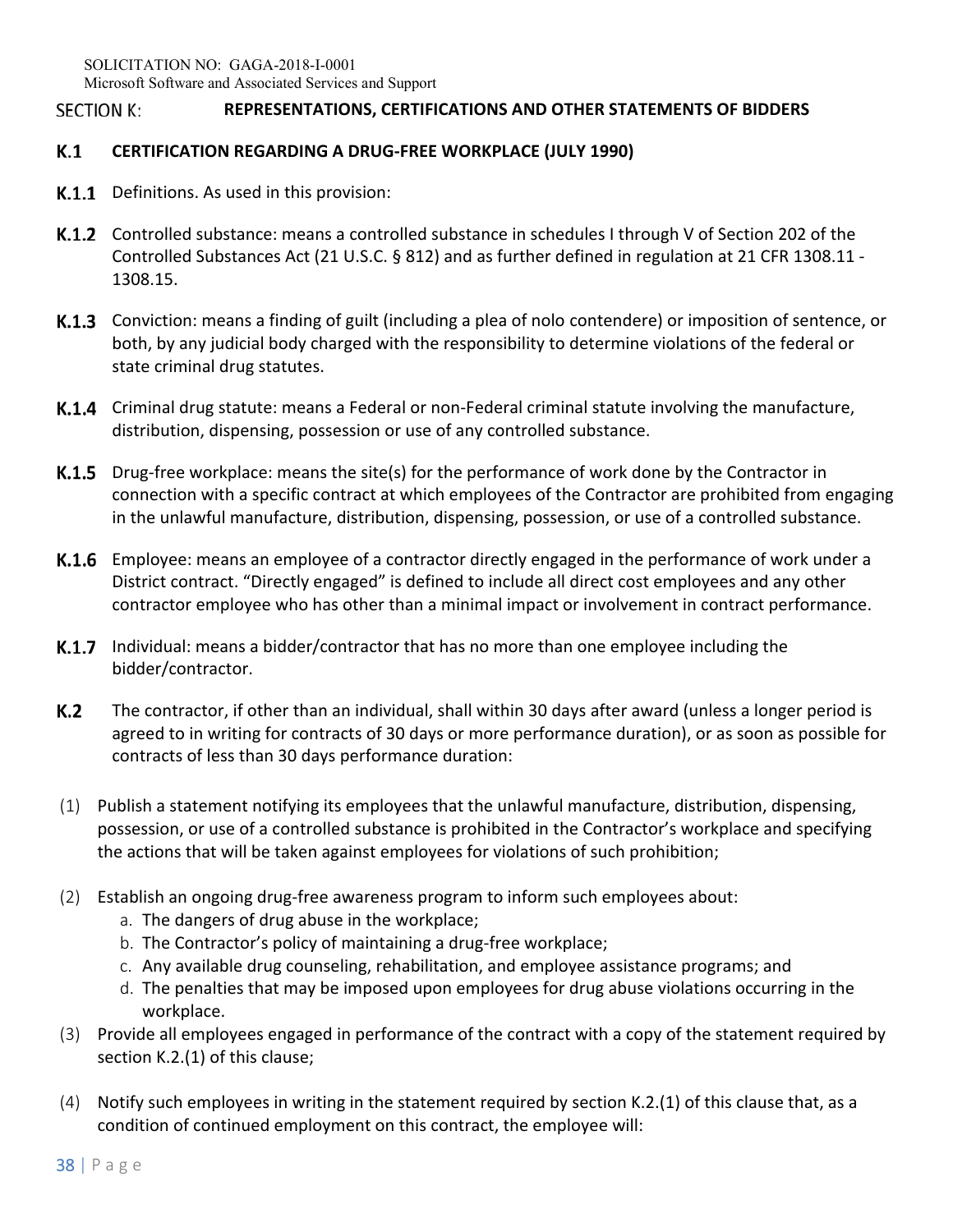- a. Abide by the terms of the statement; and
- b. Notify the employer in writing of the employee's conviction under a criminal drug statute for a violation occurring in the workplace no later than 5 days after such conviction.
- (5) Notify the Contracting Officer in writing within 10 days after receiving notice under section K.2. (4)(b) of this clause, from an employee or otherwise receiving actual notice of such conviction. The notice shall include the position title of the employee;
- (6) Within 30 days after receiving notice under section K.3.(4)(b) of this clause of a conviction, take one of the following actions with respect to any employee who is convicted of a drug abuse violation occurring in the workplace:
	- a. Take appropriate personnel action against such employee, up to and including termination; or
	- b. Require such employee to satisfactorily participate in a drug abuse assistance or rehabilitation program approved for such purposes by a federal, state, or local health, law enforcement, or other appropriate agency; and
- (7) Make a good faith effort to maintain a drug‐free workplace through implementation of section K.2(1) through K.2.(6) of this clause.
- K.3 The contractor, if an individual, agrees by award of the contract or acceptance of a purchase order, not to engage in the unlawful manufacture, distribution, dispensing, possession, or use of a controlled substance while performing this contract.
- K.4 In addition to other remedies available to the district, the contractor's failure to comply with the requirements of sections k.2 or k.3 of this clause may render the contractor subject to suspension of contract payments, termination of the contract for default, and suspension or debarment.

## **SECTION L: INSTRUCTIONS, CONDITIONS AND NOTICES TO BIDDERS**

### $L.1$ **METHOD OF AWARD**

- **L.1.1** The District reserves the right to accept/reject any/all bids resulting from this solicitation. The Contracting Officer may reject all bids or waive any minor informality or irregularity in bids received whenever it is determined that such action is in the best interest of the District.
- **L.1.2** The District intends, but is not obligated, to award a single contract resulting from this solicitation to the responsive and responsible bidder who has the lowest bid.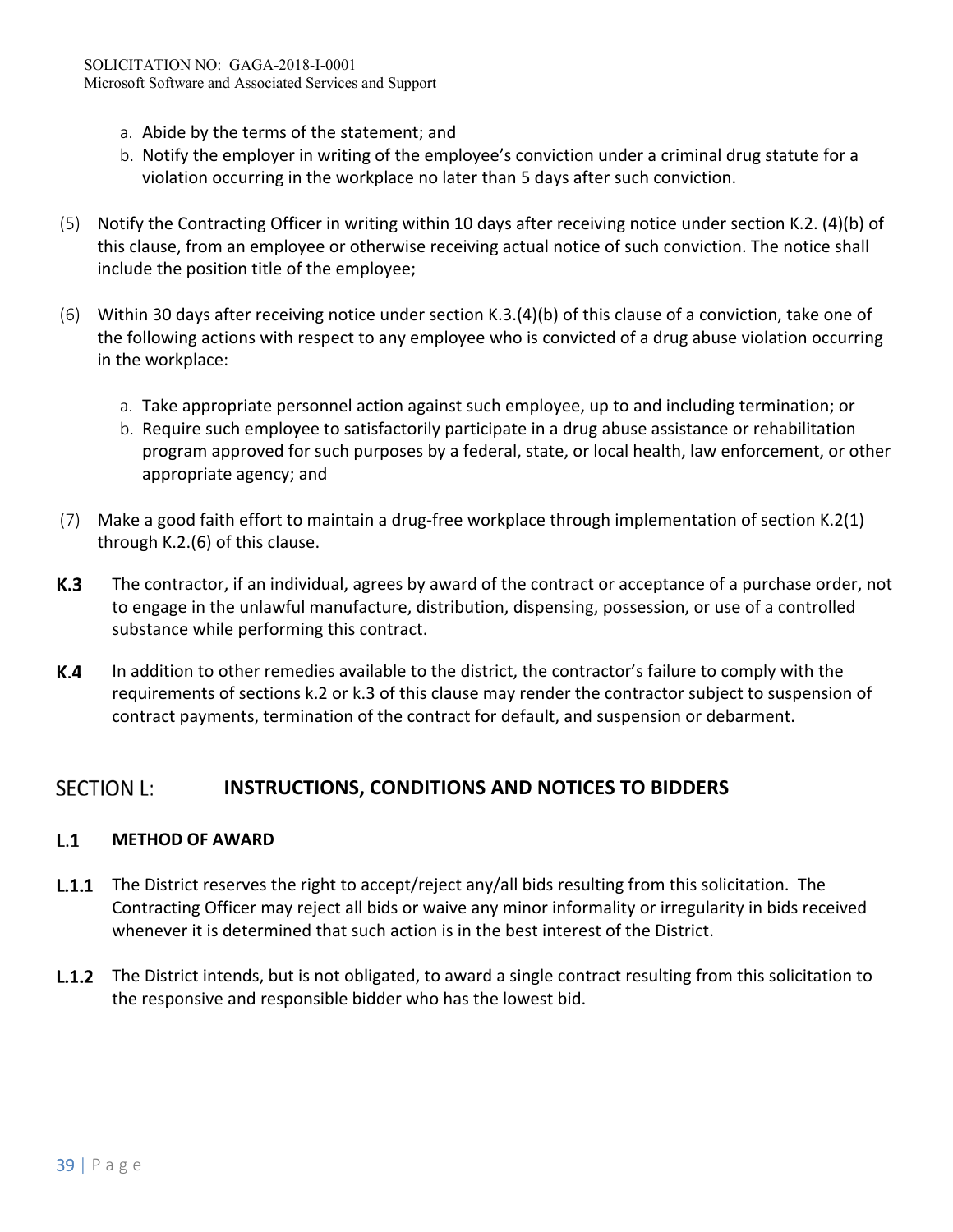## $L.2$ **PREPARATION AND SUBMISSION OF BIDS**

- **L.2.1** Bidders shall submit a signed original and 3 copies. The DCPS will not accept a facsimile copy of a bid as an original bid. All items accepted by the DCPS, all pages of the Invitation for Bids (IFB), all attachments and all documents containing the bidder's offer shall constitute the formal contract. Each bid shall be submitted as specified in Section A.3 in a sealed envelope conspicuously marked: "Bid in Response to SOLICITATION NO: GAGA‐2016‐I‐0091: Microsoft Software, Services and Support.
- **L.2.2** The original bid shall govern if there is a variance between the original bid and the copy submitted by the bidder. Each bidder shall return the complete solicitation as its bid.
- **L.2.3** The DCPS may reject as non-responsive any bid that fails to conform in any material respect to the IFB.
- L.2.4 The DCPS may also reject as non-responsive any bids submitted on forms not included in or required by the solicitation. Bidders shall make no changes to the requirements set forth in the solicitation.
- **L.2.5** The bidder must bid on all CLINs to be considered for this award. Failure to bid on all CLINs will render the bid non‐responsive and disqualify the bid.

## $L.3$ **FAMILIARIZATION WITH CONDITIONS (SERVICES)**

**L.3.1** Bidders shall thoroughly familiarize themselves with the terms and conditions of this solicitation, acquainting themselves with all available information regarding difficulties which may be encountered and the conditions under which the work is be accomplished. Bidders will not be relieved from assuming all responsibility for properly estimating the difficulties and the cost of performing the services required herein due to their failure to investigate the conditions or to become acquainted with all information, schedules and liability concerning the services to be performed.

### $L.4$ **BID SUBMISSION DATE AND TIME**

- **L.4.1** Bids must be submitted no later than 2:00pm, local time on Tuesday, October 21, 2016, as specified in Section A.9 of the solicitation cover page.
- L.4.2 Bids will be opened after the bid closing date and time on Tuesday, October 21, 2016. DCPS will make available the name of each bidder, the bid price, and other information that deemed appropriate.

## $L.5$ **WITHDRAWAL OR MODIFICATION OF BIDS**

A bidder may modify or withdraw its bid upon written, telegraphic notice, or facsimile transmission if received at the location designated in the solicitation for submission of bids, but not later than the exact time set for opening of bids.

## L.6 **LATE SUBMISSIONS**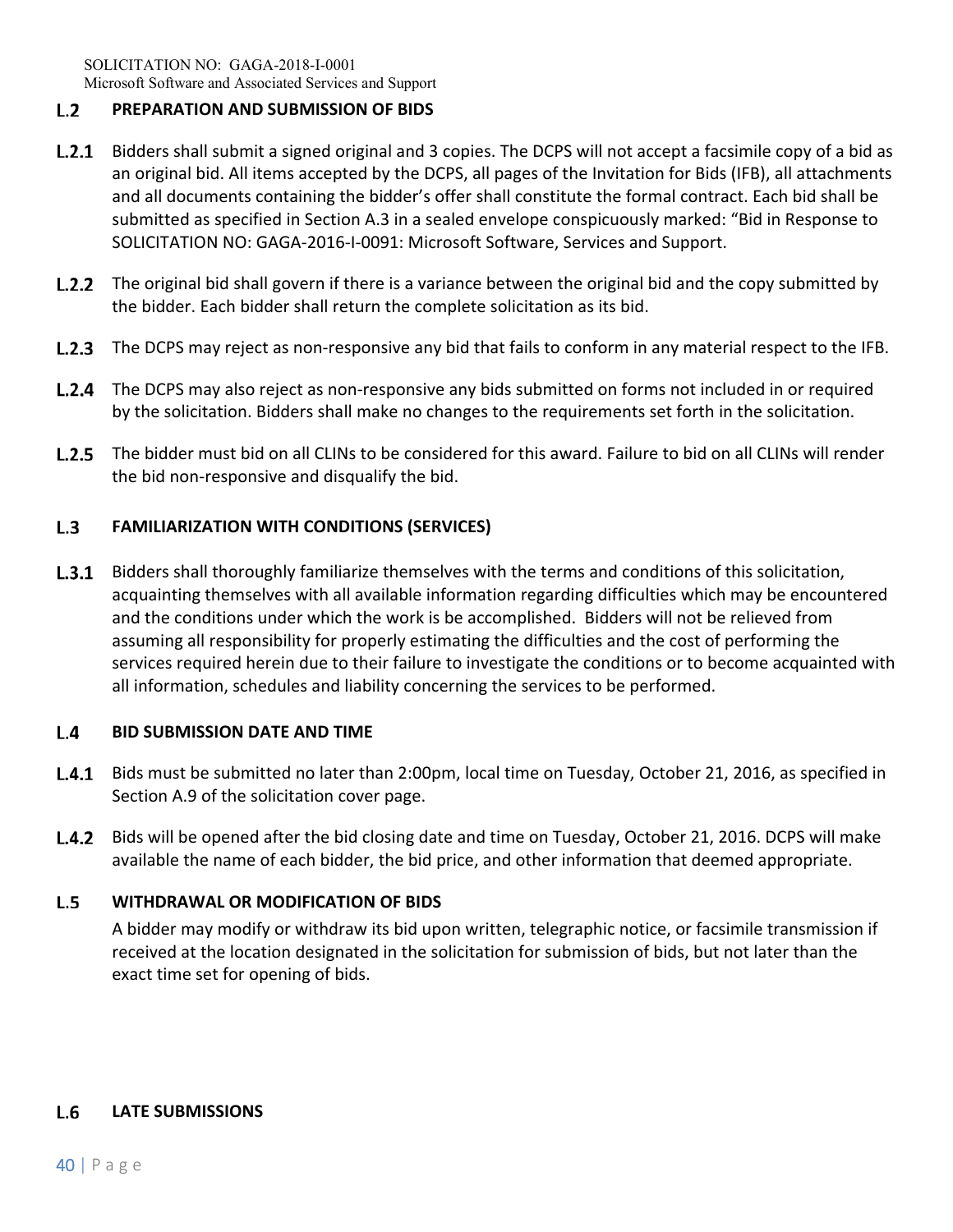- **L.6.1** Bids, modifications to bids, or requests for withdrawals that are received in the designated District office after the exact local time specified above, are "late" and shall be considered only if they are received before the award is made and one (1) or more of the following circumstances apply:
	- a. The bid or modification was sent by registered or certified mail no later than the five calendar days before the date specified for receipt of bids;
	- b. It was sent by mail and the contracting officer determines that the late receipt was due solely to mishandling by the District after receipt at the location specified in the IFB; It was sent electronically by the bidder prior to the time and date specified and there is objective evidence in electronic form confirming that the bid was received prior to the bid receipt time and date specified.

# L.6.2 Postmarks

The only acceptable evidence to establish the date of a late bid, late modification or late withdrawal sent either by registered or certified mail shall be a U.S. or Canadian Postal Service postmark on the wrapper or on the original receipt from the U.S. or Canadian Postal Service. If neither postmark shows a legible date, the bid, modification or withdrawal shall be deemed to have been mailed late. When the postmark shows the date but not the hour, the time is presumed to be the last minute of the date shown. If no date is shown on the postmark, the bid shall be considered late unless the bidder can furnish evidence from the postal authorities of timely mailing.

# L.6.3 Late Submissions

A late bid, late request for modification or late request for withdrawal shall not be considered, except as provided in this section.

# **L.6.4** Late Modifications

A late modification of a successful bid which makes its terms more favorable to the District will be considered at any time it is received and may be accepted.

## L.6.5 Late Bids

A late bid, late modification or late withdrawal of a bid that is not considered shall be held unopened, unless opened for identification, until after award and then retained with unsuccessful bids resulting from this solicitation.

## $L.7$ **HAND DELIVERY OR MAILING OF BIDS**

*Bidders must deliver or mail their bids to the address in Section A.8 of the cover page.* 

## $L.8$ **ERRORS IN BIDS**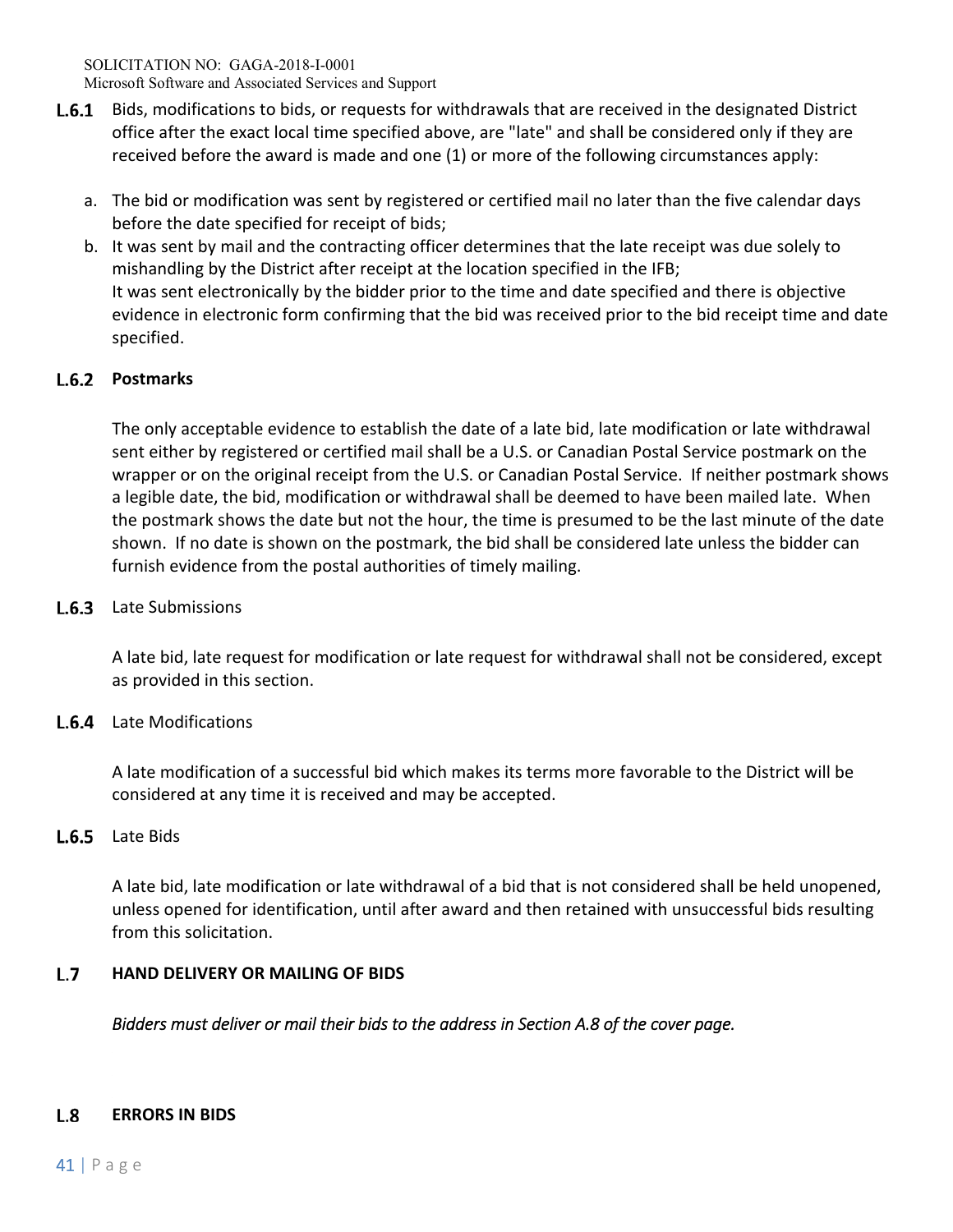Bidders are expected to read and understand fully all information and requirements contained in the solicitation; failure to do so will be at the bidder's risk. In event of a discrepancy between the unit price and the total price, the unit price shall govern.

## L.9 **QUESTIONS ABOUT THE SOLICITATION**

If a prospective bidder has any questions relative to this solicitation, the prospective bidder shall submit the questions in writing to the Contracting Officer. The prospective bidder shall submit questions no later than two (2) days prior to the closing date and time indicated for this solicitation. The District will not consider any questions received less than two (2) days before the date set for submission of bids. The District will furnish responses promptly to all other prospective bidders. An amendment to the solicitation will be issued, if that information is necessary in submitting bids, or if the lack of it would be prejudicial to any other prospective bidders. Oral explanations or instructions given before the award of the contract will not be binding.

## $L.10$ **BID PROTESTS**

Any actual or prospective bidder or contractor, who is aggrieved in connection with the solicitation or award of a contract, must file with the D.C. Contract Appeals Board (Board) a protest no later than 10 business days after the basis of protest is known or should have been known, whichever is earlier. A protest based on alleged improprieties in a solicitation which are apparent prior to bid opening or the time set for receipt of initial bids shall be filed with the Board prior to bid opening or the time set for receipt of initial bids. In procurements in which bids are requested, alleged improprieties which do not exist in the initial solicitation, but which are subsequently incorporated into this solicitation, must be protested no later than the next closing time for receipt of bids following the incorporation. The protest shall be filed in writing, with the Contract Appeals Board, 717 14th Street, N.W., Suite 430, Washington, D.C. 20004. The aggrieved person shall also mail a copy of the protest to the Contracting Officer.

## **SIGNING OF BIDS**   $L.11$

- **L.11.1** The bidder shall sign the bid and print or type its name on the Solicitation, Offer and Award form of this solicitation. Each bid must show a full business address and telephone number of the bidder and be signed by the person or persons legally authorized to sign contracts. Erasures or other changes must be initialed by the person signing the bid. Bids signed by an agent shall be accompanied by evidence of that agent's authority, unless that evidence has been previously furnished to the Contracting Officer.
- **L.11.2** All correspondence concerning the bid or resulting contract will be mailed to the address shown on the bid in the absence of written instructions from the bidder or contractor to the contrary. Any bid submitted by a partnership must be signed with the partnership name by a general partner with authority to bind the partnership. Any bid submitted by a corporation must be signed with the name of the corporation followed by the signature and title of the person having authority to sign for the corporation. Bidders shall complete and sign all Representations, Certifications and Acknowledgments as appropriate. Failure to do so may result in a bid rejection.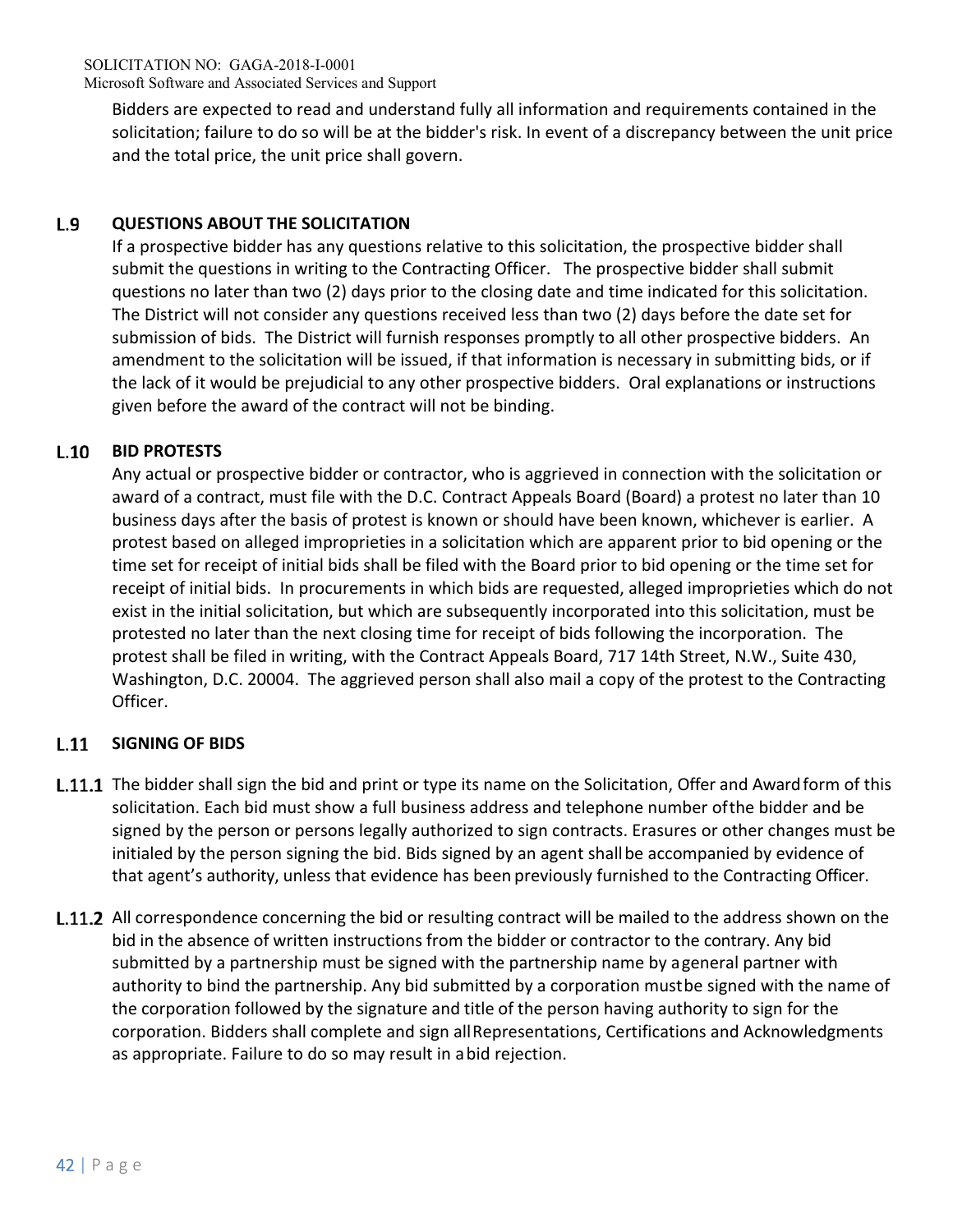SOLICITATION NO: GAGA-2018-I-0001 Microsoft Software and Associated Services and Support

### $L.12$ **ACKNOWLEDGMENT OF AMENDMENTS**

The bidder shall acknowledge receipt of any and all amendment to this solicitation (a) by signing and returning the amendment; (b) by identifying the amendment number and date in the space provided for this purpose in Section A, Solicitation, Offer and Award form; or (c) by letter, telegram or e‐mail from an authorized representative. The District must receive the acknowledgment by the date and time specified for receipt of bids. A bidder's failure to acknowledge an amendment may result in rejection of its bid.

## $L.13$ **BIDS WITH OPTION YEARS**

The bidder shall include option year prices in its bid. A bid may be determined to be nonresponsive if it does not include option year pricing.

### $L.14$ **LEGAL STATUS OF BIDDER**

Each bid must provide the following information:

- **L.14.1** Name, address, telephone number and federal tax identification number of bidder;
- **L.14.2** A copy of each District of Columbia license, registration or certification that the bidder is required by law to obtain. This mandate also requires the bidder to provide a copy of the executed "Clean Hands Certification" that is referenced in D.C. Official Code §47‐2862 (2001), if the bidder is required by law to make such certification. If the bidder is a corporation or partnership and does not provide a copy of its license, registration or certification to transact business in the District of Columbia, the offer shall certify its intent to obtain the necessary license, registration or certification prior to contract award or its exemption from such requirements; and
- **L.14.3** If the bidder is a partnership or joint venture, the names and addresses of the general partners or individual members of the joint venture, and copies of any joint venture or teaming agreements.

### $L.15$ **BID OPENING**

The District will make available the name of each bidder, the bid price, and other information that deemed appropriate.

### $L.16$ **CERTIFICATES OF INSURANCE**

Prior to commencing work, the Contractor shall have its insurance broker or insurance company submit certificates of insurance giving evidence of the required coverage to the CO. Each certificate of insurance must identify the contract or solicitation number.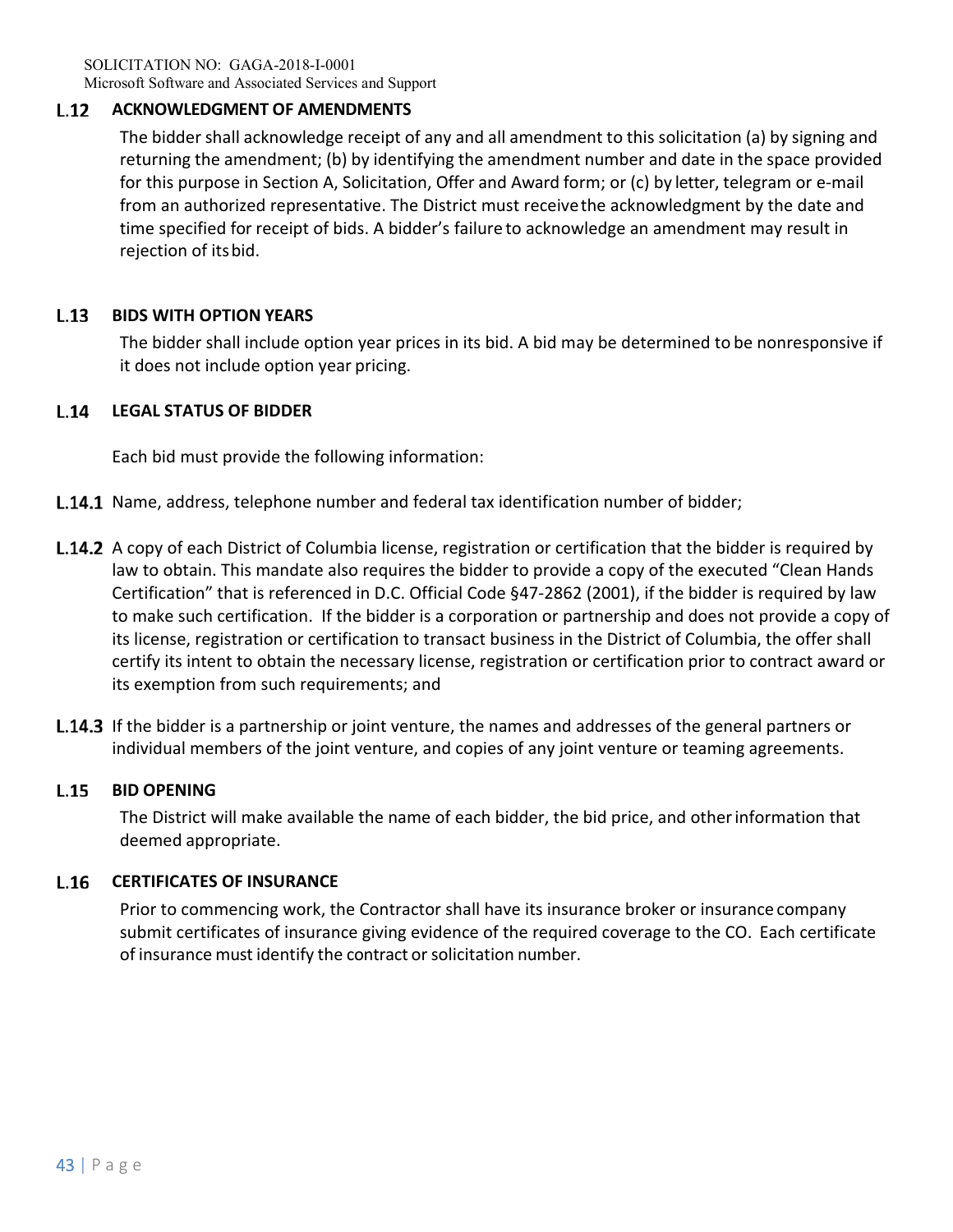## $L.17$ **STANDARDS OF RESPONSIBILITY**

- **L.17.1** To be determined responsible, a prospective contractor must demonstrate that it:
	- (a) Has adequate financial resources, or the ability to obtain such resources, required to perform the contract;
	- (b) Is able to comply with the required or proposed delivery or performance schedule, taking into consideration all existing commercial and government contract commitments;
	- (c) Has a satisfactory performance record;
	- (d) Has a satisfactory record of integrity and business ethics;
	- (e) Has a satisfactory record of compliance with the applicable District licensing and tax laws and regulations;
	- (f) Has a satisfactory record of compliance with the law, including labor and civil rights laws and rules, and the First Source Employment Agreement Act of 1984, D.C. Official Code § 2‐219.01 et seq., as amended;
	- (g) Has, or has the ability to obtain, the necessary organization, experience, accounting, and operational control, and technical skills;
	- (h) Has, or has the ability to obtain, the necessary production, construction, technical equipment, and facilities;
	- (i) Has not exhibited a pattern of overcharging the District;
	- (j) Does not have an outstanding debt with the District or the federal government in a delinquent status; and
	- (k) Is otherwise qualified and is eligible to receive an award under applicable laws and regulations.
- **L.17.2** If the prospective contractor fails to supply the information requested, the Contracting Officer shall make the determination of responsibility or no responsibility based upon available information. If the available information is insufficient to make a determination of responsibility, the Contracting Officer shall determine the prospective contractor to be not responsible.

## **SECTION M: EVALUATION FACTORS**

## $M.1$ **PREFERENCES FOR CERTIFIED BUSINESS ENTERPRISES**

Under the provisions of the "Small, Local, and Disadvantaged Business Enterprise Development and Assistance Act of 2014", D.C. Official Code § 2‐218.01 *et seq.,* as amended ("Act", as used in this section), the District shall apply preferences in evaluating bids from businesses that are certified by the Department of Small and Local Business Development (DSLDB) pursuant to Part D of the Act.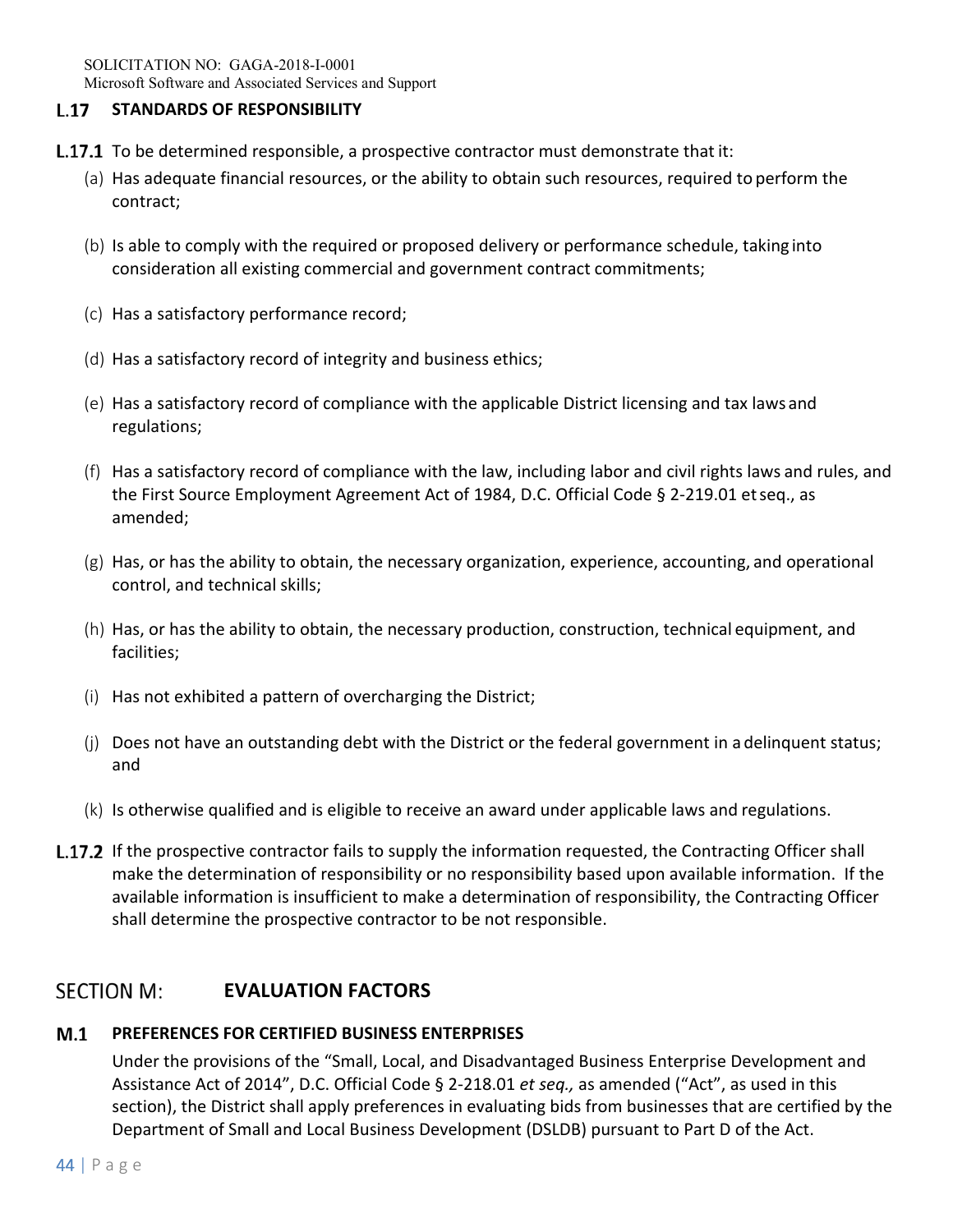SOLICITATION NO: GAGA-2018-I-0001 Microsoft Software and Associated Services and Support

**M.1.1** Application of Preferences

For evaluation purposes, the allowable preferences under the Act shall be applicable to prime contractors as follows:

- **M.1.1.1** A small business enterprise certified by the DSLBD will receive a three percent (3%) reduction in the bid price.
- **M.1.1.2** A resident-owned business certified by DSLBD will receive a five percent (5%) reduction in the bid price.
- **M.1.1.3** A longtime resident business certified by DSLBD will receive a ten percent (10%) reduction in the bid price.
- **M.1.1.4** A local business enterprise certified by DSLBD will receive a two percent (2%) reduction in the bid price.
- **M.1.1.5** A local business enterprise with its principal offices located in an enterprise zone certified by DSLBD will receive a two percent (2%) reduction in the bid price.
- **M.1.1.6** A disadvantaged business enterprise certified by DSLBD will receive a two percent (2%) reduction in the bid price.
- **M.1.1.7** A veteran-owned business certified by DSLBD will receive a two percent (2%) reduction in the bid price.
- **M.1.1.8** A local manufacturing business enterprise certified by DSLBD will receive a two percent (2%) reduction in the bid price.

## **Maximum Preference Awarded**

Notwithstanding the availability of the preceding preferences, the maximum total preference to which a certified business enterprise is entitled is twelve per cent (12%). There will be no preference awarded for subcontracting by the prime contractor with certified business enterprises.

## **M.1.3 Preferences for Certified Joint Ventures**

A joint venture certified by DSLBD for this solicitation will receive preferences as a prime contractor as determined by DSLBD.

- **M.1.4** Verification of Bidder's Certification as a Certified Business Enterprise
- **M.1.4.1** Any bidder seeking to receive preferences on this solicitation must be certified at the time of submission of its bid. The CO will verify the bidder's certification with DSLBD, and the bidder should not submit with its bid any documentation regarding its certification as a certified business enterprise.
- **M.1.4.2** Any bidder seeking certification in order to receive preferences under this solicitation should contact the: